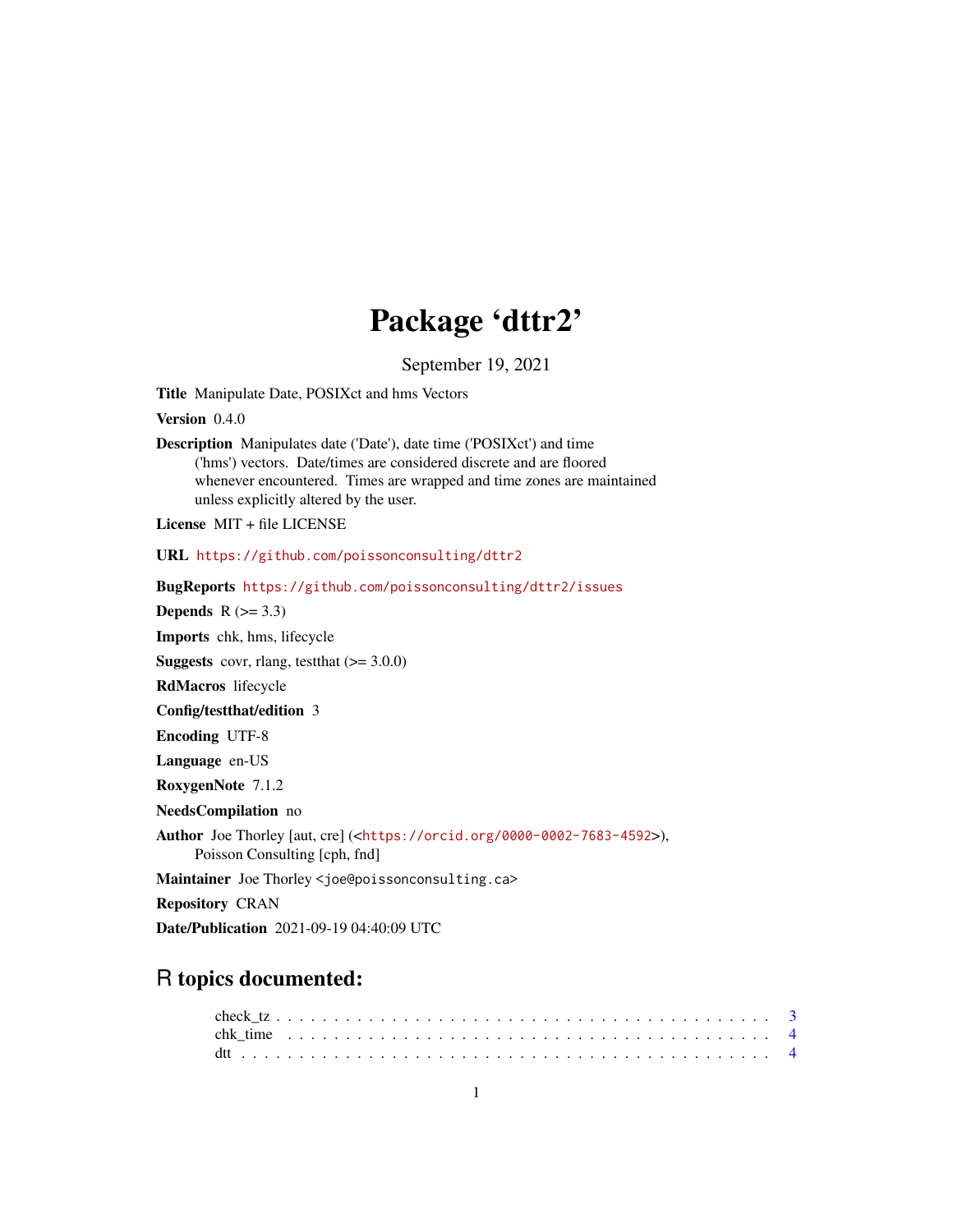|        |  |  |  |  |  |  |  |  |  |  |  |  | 5              |
|--------|--|--|--|--|--|--|--|--|--|--|--|--|----------------|
|        |  |  |  |  |  |  |  |  |  |  |  |  | 6              |
|        |  |  |  |  |  |  |  |  |  |  |  |  | $\overline{7}$ |
|        |  |  |  |  |  |  |  |  |  |  |  |  | $\overline{7}$ |
|        |  |  |  |  |  |  |  |  |  |  |  |  | 8              |
|        |  |  |  |  |  |  |  |  |  |  |  |  | 10             |
|        |  |  |  |  |  |  |  |  |  |  |  |  | 11             |
|        |  |  |  |  |  |  |  |  |  |  |  |  | 13             |
|        |  |  |  |  |  |  |  |  |  |  |  |  | 13             |
|        |  |  |  |  |  |  |  |  |  |  |  |  | 15             |
|        |  |  |  |  |  |  |  |  |  |  |  |  | 16             |
|        |  |  |  |  |  |  |  |  |  |  |  |  | 17             |
|        |  |  |  |  |  |  |  |  |  |  |  |  | 17             |
|        |  |  |  |  |  |  |  |  |  |  |  |  | 18             |
|        |  |  |  |  |  |  |  |  |  |  |  |  | 19             |
|        |  |  |  |  |  |  |  |  |  |  |  |  | 20             |
|        |  |  |  |  |  |  |  |  |  |  |  |  | 21             |
|        |  |  |  |  |  |  |  |  |  |  |  |  | 21             |
|        |  |  |  |  |  |  |  |  |  |  |  |  |                |
|        |  |  |  |  |  |  |  |  |  |  |  |  | 22             |
|        |  |  |  |  |  |  |  |  |  |  |  |  | 23             |
|        |  |  |  |  |  |  |  |  |  |  |  |  | 23             |
|        |  |  |  |  |  |  |  |  |  |  |  |  | 24             |
|        |  |  |  |  |  |  |  |  |  |  |  |  |                |
|        |  |  |  |  |  |  |  |  |  |  |  |  |                |
|        |  |  |  |  |  |  |  |  |  |  |  |  | 27             |
|        |  |  |  |  |  |  |  |  |  |  |  |  | 28             |
|        |  |  |  |  |  |  |  |  |  |  |  |  | 29             |
|        |  |  |  |  |  |  |  |  |  |  |  |  | 30             |
|        |  |  |  |  |  |  |  |  |  |  |  |  | 30             |
|        |  |  |  |  |  |  |  |  |  |  |  |  | 31             |
|        |  |  |  |  |  |  |  |  |  |  |  |  | 31             |
|        |  |  |  |  |  |  |  |  |  |  |  |  | 33             |
|        |  |  |  |  |  |  |  |  |  |  |  |  | 34             |
|        |  |  |  |  |  |  |  |  |  |  |  |  | 35             |
|        |  |  |  |  |  |  |  |  |  |  |  |  | 36             |
|        |  |  |  |  |  |  |  |  |  |  |  |  | 37             |
|        |  |  |  |  |  |  |  |  |  |  |  |  | 38             |
|        |  |  |  |  |  |  |  |  |  |  |  |  | 39             |
|        |  |  |  |  |  |  |  |  |  |  |  |  | 41             |
|        |  |  |  |  |  |  |  |  |  |  |  |  | 42             |
|        |  |  |  |  |  |  |  |  |  |  |  |  | 42             |
|        |  |  |  |  |  |  |  |  |  |  |  |  | 43             |
|        |  |  |  |  |  |  |  |  |  |  |  |  | 44             |
|        |  |  |  |  |  |  |  |  |  |  |  |  | 45             |
|        |  |  |  |  |  |  |  |  |  |  |  |  | 45             |
| dtt_tz |  |  |  |  |  |  |  |  |  |  |  |  | 46             |
|        |  |  |  |  |  |  |  |  |  |  |  |  | 47             |
|        |  |  |  |  |  |  |  |  |  |  |  |  | 48             |
|        |  |  |  |  |  |  |  |  |  |  |  |  |                |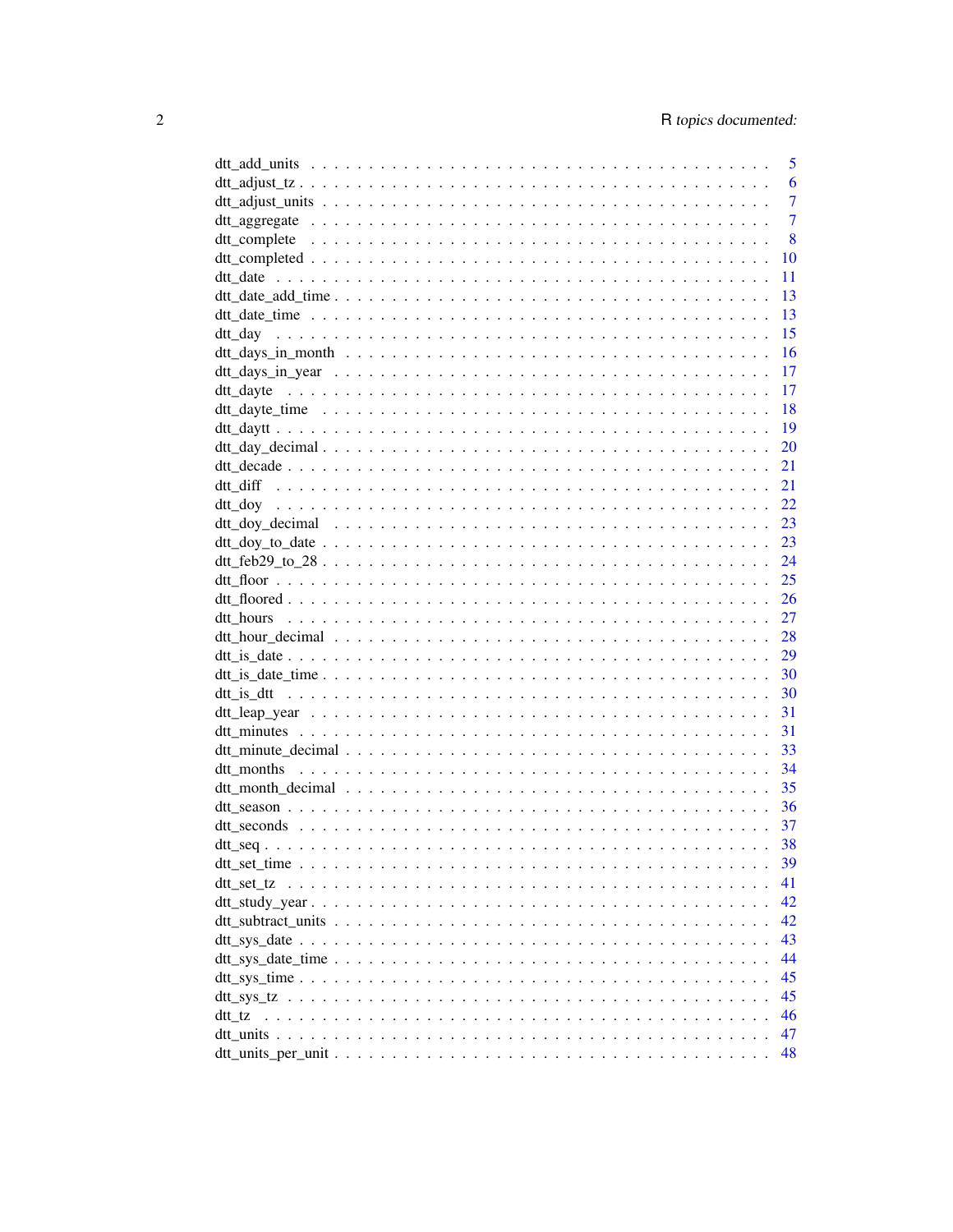#### <span id="page-2-0"></span>check\_tz 3

#### **Index** [55](#page-54-0)

<span id="page-2-1"></span>

check\_tz *Check Time Zone*

# Description

Checks an object's time zone as returned by dtt\_tz().

# Usage

 $check_tz(x, tz = dt_t_tz(x), x_name = substitute(x), error = TRUE)$ 

# Arguments

| X         | The object to check.                                                                                                          |
|-----------|-------------------------------------------------------------------------------------------------------------------------------|
| tz        | A string of the time zone to check that x's matches.                                                                          |
| $x$ _name | A string of the name of the object.                                                                                           |
| error     | A flag indicating whether to throw an informative error or immediately generate<br>an informative message if the check fails. |

# Value

An invisible copy of x (if it doesn't throw an error).

#### See Also

# [dtt\\_tz\(\)](#page-45-1)

Other check: [chk\\_time\(](#page-3-1))

# Examples

check\_tz(Sys.time(), "UTC", error = FALSE)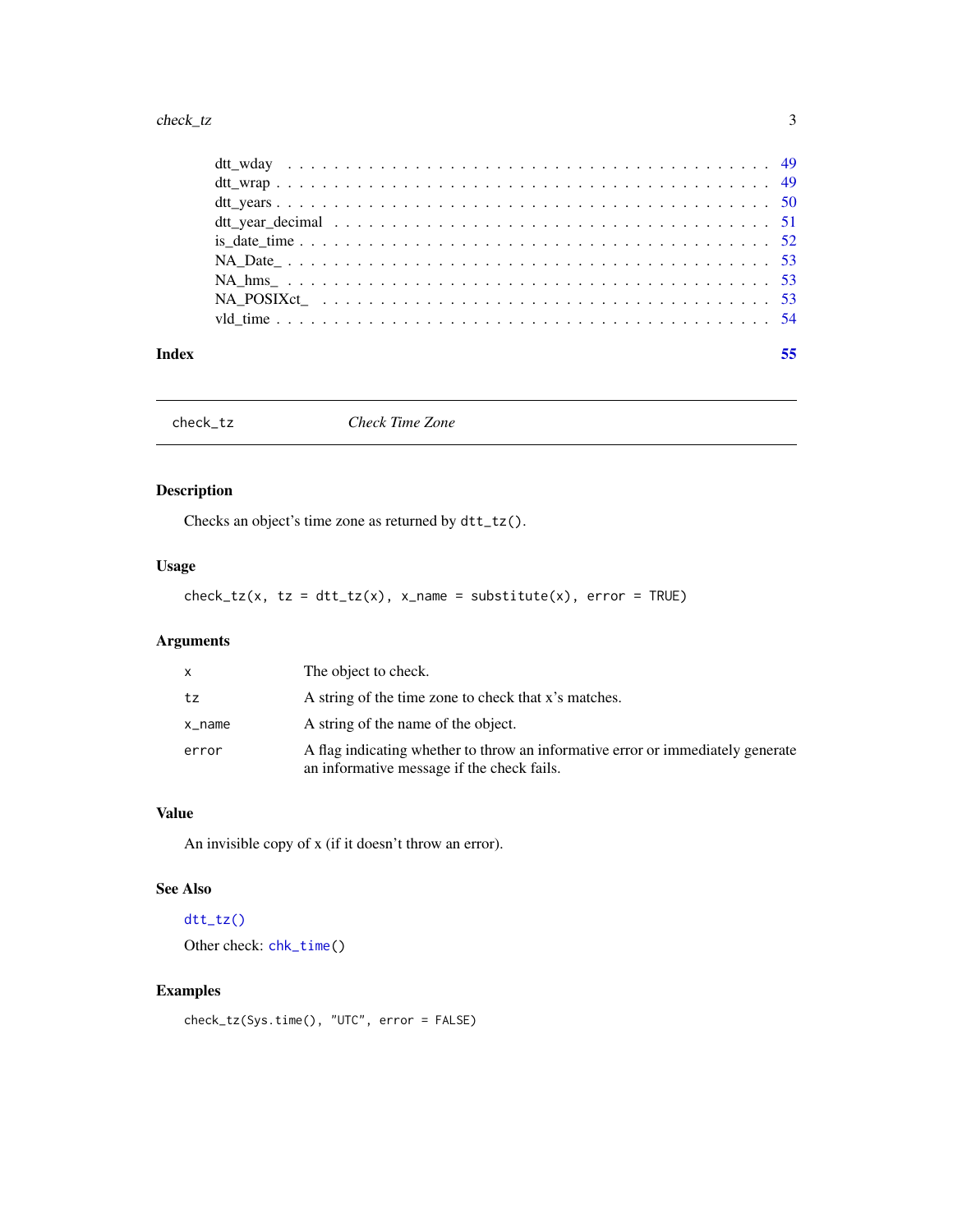<span id="page-3-1"></span><span id="page-3-0"></span>

# Description

Checks if scalar hms object using [vld\\_time\(\)](#page-53-1).

#### Usage

chk\_time(x, x\_name = NULL)

# Arguments

|        | The object to check.                      |
|--------|-------------------------------------------|
| x_name | A string of the name of object x or NULL. |

# Value

NULL, invisibly. Called for the side effect of throwing an error if the condition is not met.

# See Also

Other check: [check\\_tz\(](#page-2-1))

# Examples

```
chk_time(hms::as_hms("10:00:10"))
try(chk_time(1))
```
dtt *dtt Object*

# Description

A dtt (short for date time) object is an object of class Date (date), POSIXct (datetime) or hms (time).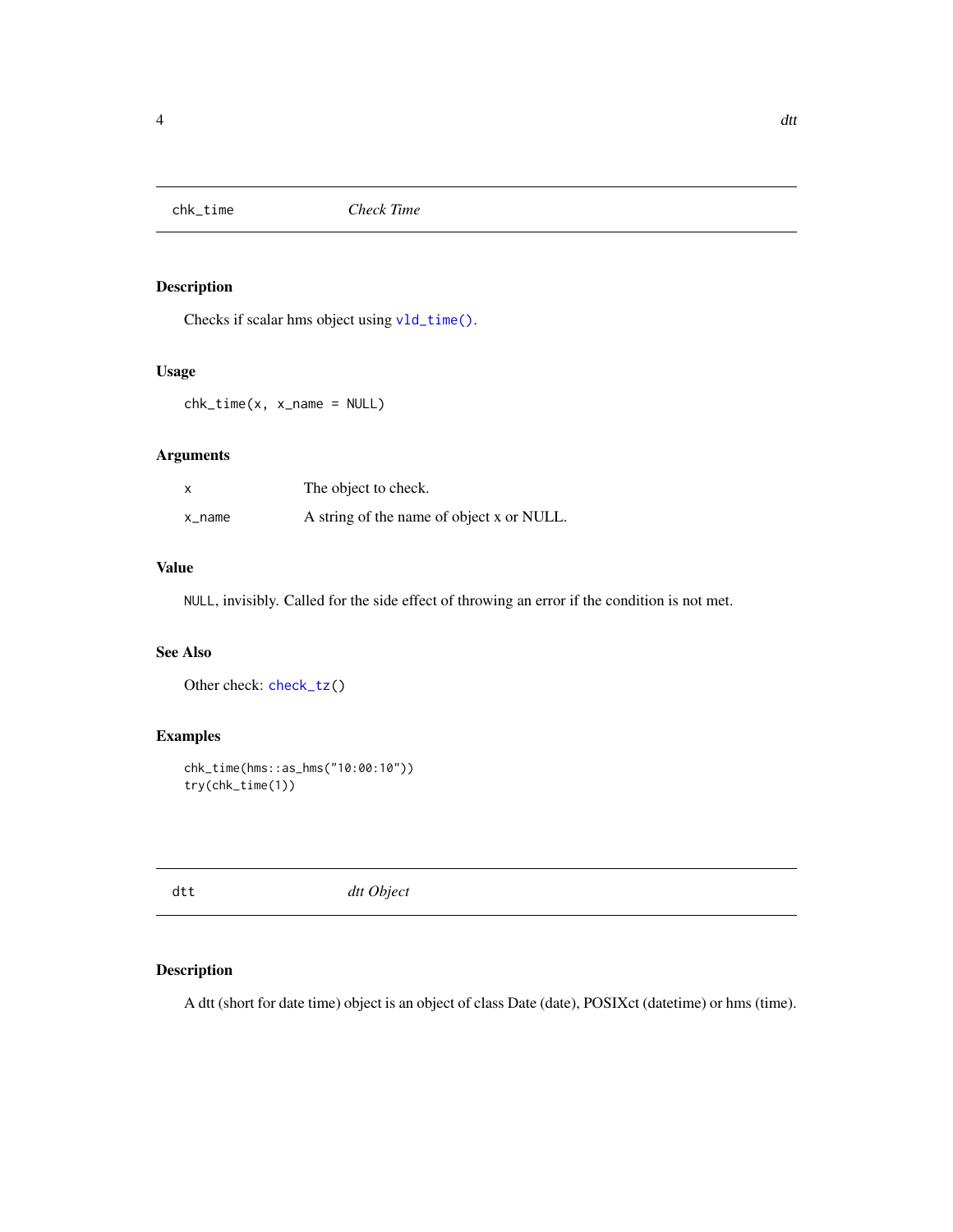# <span id="page-4-1"></span><span id="page-4-0"></span>Description

Add time units to a date time vector.

#### Usage

```
dtt_add_units(x, units, n = 1L)
dt<sub>-add_years</sub>(x, n = 1L, ...)
dt<sub>-add_months</sub>(x, n = 1L, ...)
dt<sub>-add</sub>-days(x, n = 1L, ...)
dt<sub>-add</sub>-hours(x, n = 1L, ...)
dt<sub>-add_minutes</sub>(x, n = 1L, ...)
dt<sub>-add</sub>-seconds(x, n = 1L, ...)
```
# Arguments

| x         | A date/time vector.                                                                                   |
|-----------|-------------------------------------------------------------------------------------------------------|
| units     | A string of the time units. The possible values are "secs", "minutes", "hours",<br>"days" or "weeks". |
| n         | An integer of the number of units.                                                                    |
| $\ddotsc$ | Unused.                                                                                               |

# Value

The modified date time vector.

# See Also

[dtt\\_subtract\\_units\(\)](#page-41-1) Other add: [dtt\\_date\\_add\\_time\(](#page-12-1))

# Examples

dtt\_add\_units(as.Date("1999-12-31"), "days")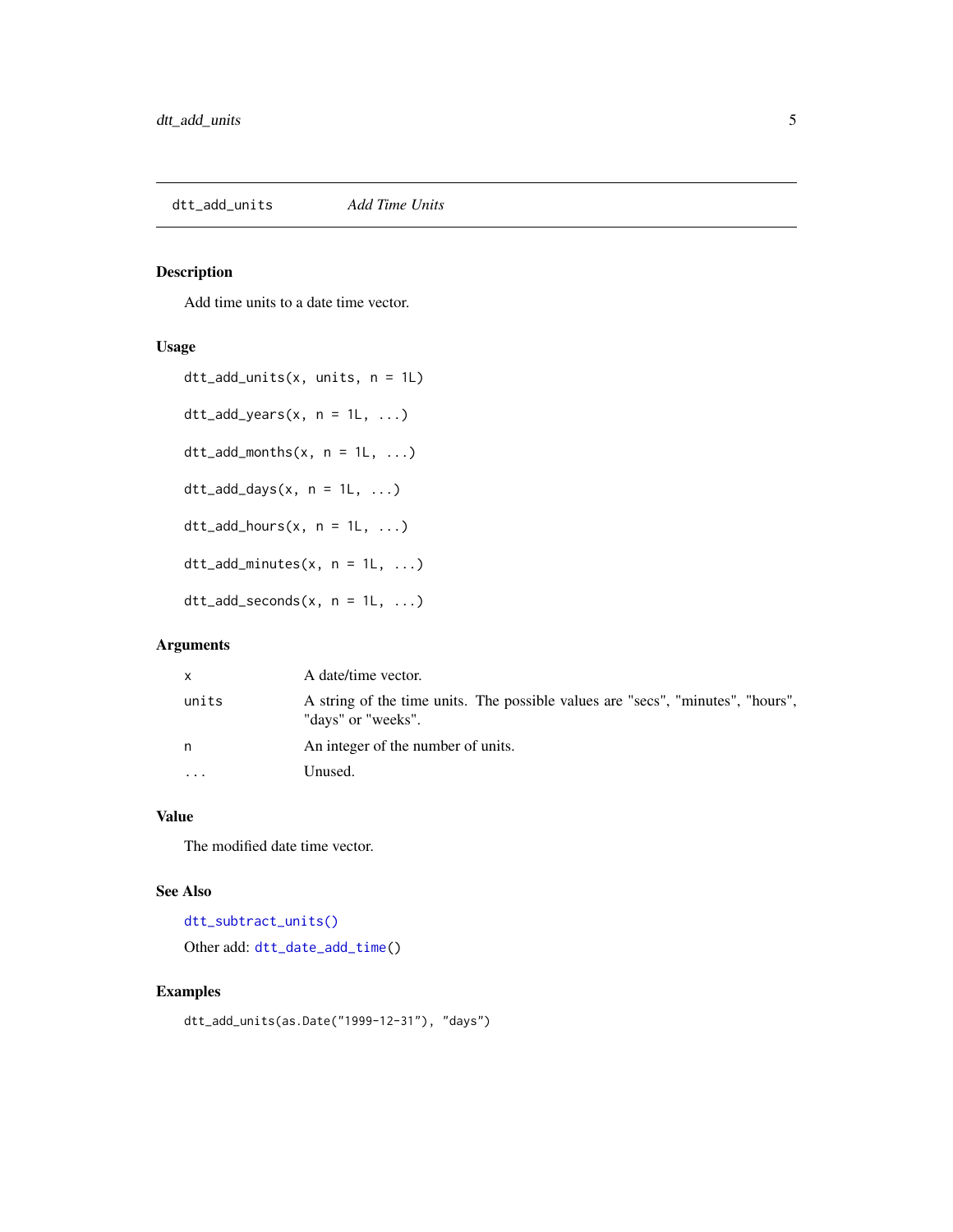<span id="page-5-1"></span><span id="page-5-0"></span>dtt\_adjust\_tz *Adjust Time Zone*

#### Description

Adjusts the time zone so that clock (but not the actual) time is altered for a date time vector. Equivalent to lubridate::with\_tz().

#### Usage

```
dt<sub>L</sub>adjust_tz(x, tz = dtt_default_tz(), ...)
## S3 method for class 'POSIXct'
dt<sub>L</sub>adjust_tz(x, tz = dtt_default_tz(), ...)
```
# Arguments

| X  | A POSIX et vector.         |
|----|----------------------------|
| tz | A string of the time zone. |
|    | Unused.                    |

#### Value

The date time vector with the new time zone and time.

# Methods (by class)

• POSIXct: Adjust the time zone for a POSIXct vector

#### See Also

```
dtt_set_tz()
```

```
Other tz: dtt_set_tz(), dtt_sys_tz(), dtt_tz()
```
#### Examples

```
dtt_adjust_tz(as.POSIXct("1970-01-01", tz = "Etc/GMT+8"), tz = "UTC")
```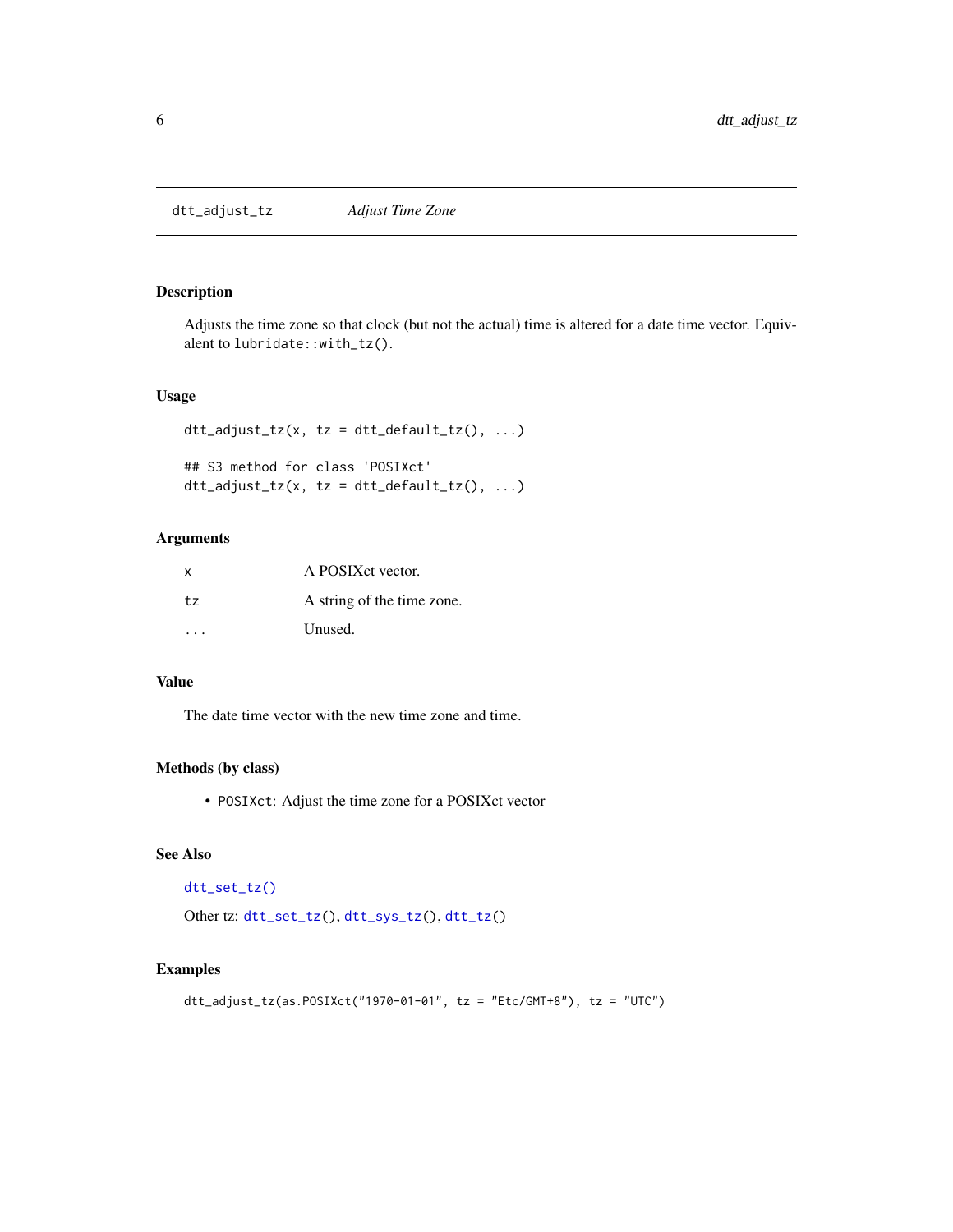<span id="page-6-1"></span><span id="page-6-0"></span>dtt\_adjust\_units *Adjust Units*

# Description

Adjust Units

# Usage

dtt\_adjust\_units(x, from = "seconds", to = "seconds")

# Arguments

| $\mathsf{x}$ | An integer or numeric vector    |
|--------------|---------------------------------|
| from         | A string of the original units. |
| to           | A string of the new units.      |

# Value

A numeric vector.

# See Also

```
dtt_add_units()
dtt_subtract_units()
Other units: dtt_units_per_unit(), dtt_units()
```
# Examples

dtt\_adjust\_units(60, to = "minutes")

dtt\_aggregate *Aggregate Date/Time*

# Description

Aggregates a date/time vector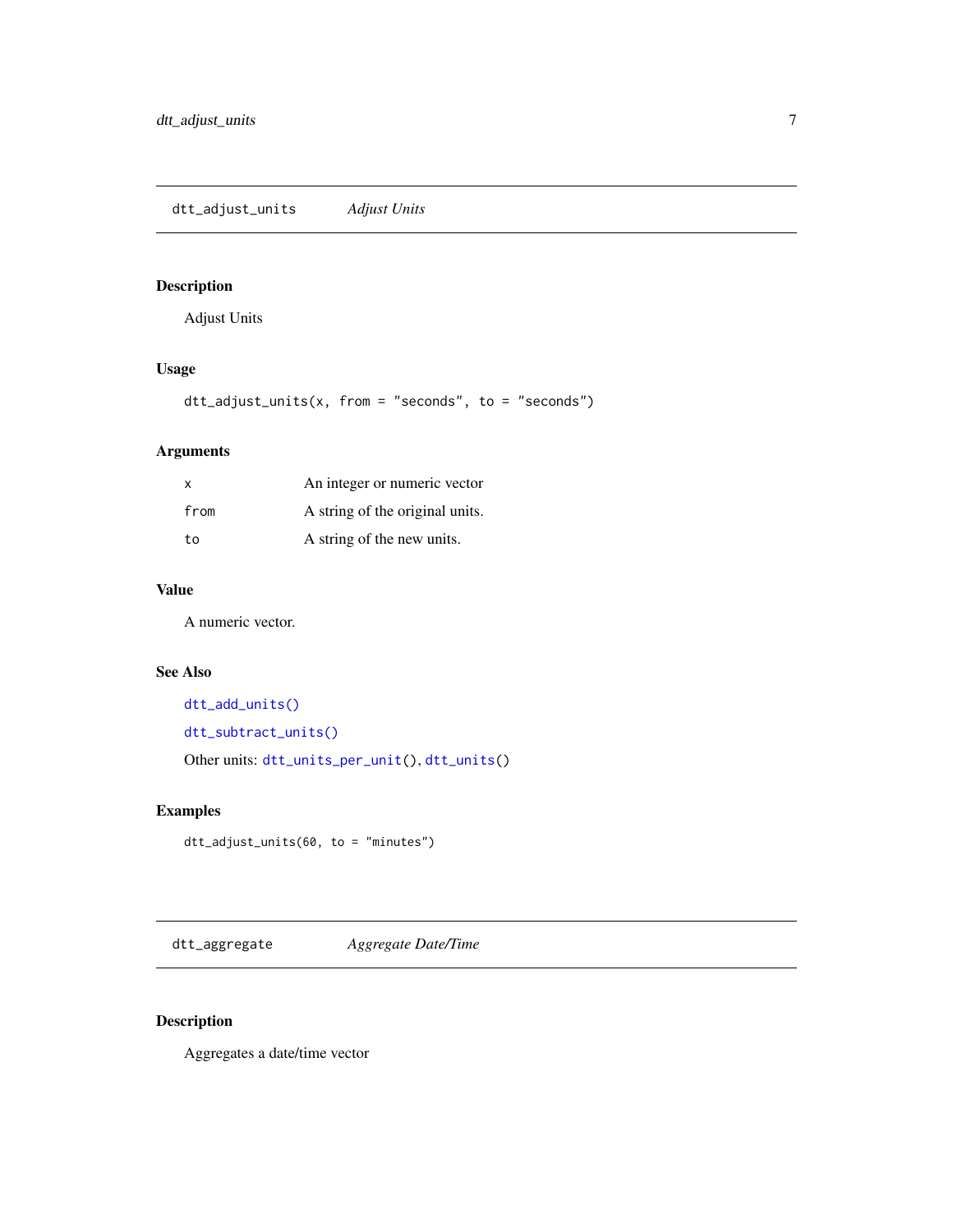#### Usage

```
dtt_aggregate(x, units, ...)
## S3 method for class 'Date'
dt<sub>-aggregate(x, units = "days", ...)</sub>
## S3 method for class 'POSIXct'
dt_{\text{aggregate}}(x, \text{ units} = "seconds", ...)## S3 method for class 'hms'
dt<sub>-aggregate(x, units = "seconds", ...</sub>)
```
#### Arguments

|                         | A date/time vector.                                                                                   |
|-------------------------|-------------------------------------------------------------------------------------------------------|
| units                   | A string of the time units. The possible values are "secs", "minutes", "hours",<br>"days" or "weeks". |
| $\cdot$ $\cdot$ $\cdot$ | Unused.                                                                                               |

# Details

The possible units values are 'seconds', 'minutes', 'hours', 'days', 'months' or 'years'.

#### Value

The floored date/time vector.

#### Methods (by class)

- Date: Aggregate a Date vector
- POSIXct: Aggregate a POSIXct vector
- hms: Aggregate a hms vector

# Examples

```
dtt_aggregate(as.Date(c("1992-01-01", "1991-02-02", "1991-03-03")), "years")
```
<span id="page-7-1"></span>dtt\_complete *Complete*

#### Description

Completes date/time vector.

<span id="page-7-0"></span>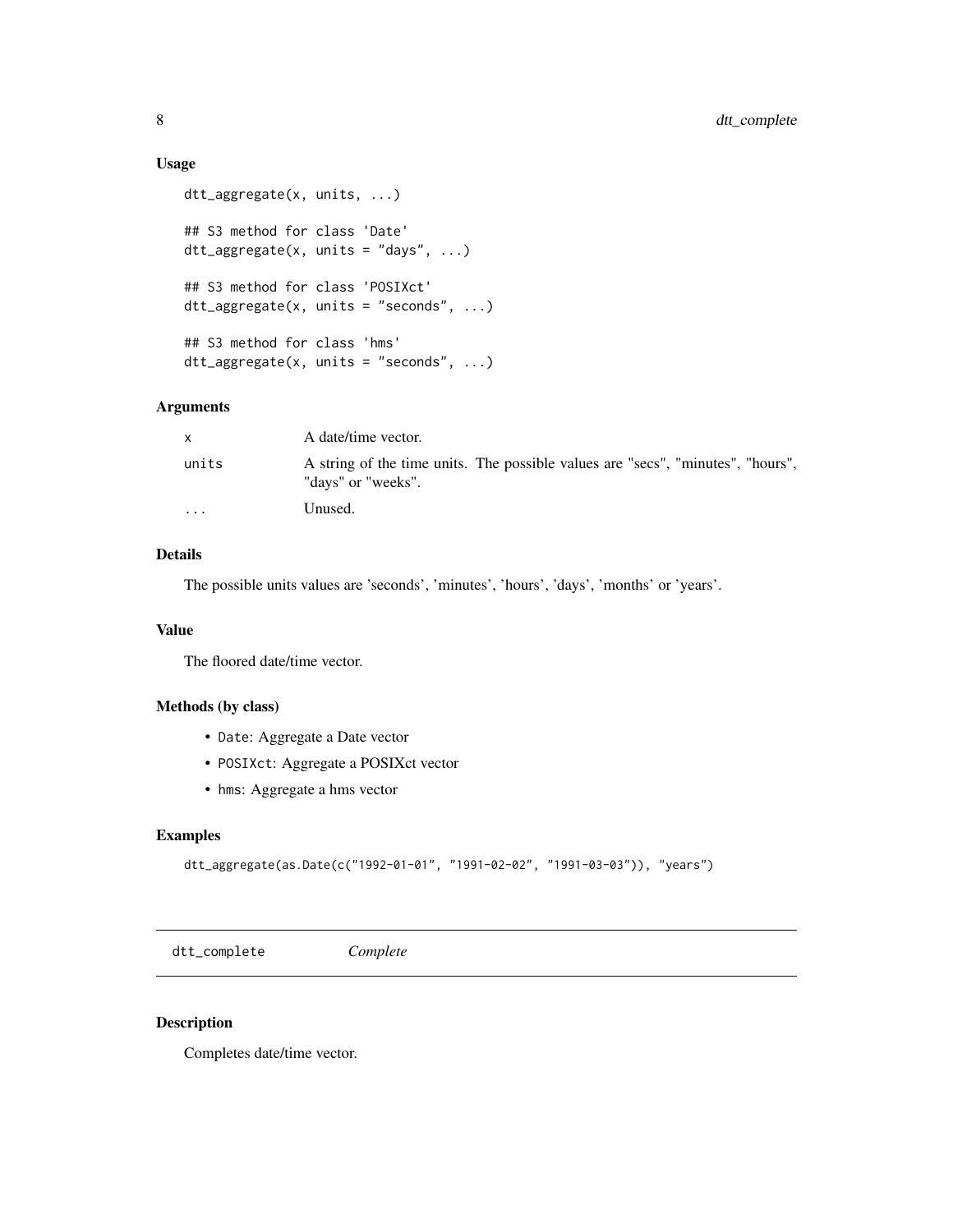# dtt\_complete 9

# Usage

```
dtt_complete(x, ...)
## S3 method for class 'Date'
dtt_complete(
 x,
 from = min(x),
 to = max(x),
 units = "days",
 unique = TRUE,
 sort = TRUE,...
\mathcal{L}## S3 method for class 'POSIXct'
dtt_complete(
 x,
 from = min(x),
 to = max(x),
 units = "seconds",
 unique = TRUE,sort = TRUE,...
\mathcal{L}## S3 method for class 'hms'
dtt_complete(
 x,
 from = min(x),
  to = max(x),
 units = "seconds",
 unique = TRUE,sort = TRUE,...
\mathcal{L}
```
# Arguments

| $\mathsf{x}$ | A date/time vector.                                                                                   |
|--------------|-------------------------------------------------------------------------------------------------------|
| $\ddotsc$    | Unused.                                                                                               |
| from         | A date/time scalar of the start.                                                                      |
| to           | A date/time scalar of the end.                                                                        |
| units        | A string of the time units. The possible values are "secs", "minutes", "hours",<br>"days" or "weeks". |
| unique       | A flag specifying whether to only return unique values.                                               |
| sort         | A flag specifying whether to sort the vector.                                                         |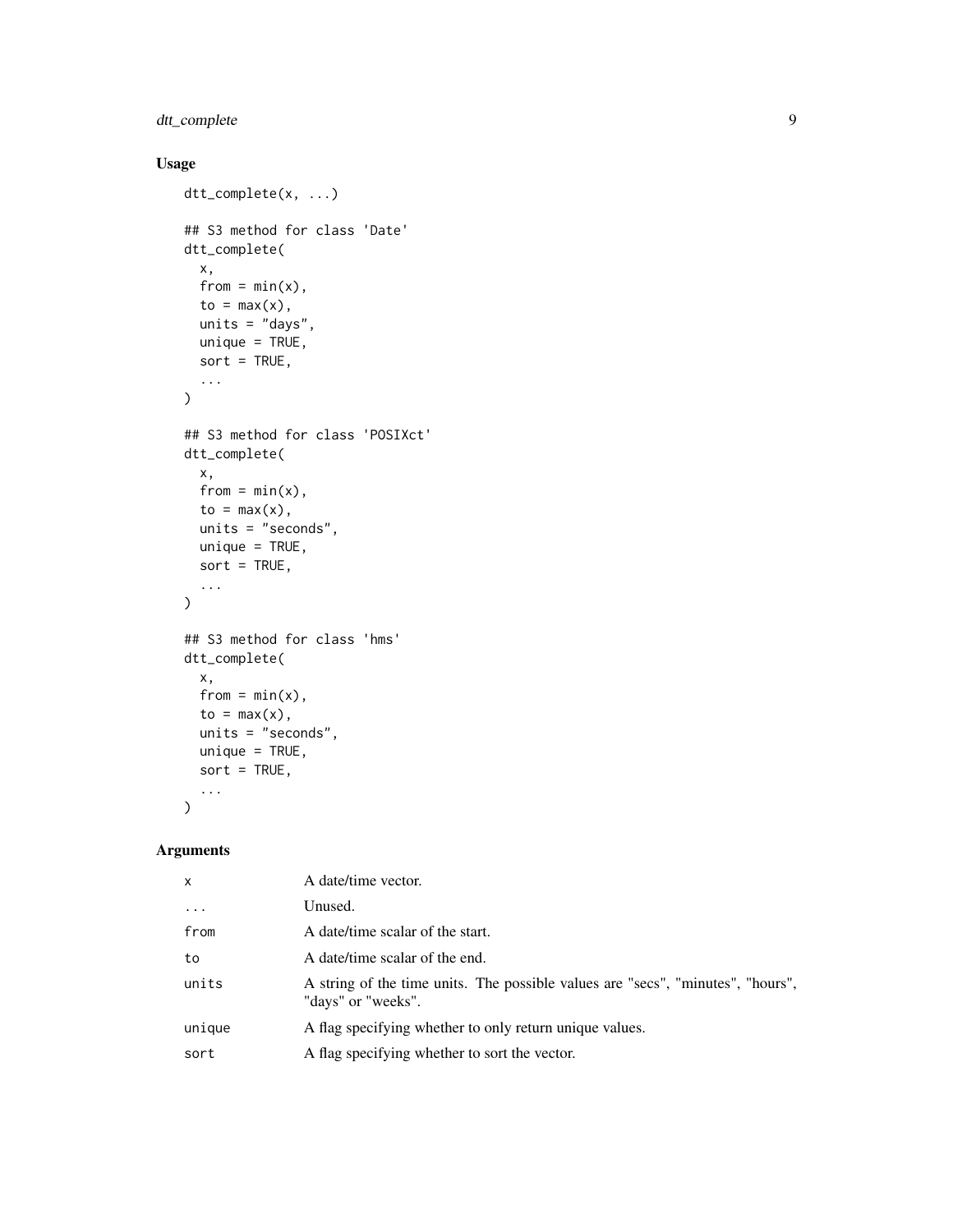#### <span id="page-9-0"></span>Value

The completed date/time vector.

#### Methods (by class)

- Date: Complete a Date sequence vector
- POSIXct: Complete a POSIXct sequence vector
- hms: Complete a hms sequence vector

# See Also

```
Other complete: dtt_completed()
```
#### Examples

```
dtt_complete(as.Date(c("2001-01-01", "2001-01-03", "2001-01-01")))
```
<span id="page-9-1"></span>dtt\_completed *Completed*

#### Description

Tests whether a date time is complete.

# Usage

```
dtt_completed(x, ...)
## S3 method for class 'Date'
dt_{\text{1}} completed(x, units = "days", unique = TRUE, sorted = TRUE, ...)
## S3 method for class 'POSIXct'
dtt_completed(x, units = "seconds", unique = TRUE, sorted = TRUE, ...)
## S3 method for class 'hms'
dt_{\text{1}} completed(x, units = "seconds", unique = TRUE, sorted = TRUE, ...)
```
#### Arguments

| X        | A date/time vector.                                                                                   |
|----------|-------------------------------------------------------------------------------------------------------|
| $\cdots$ | Unused.                                                                                               |
| units    | A string of the time units. The possible values are "secs", "minutes", "hours",<br>"days" or "weeks". |
| unique   | A flag indicating whether the values must be unique.                                                  |
| sorted   | A flag indicating whether the values must be sorted.                                                  |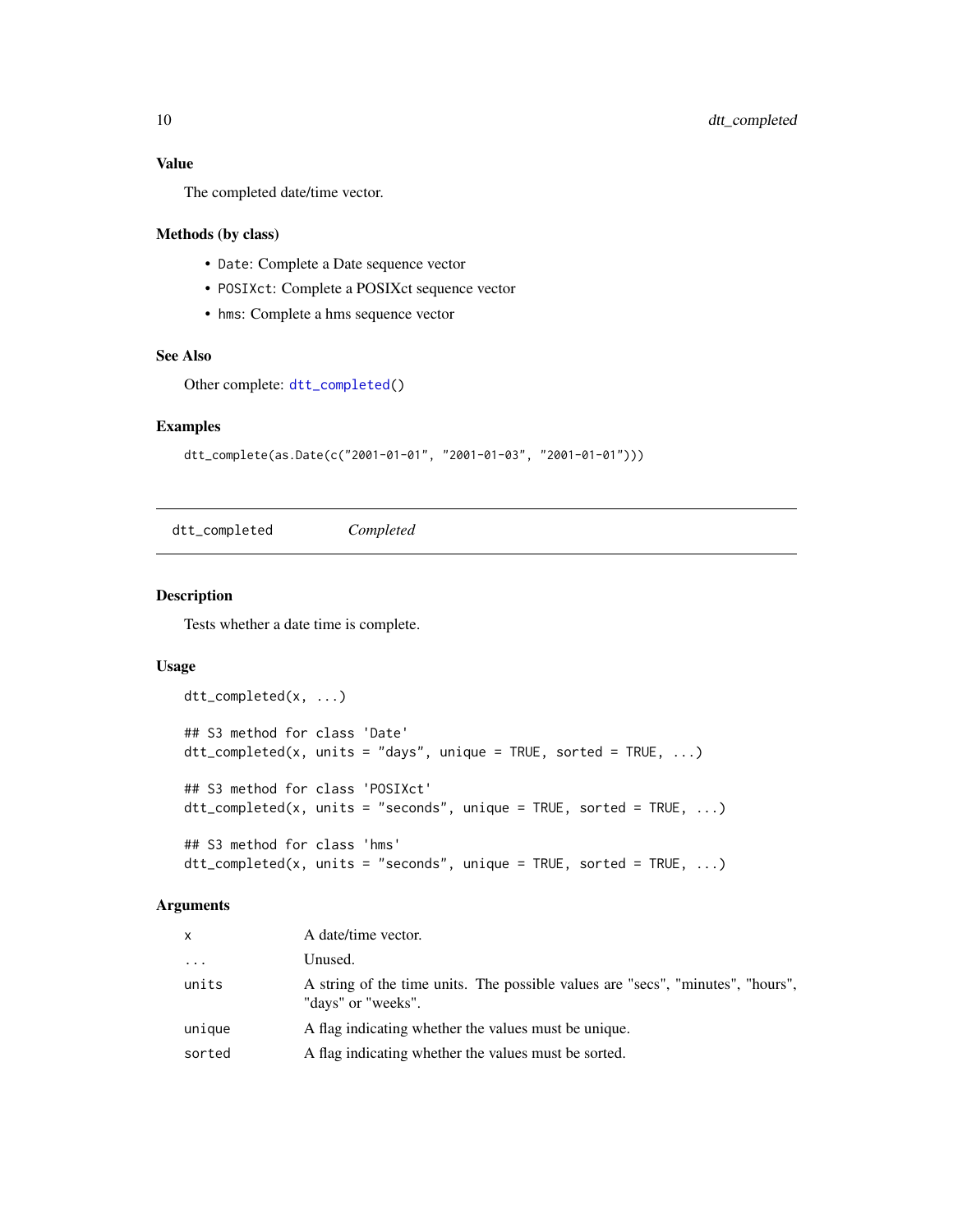#### <span id="page-10-0"></span>dtt\_date 11

# Value

A flag indicating whether complete.

# Methods (by class)

- Date: Test if Date vector is complete
- POSIXct: Test if POSIXct vector is complete
- hms: Test if POSIXct vector is complete

#### See Also

Other complete: [dtt\\_complete\(](#page-7-1))

<span id="page-10-1"></span>dtt\_date *Floor Date*

#### Description

Coerces vectors to floored Date vectors.

#### Usage

```
dt_t_d = (x, \ldots)dtt_date(x) <- value
## S3 method for class 'integer'
dtt_date(x, ...)
## S3 method for class 'double'
dt_t_d = (x, \ldots)## S3 method for class 'character'
dt_t_d = (x, \ldots)## S3 method for class 'Date'
dtt_date(x, ...)
## S3 method for class 'POSIXct'
dtt_date(x, ...)
## S3 method for class 'hms'
dt_t_d = (x, \ldots)## S3 replacement method for class 'Date'
dtt_date(x) <- value
```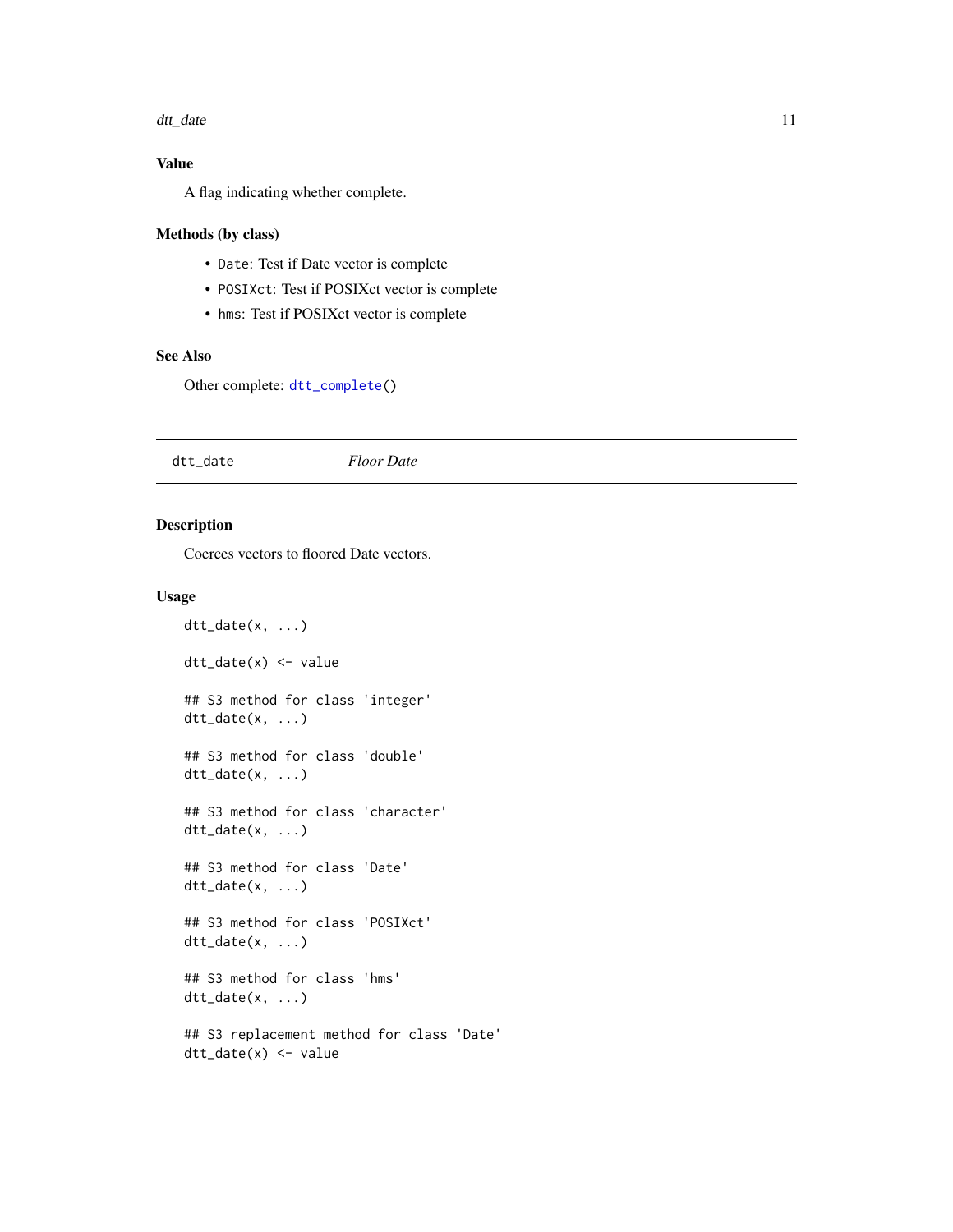```
## S3 replacement method for class 'POSIXct'
dtt_date(x) <- value
```
dtt\_set\_date(x, value)

#### Arguments

| x     | A vector.      |
|-------|----------------|
|       | Unused.        |
| value | A date vector. |

#### Value

A floored Date vector.

#### Methods (by class)

- integer: Coerce integer vector to a floored Date vector
- double: Coerce double vector to a floored Date vector
- character: Coerce character vector to a floored Date vector
- Date: Coerce Date vector to a floored Date vector
- POSIXct: Coerce POSIXct vector to a floored Date vector
- hms: Coerce hms vector to a floored Date vector
- Date: Set date values for a Date vector
- POSIXct: Set date values for a POSIXct vector

#### See Also

Other floor: [dtt\\_date\\_time\(](#page-12-2)), [dtt\\_floored\(](#page-25-1)), [dtt\\_floor\(](#page-24-1)), [dtt\\_set\\_time\(](#page-38-1))

#### Examples

```
dtt_date(1L)
dtt_date(-1)
dtt_date("2000-01-01")
as.Date(as.POSIXct("2019-05-01", tz = "Etc/GMT-8"))
dtt_date(as.POSIXct("2019-05-01", tz = "Etc/GMT-8"))
dtt_date(hms::as_hms("23:59:59"))
dtt_date(hms::as_hms("24:00:00"))
```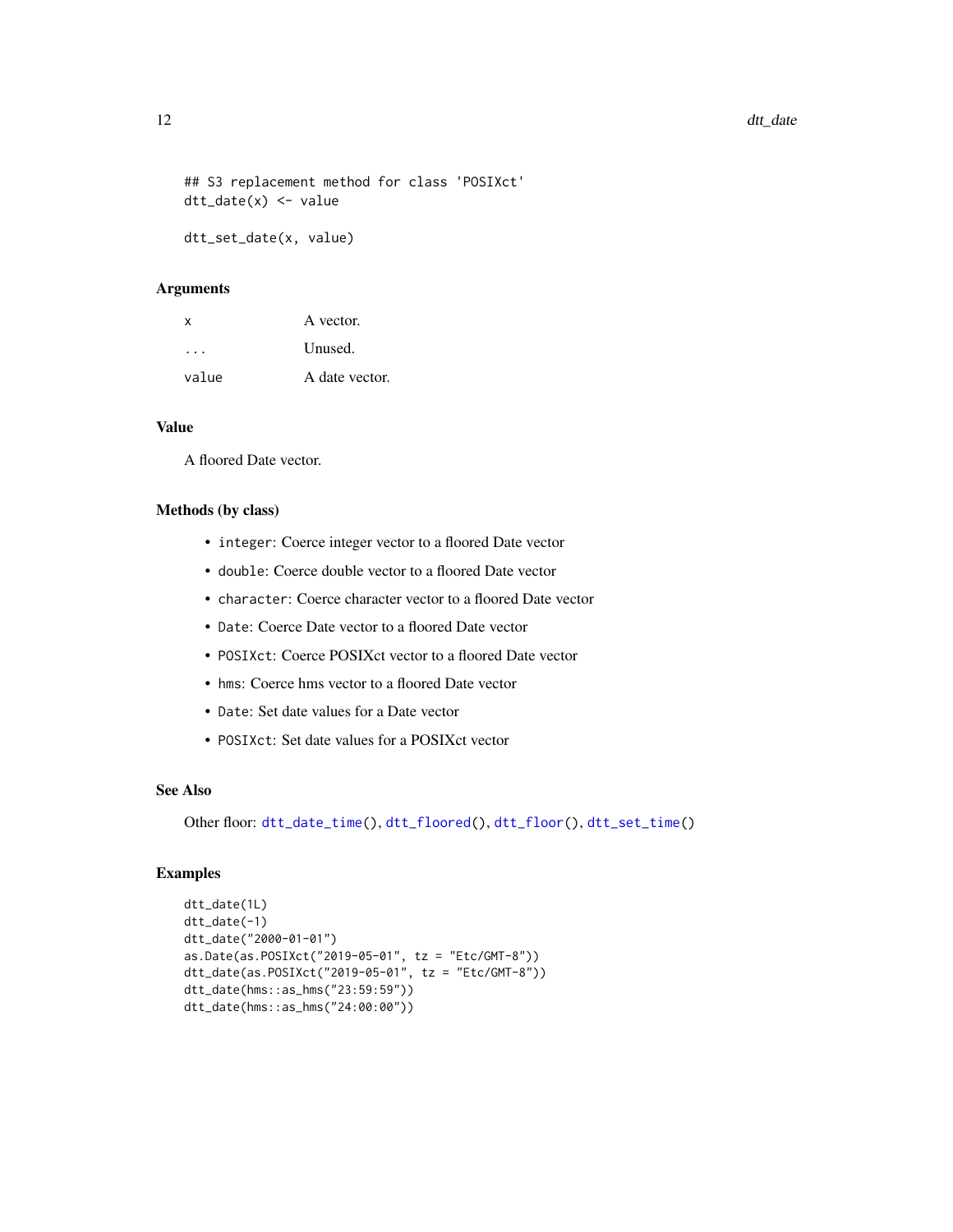<span id="page-12-1"></span><span id="page-12-0"></span>dtt\_date\_add\_time *Add Time to Date*

# Description

Adds times to Dates vector and sets timezone in a single function.

# Usage

dtt\_date\_add\_time(x, time, tz = dtt\_default\_tz())

#### Arguments

| $\boldsymbol{\mathsf{x}}$ | A Date vector.             |
|---------------------------|----------------------------|
| time                      | A hms vector of the time.  |
| t.z                       | A string of the time zone. |

# Value

A POSIXct vector.

#### See Also

Other add: [dtt\\_add\\_units\(](#page-4-1))

#### Examples

```
dtt_date_add_time(as.Date("2001-03-05"), hms::as_hms("06:07:08"), tz = "Etc/GMT+9")
```
<span id="page-12-2"></span>dtt\_date\_time *Floor Date/Time*

#### Description

Coerces vectors to floored POSIXct vectors.

#### Usage

```
dtt_date_time(x, ...)
## S3 method for class 'integer'
dt_t_d = \text{div}_t(x, tz = dt_t_d)## S3 method for class 'double'
dt_t_d = time(x, tz = dt_t_d)
```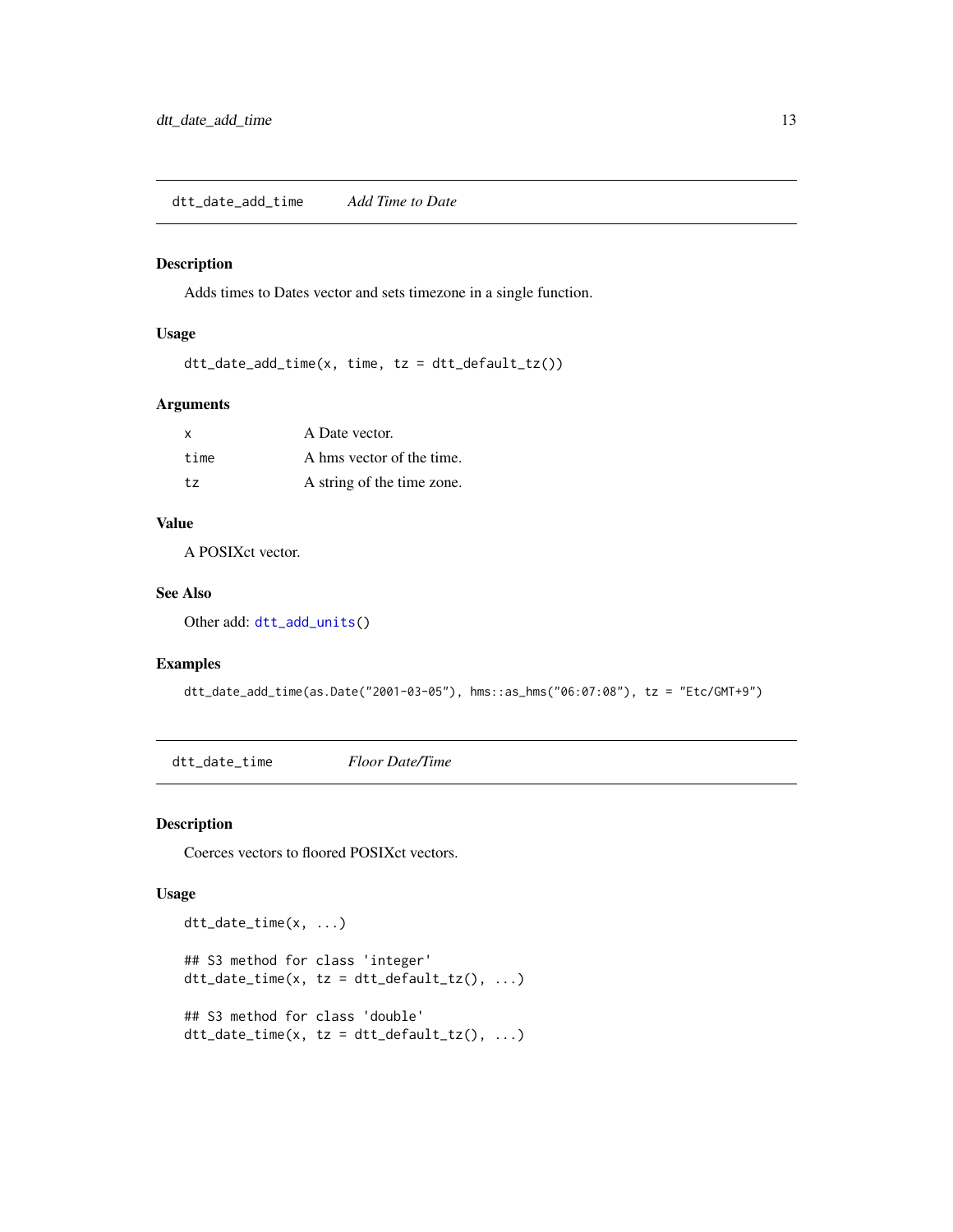```
## S3 method for class 'character'
dt_t_d = \text{dim}(x, tz = dt_t_d)## S3 method for class 'Date'
dt = dat = time(x, time = hms::as_hms("00:00:00"), tz = dt = det = det = t(x), ...)## S3 method for class 'POSIXct'
dt_t_d = \text{div}_t(x, t_z = dt_t_t(x), \ldots)## S3 method for class 'hms'
dt_date_time(x, date = dt_date("1970-01-01"), tz = dt_default_tz(), ...)
```
#### Arguments

| X    | A vector.                  |
|------|----------------------------|
|      | Unused.                    |
| tz.  | A string of the time zone. |
| time | A hms vector of the time.  |
| date | A Date vector of the date. |

#### Value

A floored POSIXct vector.

#### Methods (by class)

- integer: Coerce integer vector to a floored POSIXct vector
- double: Coerce double vector to a floored POSIXct vector
- character: Coerce character vector to a floored POSIXct vector
- Date: Coerce Date vector to a floored POSIXct vector
- POSIXct: Coerce POSIXct vector to a floored POSIXct vector
- hms: Coerce hms vector to a floored POSIXct vector

#### See Also

Other floor: [dtt\\_date\(](#page-10-1)), [dtt\\_floored\(](#page-25-1)), [dtt\\_floor\(](#page-24-1)), [dtt\\_set\\_time\(](#page-38-1))

#### Examples

```
dtt_date_time(1L)
dtt_date_time(-1)
dtt_date_time(1, tz = "Etc/GMT+8")
dtt_date_time(as.Date("2000-01-02"))
dtt_date_time(as.Date("2000-01-02"), time = hms::as_hms("04:05:06"))
```
<span id="page-13-0"></span>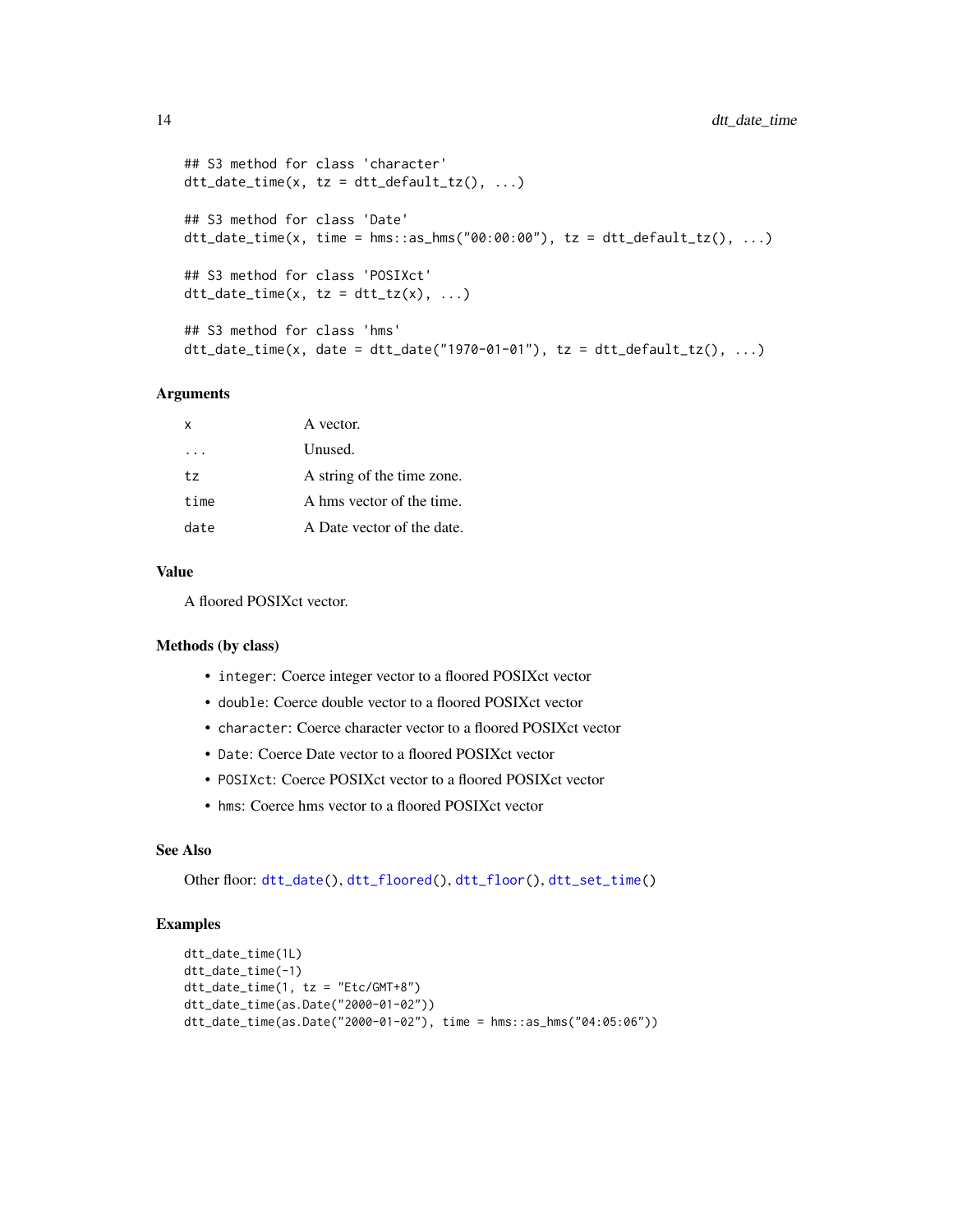<span id="page-14-1"></span><span id="page-14-0"></span>

#### Description

Gets and sets day values for date/time vectors.

#### Usage

```
dt_t_day(x, \ldots)dtt_day(x) <- value
## S3 method for class 'Date'
dt<sub>L</sub>day(x, ...)
## S3 method for class 'POSIXct'
dt_t_day(x, \ldots)## S3 replacement method for class 'Date'
dt_dday(x) <- value
## S3 replacement method for class 'POSIXct'
dtt_day(x) <- value
dtt_days(x, ...)
dtt_days(x) <- value
dtt_set_day(x, value)
```
# Arguments

| $\boldsymbol{\mathsf{x}}$ | A date/time vector.                   |
|---------------------------|---------------------------------------|
| $\cdots$                  | Unused.                               |
| value                     | A integer vector of the day value(s). |

#### Value

An integer vector (or the modified date/time vector).

# Methods (by class)

- Date: Get integer vector of day values for a Date vector
- POSIXct: Get integer vector of day values for a POSIXct vector
- Date: Set day values for a Date vector
- POSIXct: Set day values for a POSIXct vector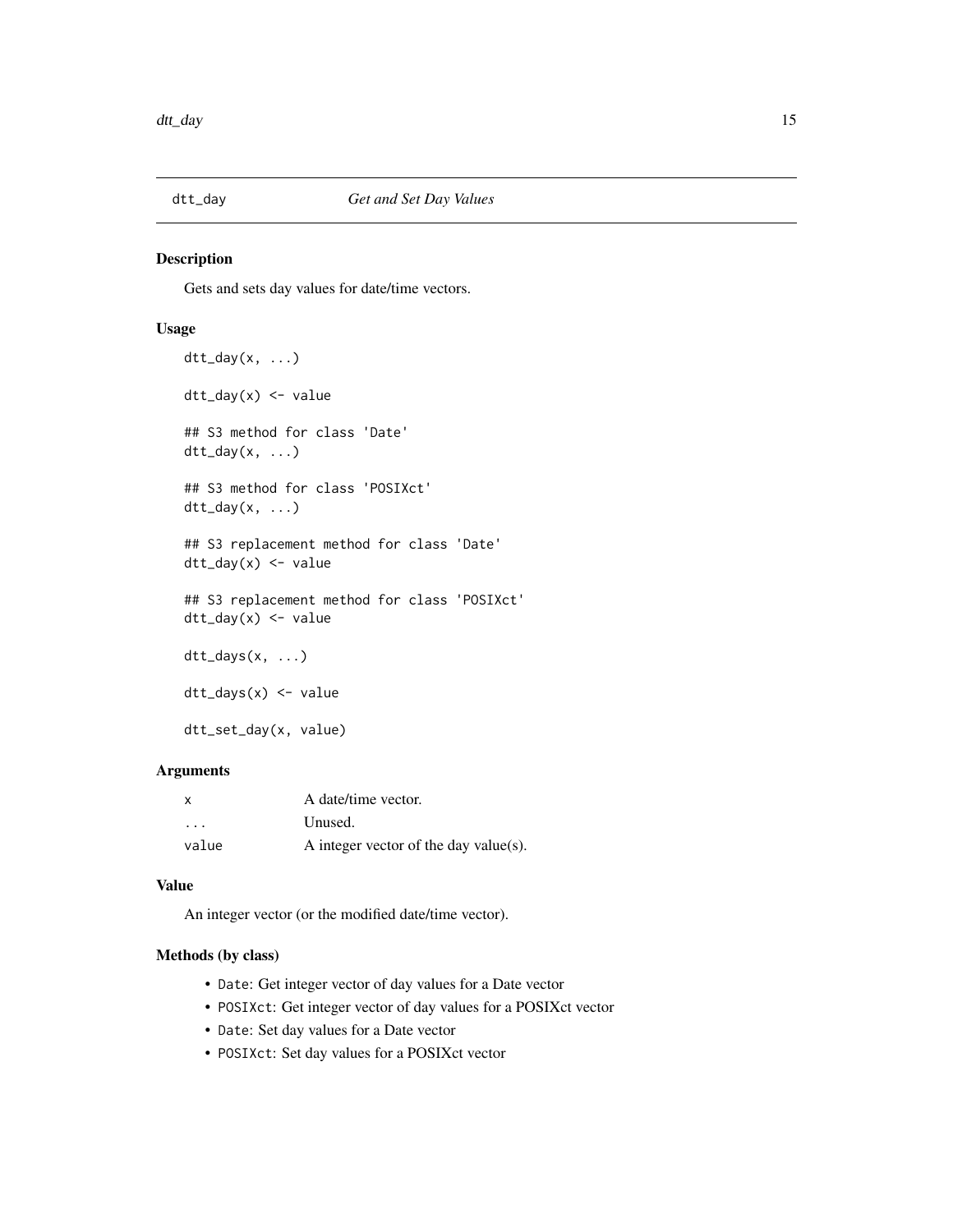# See Also

[dtt\\_day\\_decimal\(\)](#page-19-1)

Other set date: [dtt\\_months\(](#page-33-1)), [dtt\\_years\(](#page-49-1))

#### Examples

```
x <- as.Date("1990-01-02")
dtt_day(x)
dt_{day(x) \leftarrow 27Lx
x <- as.POSIXct("1990-01-02 23:40:51")
dtt_day(x)
dt_{day(x)} \leftarrow 27Lx
```
<span id="page-15-1"></span>dtt\_days\_in\_month *Days in the Month*

# Description

Days in the Month

#### Usage

dtt\_days\_in\_month(x)

# Arguments

x A Date or POSIXct vector.

# Value

A integer vector of 28 to 31 indicating the days in the month.

# See Also

Other days: [dtt\\_days\\_in\\_year\(](#page-16-1)), [dtt\\_doy\\_to\\_date\(](#page-22-1)), [dtt\\_doy\(](#page-21-1))

#### Examples

```
dtt_days_in_month(as.Date(c("2000-02-11", "2001-02-01")))
```
<span id="page-15-0"></span>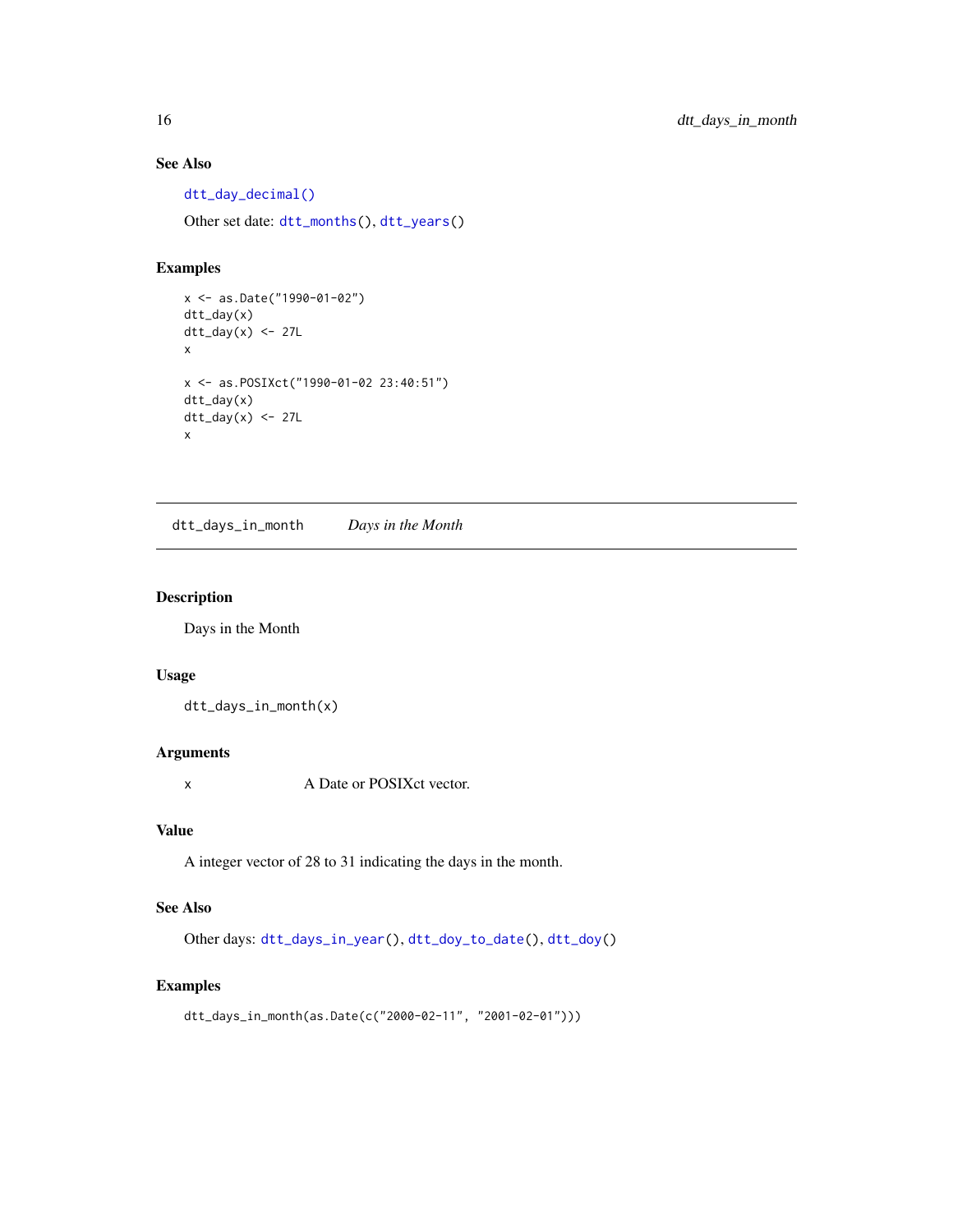<span id="page-16-1"></span><span id="page-16-0"></span>dtt\_days\_in\_year *Days in the Year*

#### Description

Days in the Year

# Usage

dtt\_days\_in\_year(x)

#### Arguments

x A Date or POSIXct vector.

#### Value

A integer vector of 365 and 366 indicates the days of the year.

#### See Also

Other days: [dtt\\_days\\_in\\_month\(](#page-15-1)), [dtt\\_doy\\_to\\_date\(](#page-22-1)), [dtt\\_doy\(](#page-21-1))

# Examples

dtt\_days\_in\_year(as.Date(c("2000-10-11", "2001-01-01")))

<span id="page-16-2"></span>dtt\_dayte *Dayte*

# Description

Dayte

#### Usage

```
dtt_dayte(x, ...)
## S3 method for class 'Date'
dt<sub>L</sub>dayte(x, start = 1L, ...)
## S3 method for class 'POSIXct'
dt<sub>-dayte</sub>(x, start = 1L, ...)
```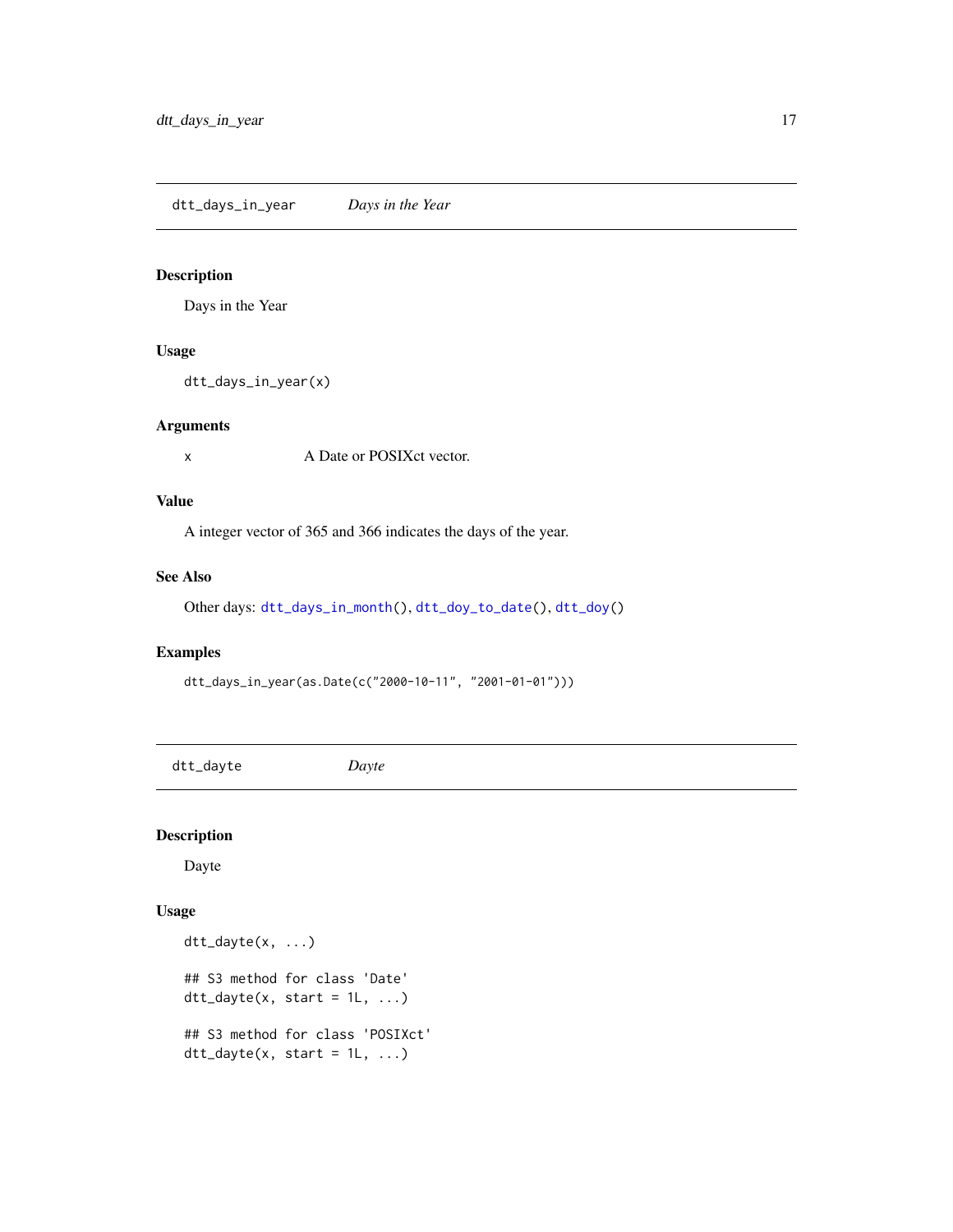<span id="page-17-0"></span>18 dtt\_dayte\_time

#### Arguments

| $\mathbf{x}$ | A date/time vector.                                                            |
|--------------|--------------------------------------------------------------------------------|
| $\cdot$      | Unused.                                                                        |
| start        | An integer scalar of the starting month or a Date scalar of the starting date. |

# Value

A Date vector with the year set to year.

A Date vector of the daytes.

# Methods (by class)

- Date: Dayte a Date vector
- POSIXct: Dayte a POSIXct vector

# See Also

Other dayte: [dtt\\_dayte\\_time\(](#page-17-1)), [dtt\\_daytt\(](#page-18-1))

# Examples

```
dtt_dayte(as.Date(c("2001-01-01", "2015-12-13")))
```
<span id="page-17-1"></span>dtt\_dayte\_time *Dayte Time*

# Description

Dayte Time

# Usage

```
dtt_dayte_time(x, ...)
## S3 method for class 'Date'
dt_dayte_time(x, start = 1L, tz = dtt_default_tz(), ...)
## S3 method for class 'POSIXct'
dt_t_ddayte_time(x, start = 1L, ...)
```
# Arguments

|                         | A date/time vector.                                                            |
|-------------------------|--------------------------------------------------------------------------------|
| $\cdot$ $\cdot$ $\cdot$ | Unused.                                                                        |
| start                   | An integer scalar of the starting month or a Date scalar of the starting date. |
| tz                      | A string of the time zone.                                                     |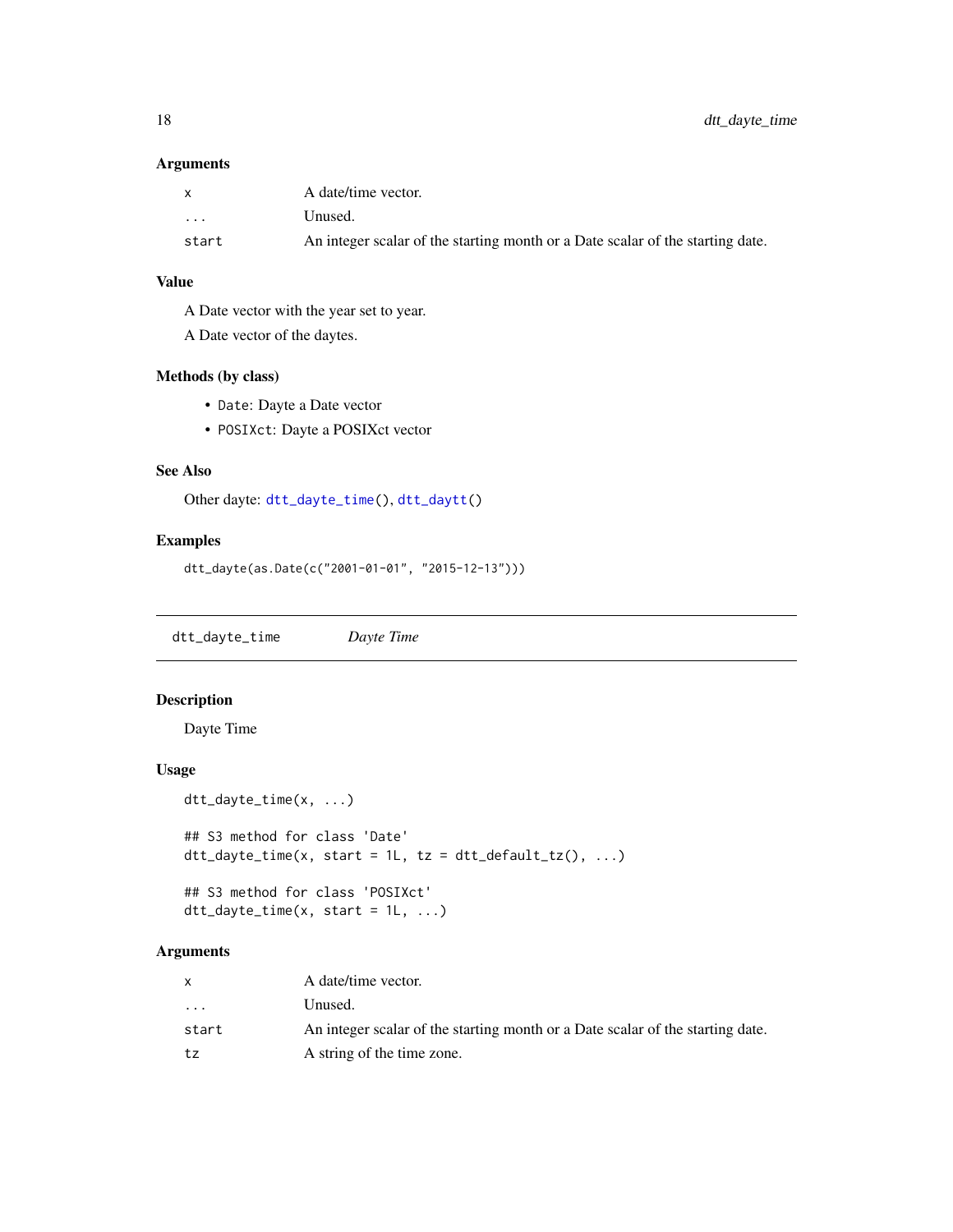#### <span id="page-18-0"></span>dtt\_daytt 19

# Value

A Date vector with the year set to year.

A POSIXct vector of the dayte times.

# Methods (by class)

- Date: Dayte Time a Date vector
- POSIXct: Dayte Time a POSIXct vector

# See Also

Other dayte: [dtt\\_dayte\(](#page-16-2)), [dtt\\_daytt\(](#page-18-1))

# Examples

```
dtt_dayte_time(as.POSIXct(c("2001-01-01 12:13:14", "2015-12-13"), tz = "Etc/GMT+10"))
```
<span id="page-18-1"></span>dtt\_daytt *Dayte Time*

#### Description

Dayte Time

#### Usage

```
dt_t_ddaytt(x, start = 1L)
```
#### Arguments

|       | A Date or POSIX et vector.                                                     |
|-------|--------------------------------------------------------------------------------|
| start | An integer vector of the starting month or a Date vector of the starting date. |

# Value

A Date or POSIXct vector with the year for February 29th as 1972.

#### See Also

Other dayte: [dtt\\_dayte\\_time\(](#page-17-1)), [dtt\\_dayte\(](#page-16-2))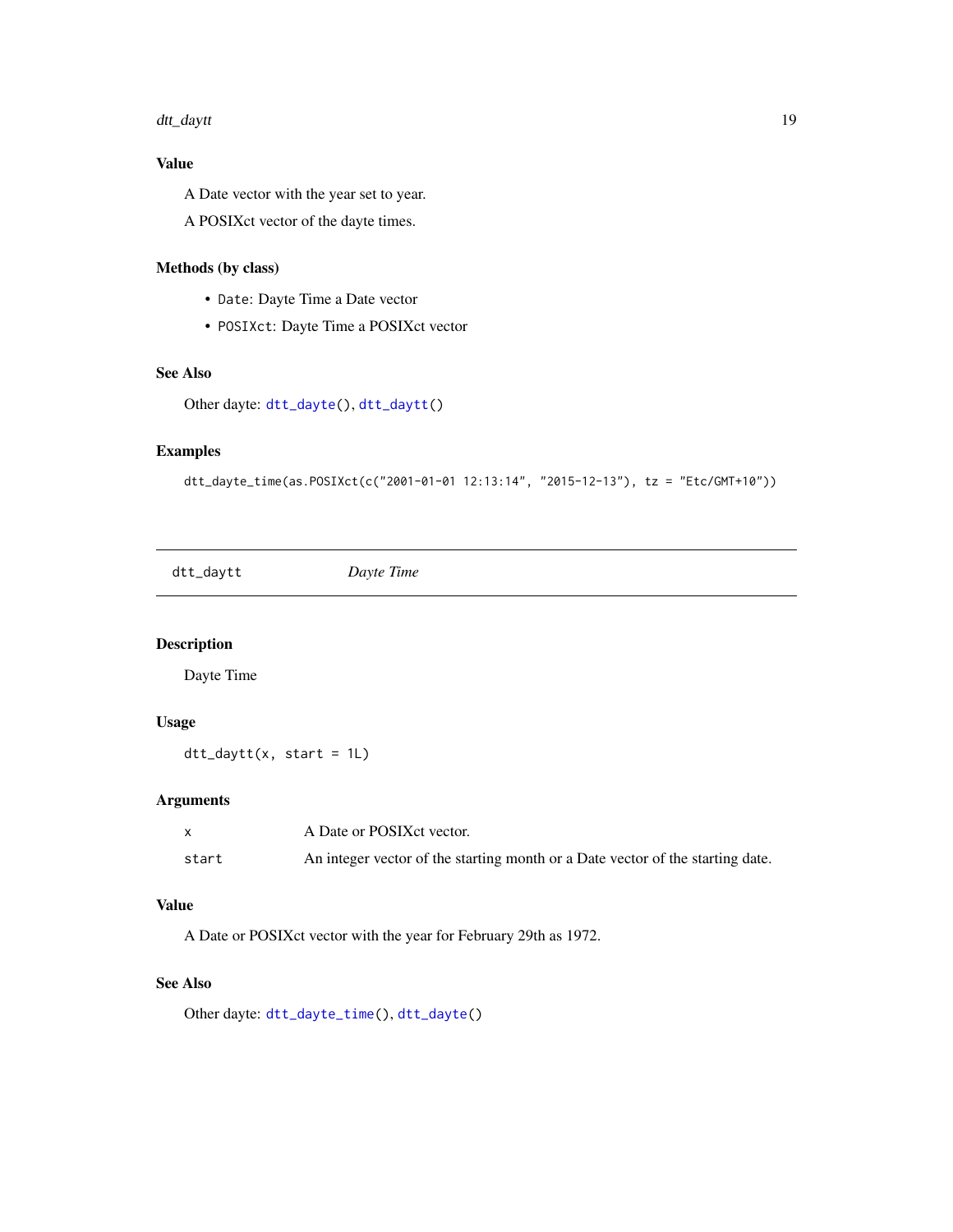<span id="page-19-1"></span><span id="page-19-0"></span>dtt\_day\_decimal *Get Decimal Day Values*

# Description

Gets decimal day values for date/time vectors.

#### Usage

```
dtt_day_decimal(x, ...)
## S3 method for class 'Date'
dtt_day_decimal(x, ...)
## S3 method for class 'POSIXct'
dtt_day_decimal(x, ...)
```
#### Arguments

| x | A date/time vector. |
|---|---------------------|
| . | Unused.             |

#### Value

A numeric vector.

# Methods (by class)

- Date: Get numeric vector of decimal year values for a Date vector
- POSIXct: Get numeric vector of decimal year values for a POSIXct vector

#### See Also

# [dtt\\_day\(\)](#page-14-1)

Other decimal: [dtt\\_doy\\_decimal\(](#page-22-2)), [dtt\\_hour\\_decimal\(](#page-27-1)), [dtt\\_minute\\_decimal\(](#page-32-1)), [dtt\\_month\\_decimal\(](#page-34-1)), [dtt\\_year\\_decimal\(](#page-50-1))

# Examples

```
x <- as.POSIXct("1990-01-03 10:00:01")
dtt_day_decimal(x)
```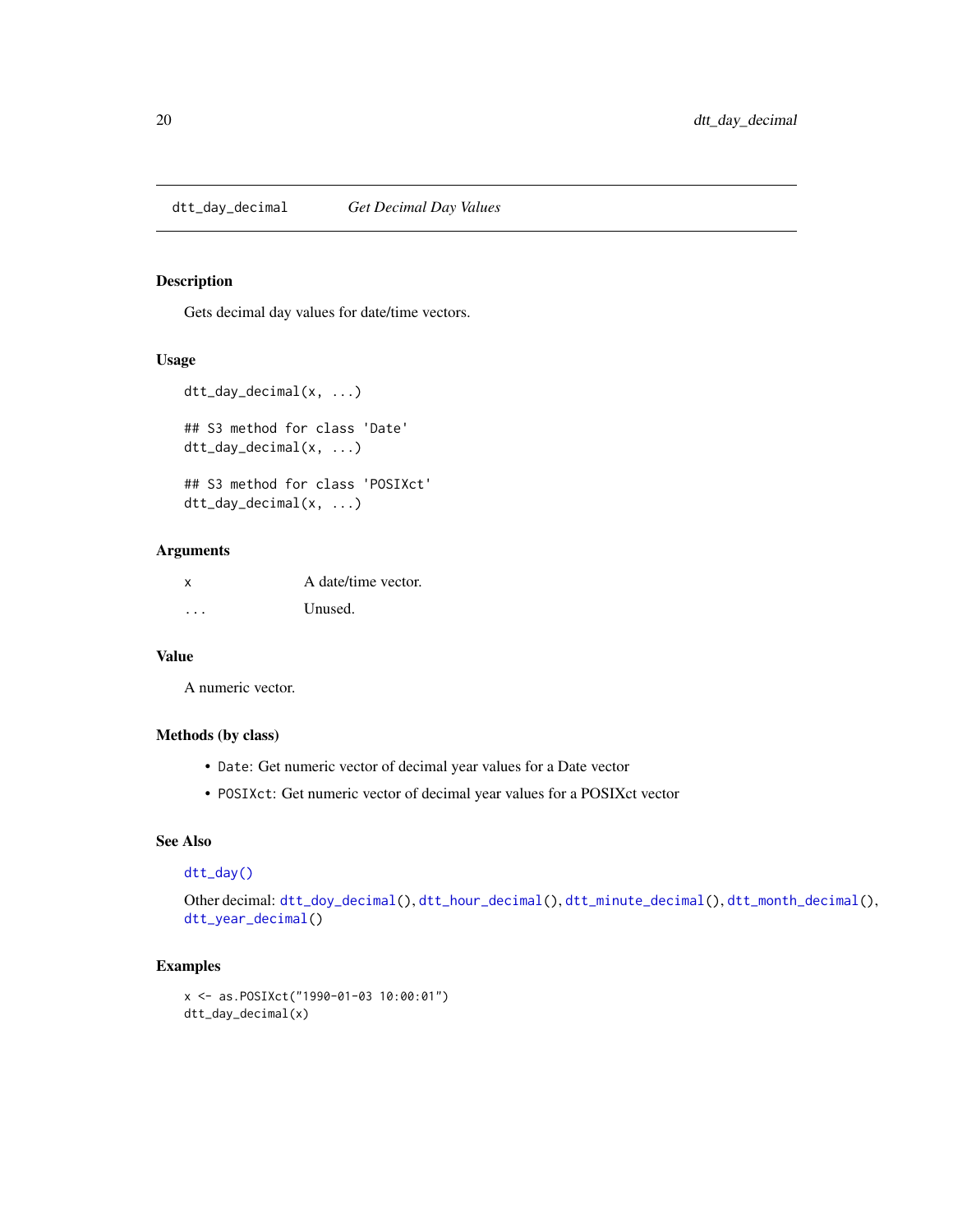<span id="page-20-0"></span>dtt\_decade *Decade*

#### Description

Decade

# Usage

```
dtt_decade(x, ...)
```
## S3 method for class 'Date' dtt\_decade(x, ...)

#### Arguments

| X | A date/time vector. |
|---|---------------------|
| . | Unused.             |

#### Value

A integer vector of the decade.

# Methods (by class)

• Date: Decade a Date vector

#### Examples

dtt\_decade(as.Date(c("2001-01-01", "2015-12-13")))

dtt\_diff *Time Difference*

#### Description

Gets the time difference in secs, minutes, hours, days or weeks. Uses difftime() but floors x and y first after coercing to POSIXct and adjusts the timezone of y to match that of x.

#### Usage

```
dtt_diff(x, y, units = "secs", as_difftime = FALSE)
```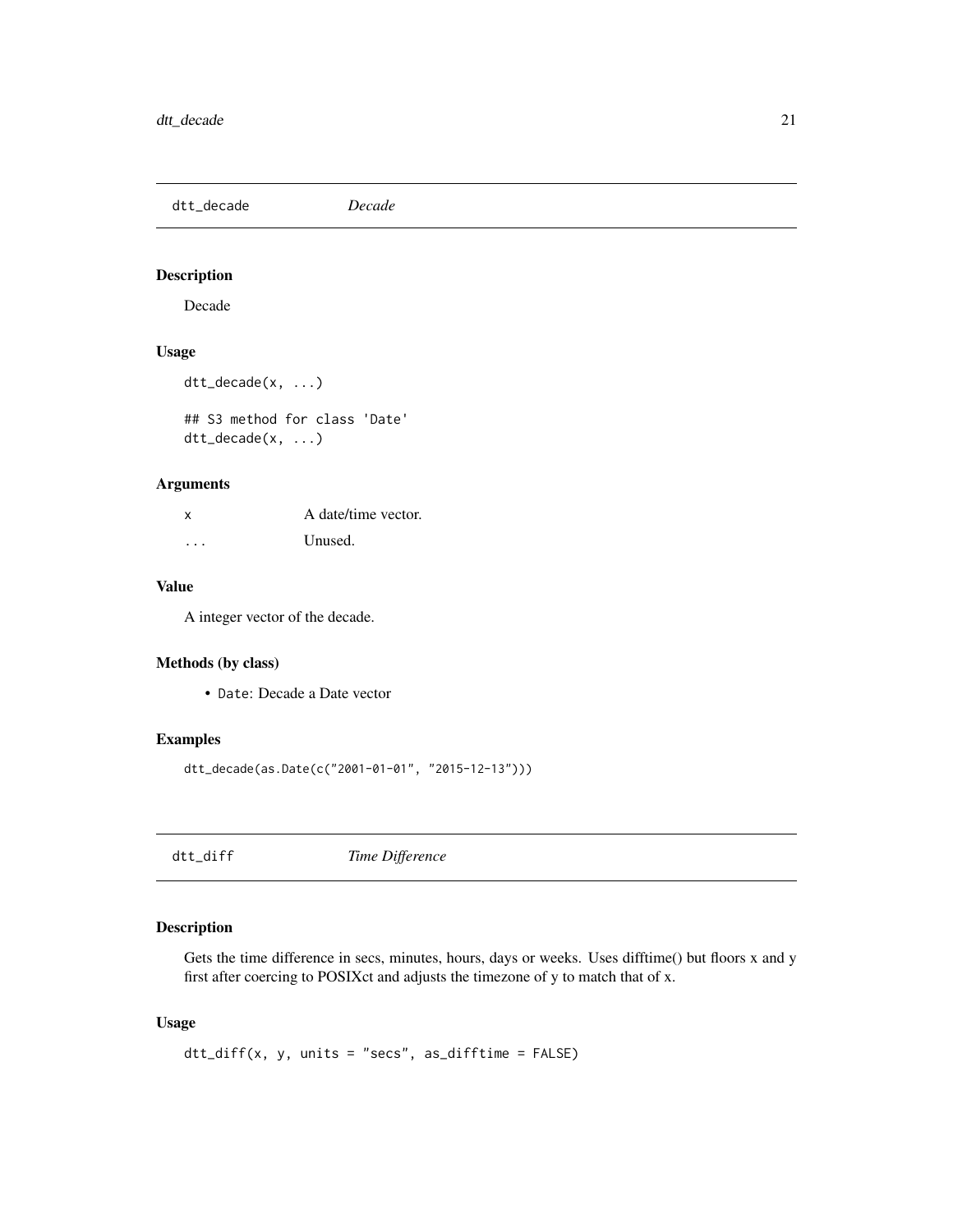#### <span id="page-21-0"></span>Arguments

|             | An object that can be coerced to a POSIX ct using dtt_date_time().                                    |
|-------------|-------------------------------------------------------------------------------------------------------|
| v           | An object that can be coerced to a POSIX ct using dtt date time().                                    |
| units       | A string of the time units. The possible values are "secs", "minutes", "hours",<br>"days" or "weeks". |
| as_difftime | A flag specifying whether to return a difftime vector.                                                |

#### Value

A numeric vector of the time difference.

# Examples

```
dtt_diff(as.Date(c("2001-01-02", "2000-12-31")), as.Date("2001-01-01"), "hours")
dtt_diff(as.Date("2001-01-02"), as.Date("2001-01-01"), "weeks")
```
<span id="page-21-1"></span>dtt\_doy *Day of the Year*

# Description

Day of the Year

# Usage

 $dt$ <sub>-doy</sub>(x, ...)

# Arguments

| $\mathsf{x}$ | A Date or POSIX ct vector. |
|--------------|----------------------------|
| $\cdots$     | Unused.                    |

# Value

A integer vector between 1 and 366 of the day of the year.

# See Also

```
dtt_doy_decimal()
```
Other days: [dtt\\_days\\_in\\_month\(](#page-15-1)), [dtt\\_days\\_in\\_year\(](#page-16-1)), [dtt\\_doy\\_to\\_date\(](#page-22-1))

# Examples

dtt\_doy(Sys.Date())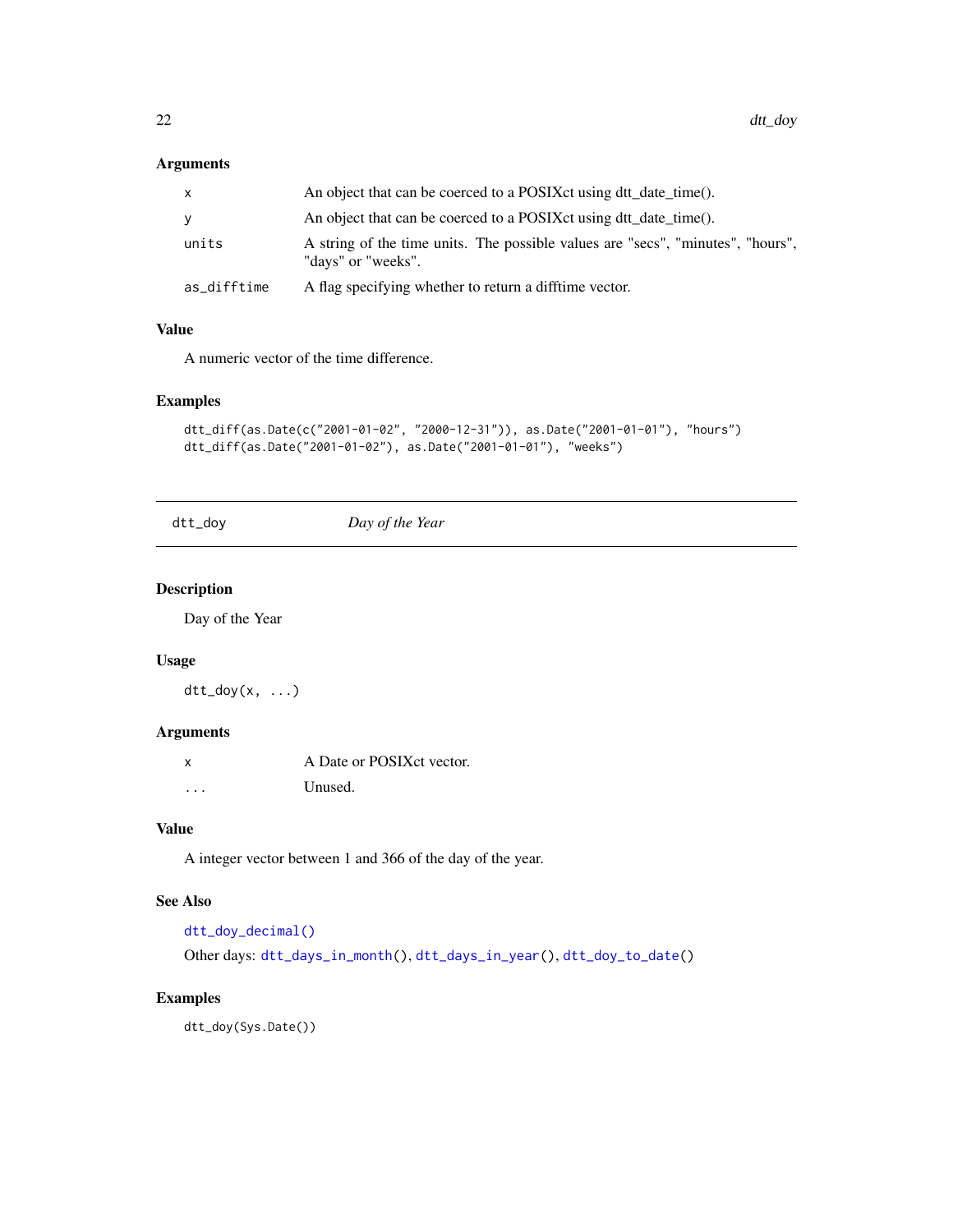<span id="page-22-2"></span><span id="page-22-0"></span>dtt\_doy\_decimal *Day of the Year Decimal*

# Description

Day of the Year Decimal

#### Usage

dtt\_doy\_decimal(x, ...)

# Arguments

|          | A Date or POSIX ct vector. |
|----------|----------------------------|
| $\cdots$ | Unused.                    |

# Value

A numeric vector between 0 and 366 of the day of the year.

# See Also

# [dtt\\_doy\(\)](#page-21-1)

```
Other decimal: dtt_day_decimal(), dtt_hour_decimal(), dtt_minute_decimal(), dtt_month_decimal(),
dtt_year_decimal()
```
# Examples

dtt\_doy\_decimal(Sys.Date())

<span id="page-22-1"></span>dtt\_doy\_to\_date *Day of the Year to Date*

# Description

Day of the Year to Date

#### Usage

dtt\_doy\_to\_date(x, year = 1972L)

# Arguments

|      | An integer vector of the Day of the Year. |
|------|-------------------------------------------|
| vear | An integer scalar or vector of the year.  |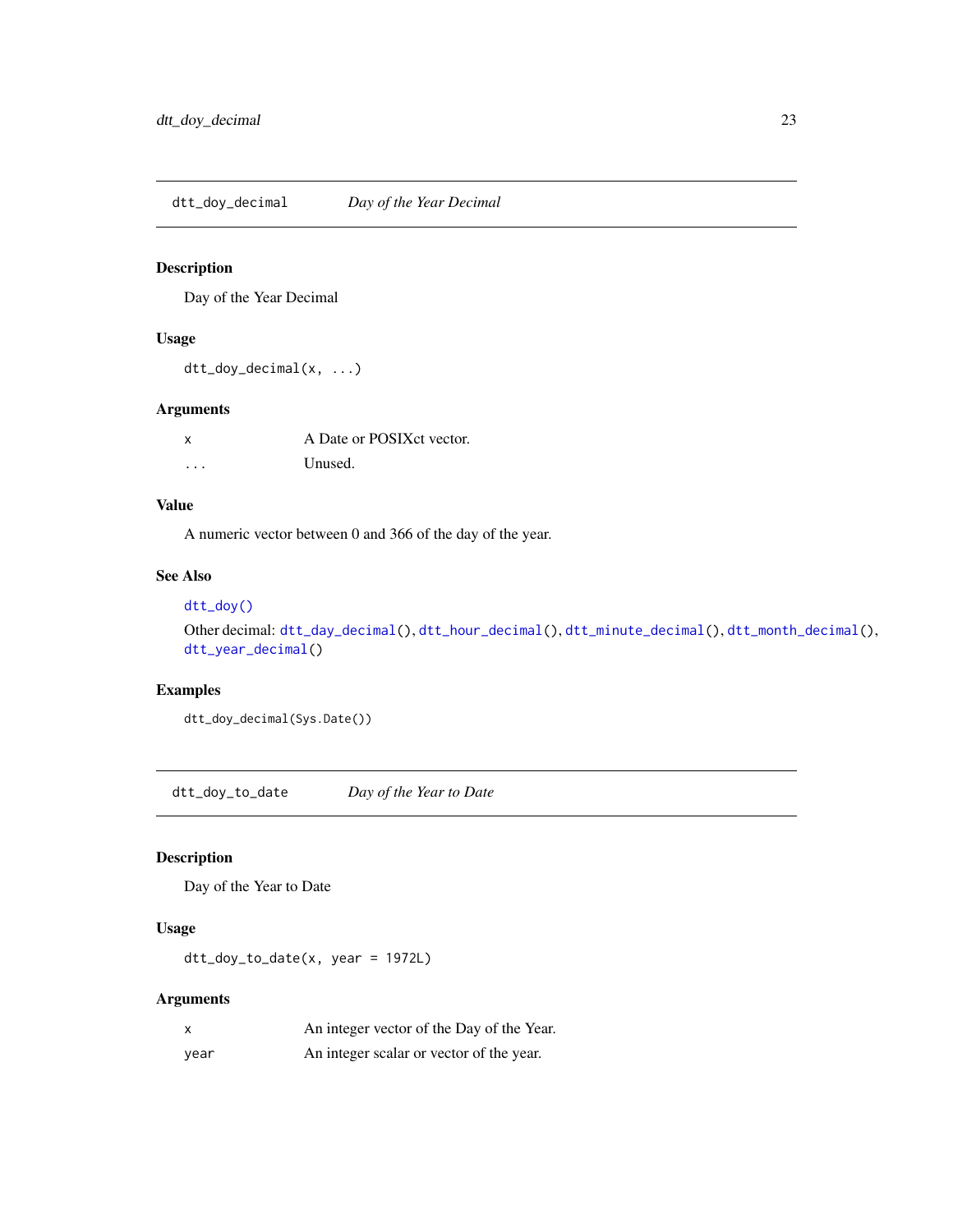# <span id="page-23-0"></span>Value

A Date vector.

# See Also

Other days: [dtt\\_days\\_in\\_month\(](#page-15-1)), [dtt\\_days\\_in\\_year\(](#page-16-1)), [dtt\\_doy\(](#page-21-1))

# Examples

dtt\_doy\_to\_date(3)

<span id="page-23-1"></span>dtt\_feb29\_to\_28 *Convert Feb 29 to Feb 28*

# Description

Converts Feb 29 to Feb 28th

# Usage

dtt\_feb29\_to\_28(x)

# Arguments

x A Date or POSIXct vector.

# Value

The modified Date or POSIXct vector.

#### See Also

Other leap year: [dtt\\_leap\\_year\(](#page-30-1))

#### Examples

dtt\_feb29\_to\_28(as.Date("2004-02-29"))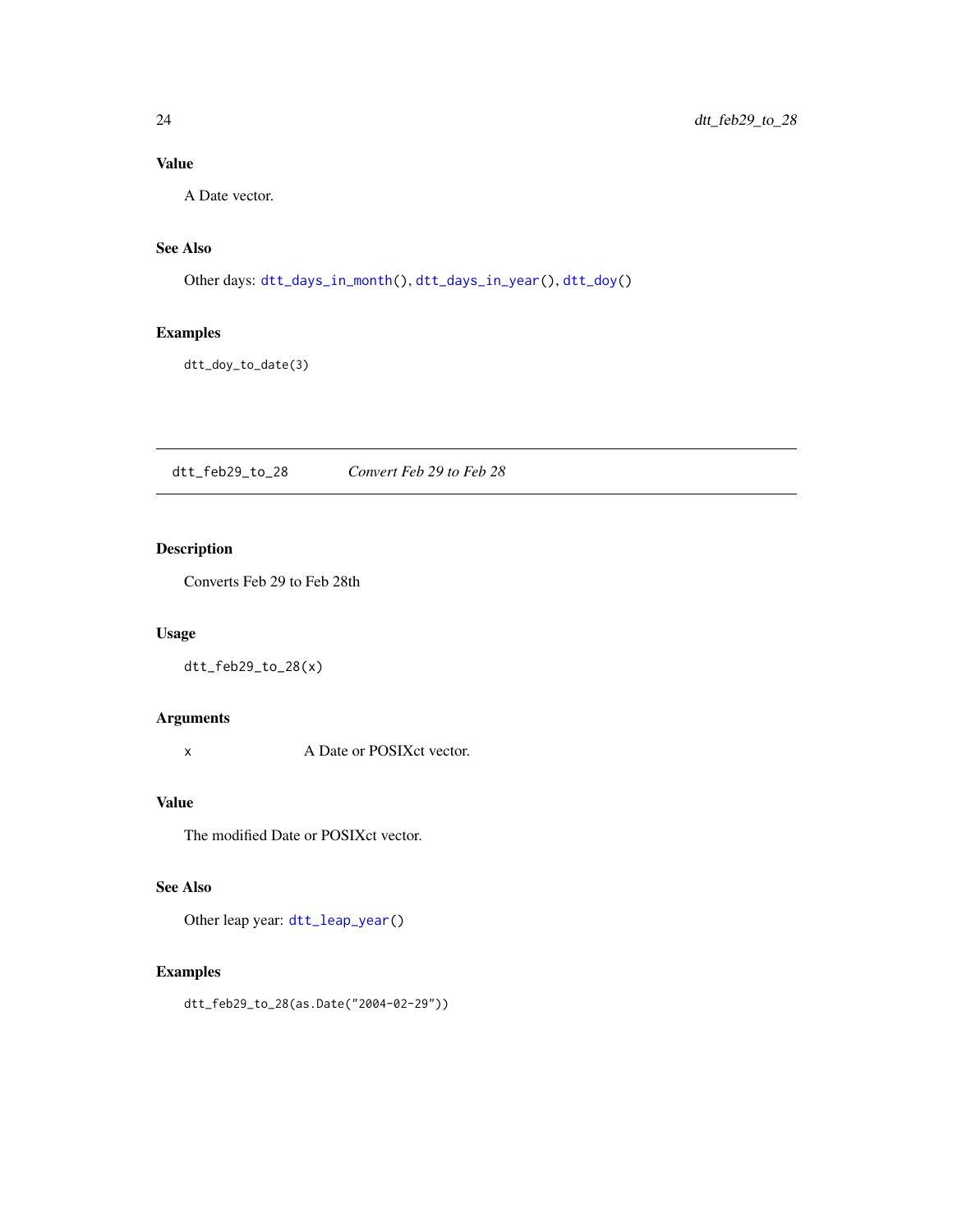<span id="page-24-1"></span><span id="page-24-0"></span>

# Description

Floors a date/time vector

# Usage

```
dtt_floor(x, units, ...)
## S3 method for class 'Date'
dt_floor(x, units = "days", ...)
## S3 method for class 'POSIXct'
dtt_floor(x, units = "seconds", ...)
## S3 method for class 'hms'
dtt_floor(x, units = "seconds", ...)
```
# Arguments

| <b>X</b> | A date/time vector.                                                                                   |
|----------|-------------------------------------------------------------------------------------------------------|
| units    | A string of the time units. The possible values are "secs", "minutes", "hours",<br>"days" or "weeks". |
| $\cdots$ | Unused.                                                                                               |

#### Value

The floored date/time vector.

# Methods (by class)

- Date: Floor a Date vector
- POSIXct: Floor a POSIXct vector
- hms: Floor a hms vector

#### See Also

Other floor: [dtt\\_date\\_time\(](#page-12-2)), [dtt\\_date\(](#page-10-1)), [dtt\\_floored\(](#page-25-1)), [dtt\\_set\\_time\(](#page-38-1))

#### Examples

dtt\_floor(hms::as\_hms("23:59:59"), "hours")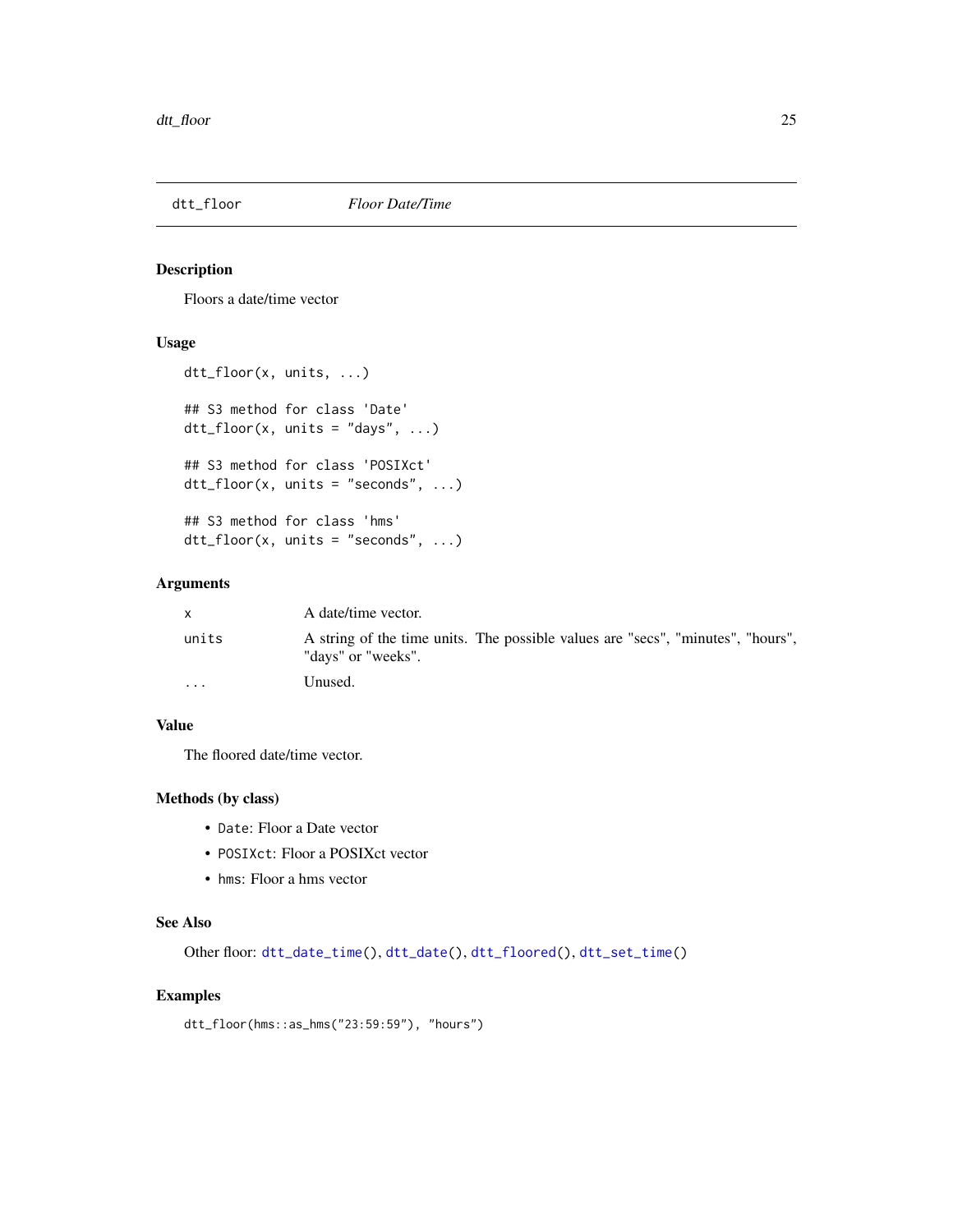<span id="page-25-1"></span><span id="page-25-0"></span>dtt\_floored *Test Floored*

# Description

Test whether a date time vector is floored.

# Usage

```
dtt_floored(x, ...)
## S3 method for class 'Date'
dt_floored(x, units = "days", ...)
## S3 method for class 'POSIXct'
dtt_floored(x, units = "seconds", \ldots)
## S3 method for class 'hms'
dtt_floored(x, units = "seconds", ...)
```
# Arguments

|                         | A Date, POSIX ct or hms vector.                                                                       |  |
|-------------------------|-------------------------------------------------------------------------------------------------------|--|
| $\cdot$ $\cdot$ $\cdot$ | Unused.                                                                                               |  |
| units                   | A string of the time units. The possible values are "secs", "minutes", "hours",<br>"days" or "weeks". |  |

# Value

A flag indicating whether floored.

#### Methods (by class)

- Date: Test if Date vector is floored
- POSIXct: Test if POSIXct vector is floored
- hms: Test if hms vector is floored

#### See Also

Other floor: [dtt\\_date\\_time\(](#page-12-2)), [dtt\\_date\(](#page-10-1)), [dtt\\_floor\(](#page-24-1)), [dtt\\_set\\_time\(](#page-38-1))

# Examples

dtt\_floored(as.Date("2002-02-01"))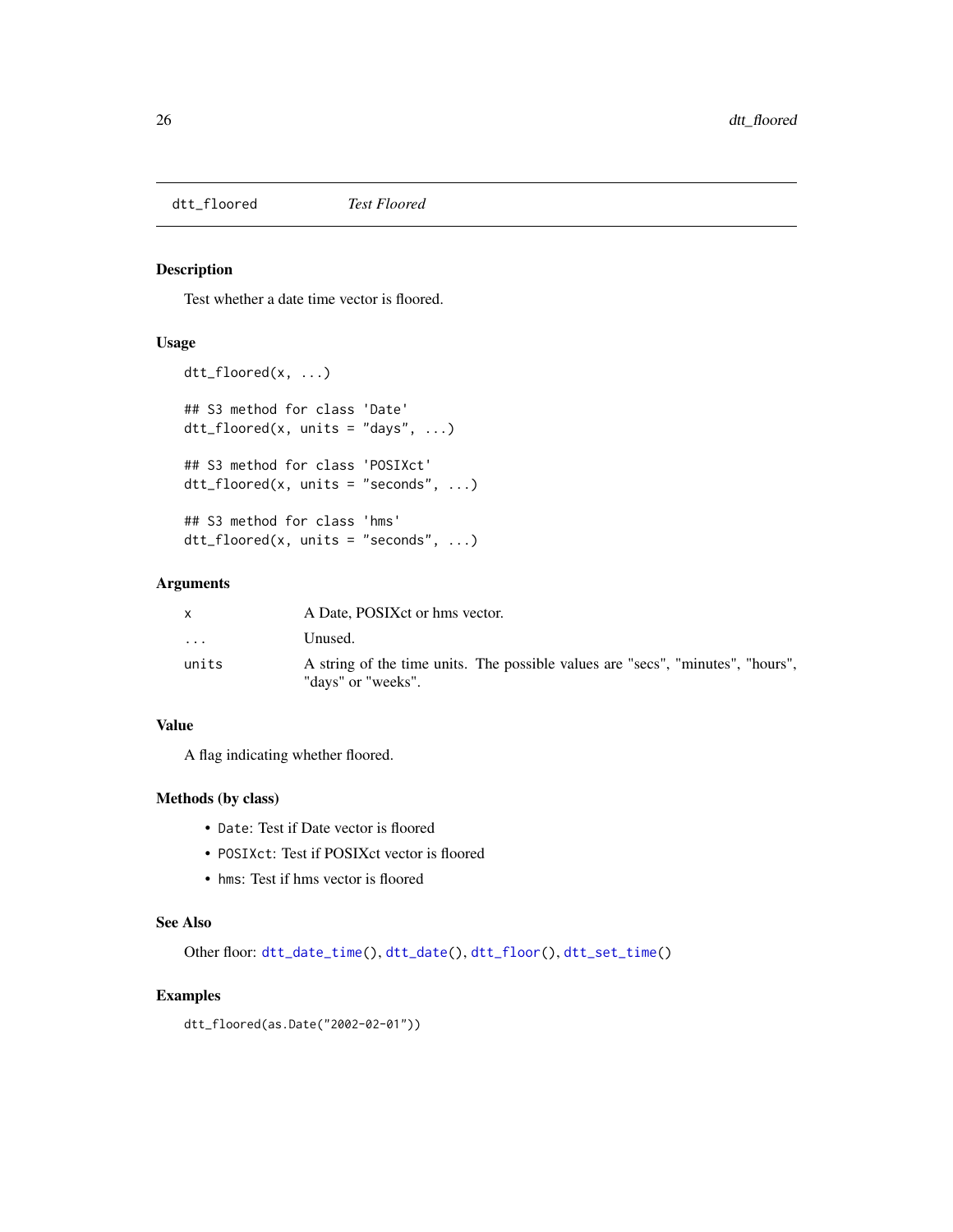<span id="page-26-2"></span><span id="page-26-0"></span>

#### <span id="page-26-1"></span>Description

Gets and sets hour values for date/time vectors.

#### Usage

```
dtt_hours(x, ...)
dtt_hours(x) <- value
dtt_hour(x, ...)
dt_hour(x) <- value
## S3 method for class 'Date'
dttt_hour(x, \ldots)## S3 method for class 'POSIXct'
dtt_hour(x, ...)
## S3 method for class 'hms'
dtt_hour(x, ...)
## S3 replacement method for class 'POSIXct'
dtt_hour(x) <- value
## S3 replacement method for class 'hms'
dtt_hour(x) <- value
```
# dtt\_set\_hour(x, value)

# Arguments

| x                       | A date/time vector.                    |
|-------------------------|----------------------------------------|
| $\cdot$ $\cdot$ $\cdot$ | Unused.                                |
| value                   | A integer vector of the hour value(s). |

# Value

An integer vector (or the modified date/time vector).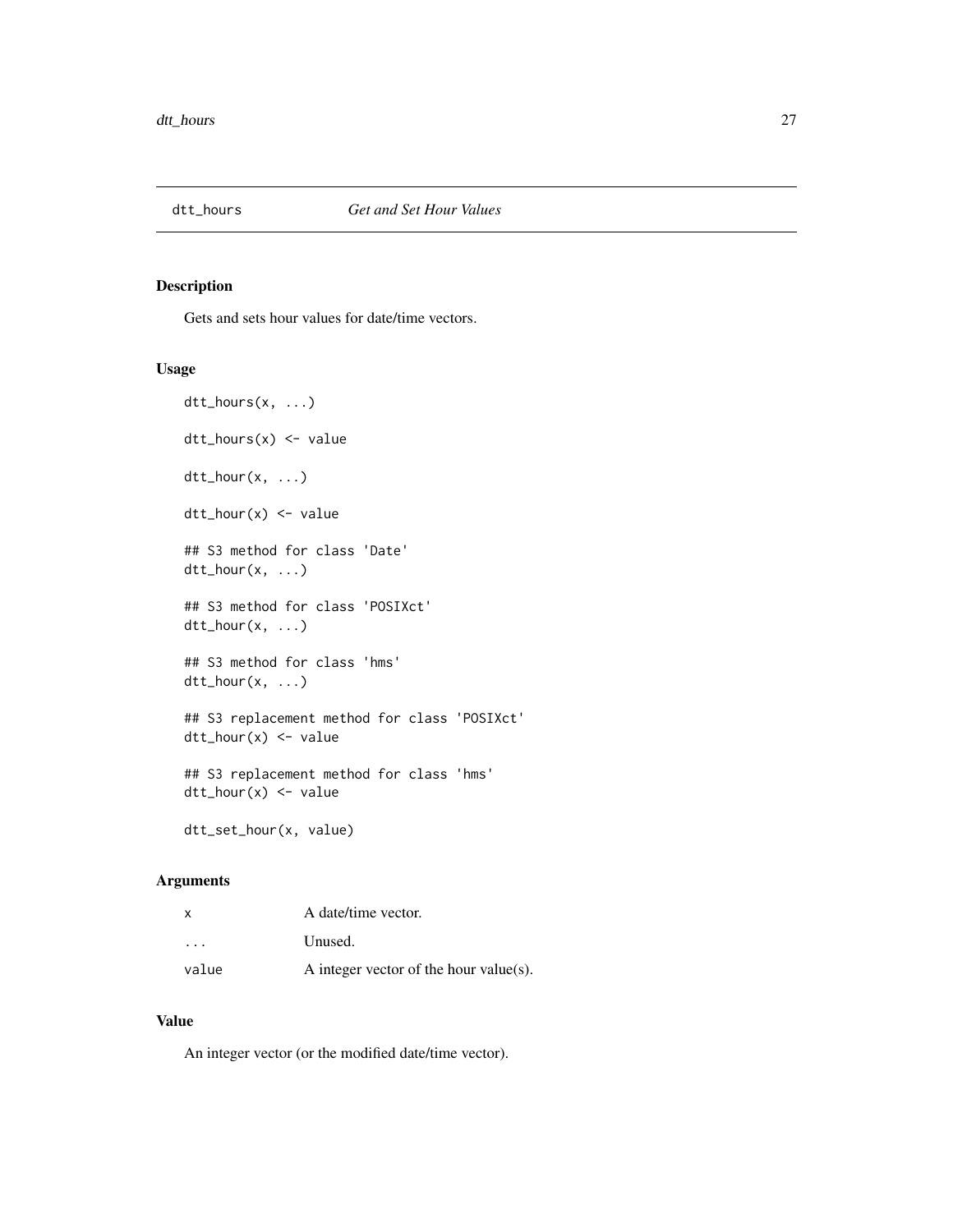#### <span id="page-27-0"></span>Methods (by class)

- Date: Get integer vector of hour values for a Date vector
- POSIXct: Get integer vector of hour values for a POSIXct vector
- hms: Get integer vector of hour values for a hms vector
- POSIXct: Set hour values for a POSIXct vector
- hms: Set hour values for a hms vector

#### See Also

[dtt\\_hour\\_decimal\(\)](#page-27-1)

Other set time: [dtt\\_minutes\(](#page-30-2)), [dtt\\_seconds\(](#page-36-1))

#### Examples

```
x <- as.POSIXct("1990-01-02 23:40:51")
dtt_hour(x)
dt<sub>L</sub>hour(x) <- 01L
x
x <- hms::as_hms("23:40:51")
dtt_hour(x)
dt<sub>L</sub>hour(x) <- 01L
x
```
<span id="page-27-1"></span>dtt\_hour\_decimal *Get Decimal Hour Values*

#### Description

Gets decimal hour values for date/time vectors.

# Usage

```
dtt_hour_decimal(x, ...)
## S3 method for class 'Date'
dtt_hour_decimal(x, ...)
## S3 method for class 'POSIXct'
dtt_hour_decimal(x, ...)
## S3 method for class 'hms'
dtt_hour_decimal(x, ...)
```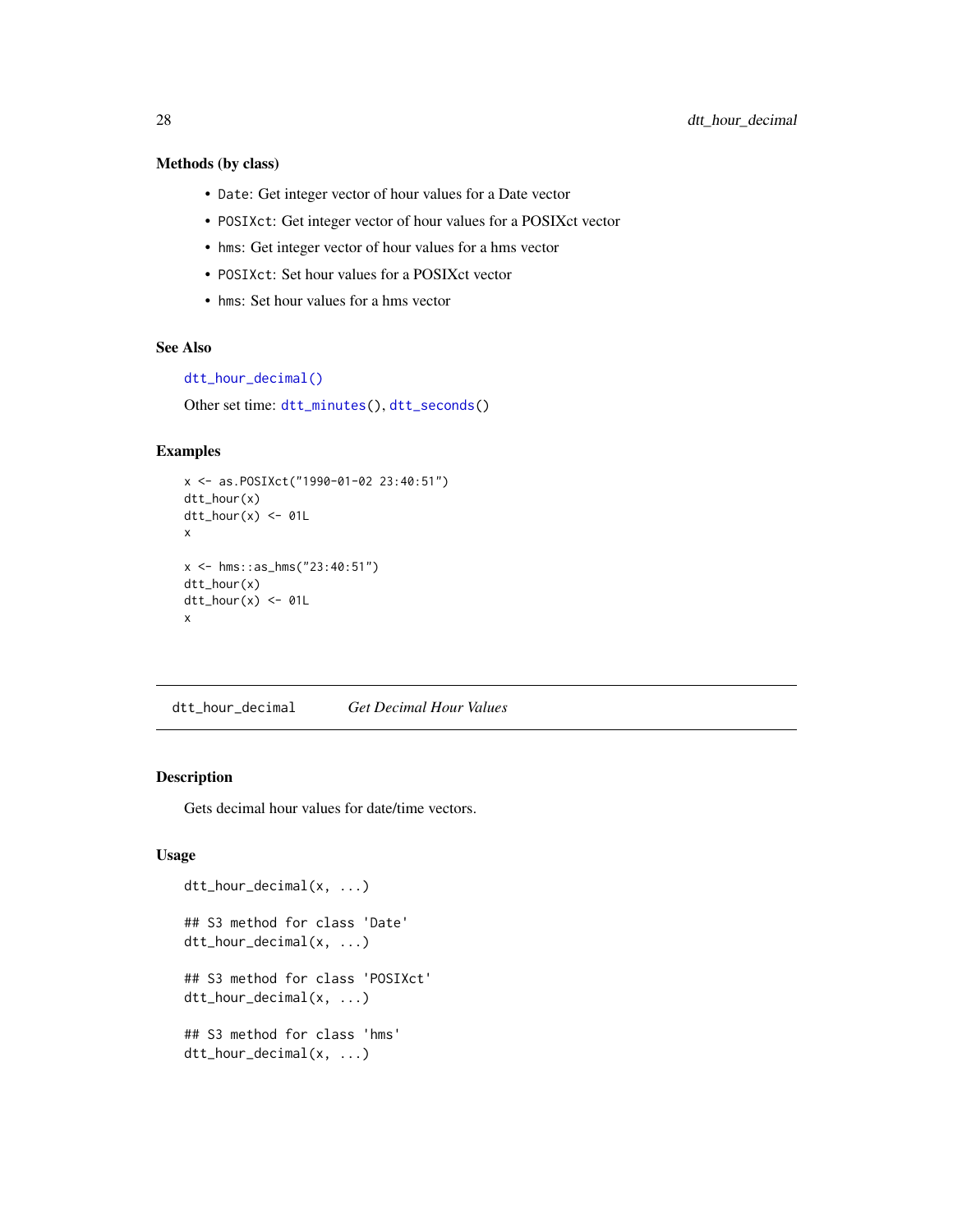# <span id="page-28-0"></span>dtt\_is\_date 29

#### Arguments

| x | A date/time vector. |
|---|---------------------|
| . | Unused.             |

#### Value

A numeric vector.

#### Methods (by class)

- Date: Get numeric vector of decimal hour values for a Date vector
- POSIXct: Get numeric vector of decimal hour values for a POSIXct vector
- hms: Get numeric vector of decimal hour values for a hms vector

# See Also

[dtt\\_hour\(\)](#page-26-1)

Other decimal: [dtt\\_day\\_decimal\(](#page-19-1)), [dtt\\_doy\\_decimal\(](#page-22-2)), [dtt\\_minute\\_decimal\(](#page-32-1)), [dtt\\_month\\_decimal\(](#page-34-1)), [dtt\\_year\\_decimal\(](#page-50-1))

# Examples

```
x <- as.POSIXct("1990-01-02 23:40:51")
dtt_hour_decimal(x)
x <- hms::as_hms("23:40:51")
dtt_hour_decimal(x)
```
<span id="page-28-1"></span>dtt\_is\_date *Is Date*

# Description

Is Date

#### Usage

dtt\_is\_date(x)

#### Arguments

x An R object.

#### Value

A flag indicating whether R is a Date vector.

#### See Also

Other is: [dtt\\_is\\_date\\_time\(](#page-29-1)), [is\\_date\\_time\(](#page-51-1))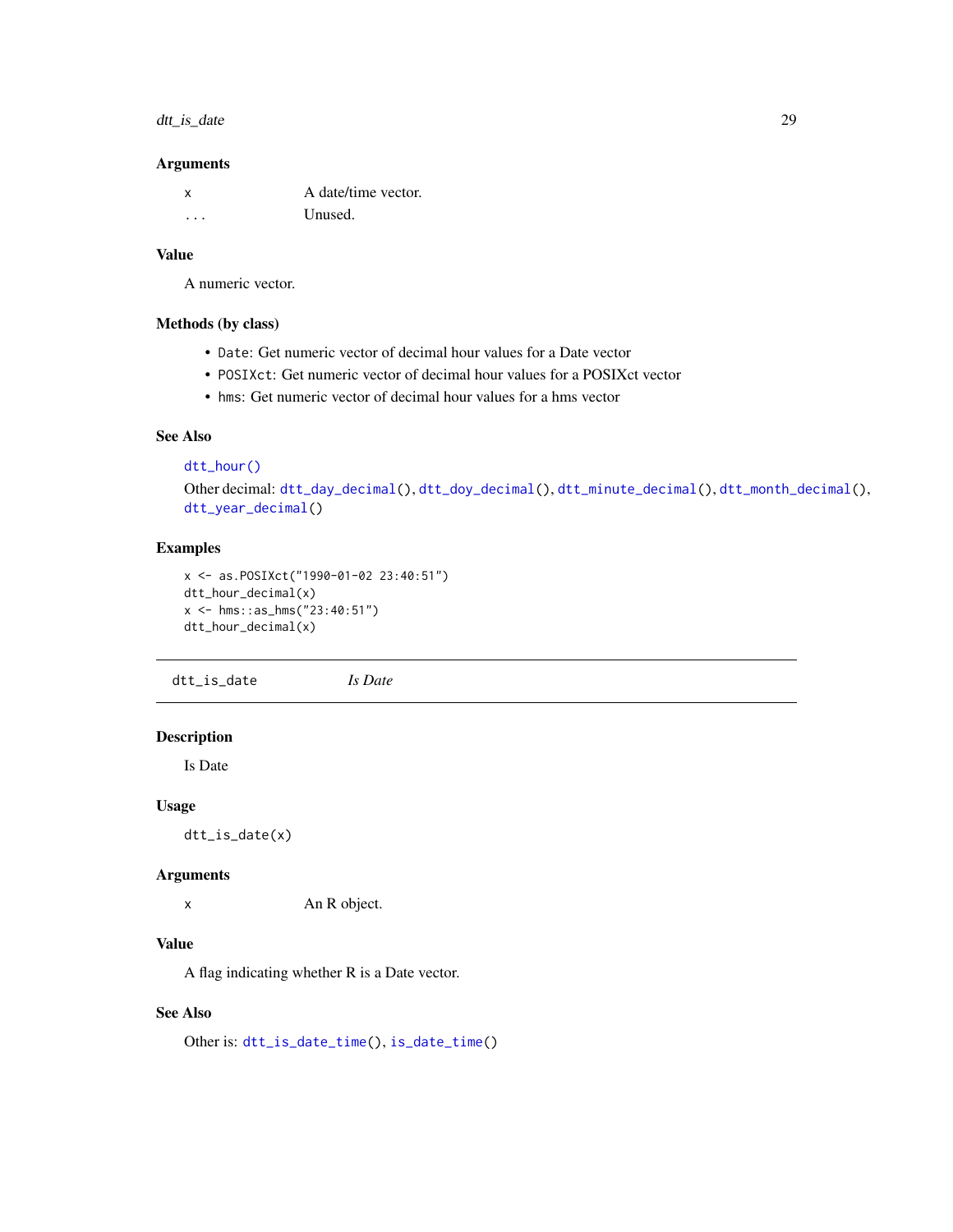<span id="page-29-1"></span><span id="page-29-0"></span>dtt\_is\_date\_time *Is Date Time*

# Description

Is Date Time

#### Usage

dtt\_is\_date\_time(x)

# Arguments

x An R object.

# Value

A flag indicating whether R is a POSIXct vector.

# See Also

Other is: [dtt\\_is\\_date\(](#page-28-1)), [is\\_date\\_time\(](#page-51-1))

dtt\_is\_dtt *Is Date or DateTime Object*

# Description

Is Date or DateTime Object

# Usage

dtt\_is\_dtt(x)

# Arguments

x An R object.

# Value

A flag indicating whether R is a Date or POSIXct vector.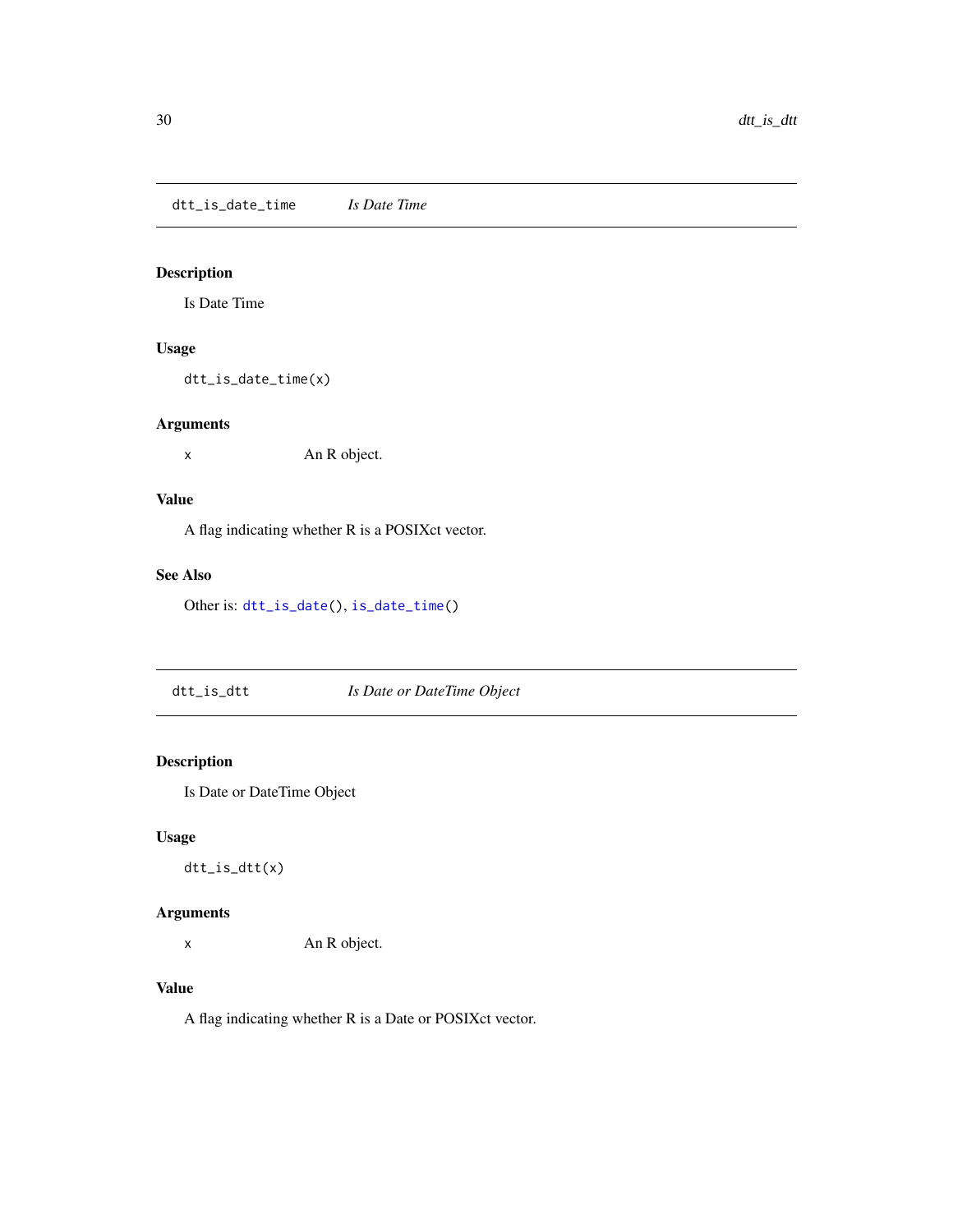<span id="page-30-1"></span><span id="page-30-0"></span>dtt\_leap\_year *Test for Leap Year*

# Description

Tests whether each year is a leap year.

#### Usage

```
dtt_leap_year(x)
```
#### Arguments

x A date/time vector.

# Value

A logical vector indicating whether each year is a leap year.

#### See Also

Other leap year: [dtt\\_feb29\\_to\\_28\(](#page-23-1))

# Examples

dtt\_leap\_year(as.Date("1999-03-04", "2000-02-01"))

<span id="page-30-2"></span>dtt\_minutes *Get and Set Minute Values*

# <span id="page-30-3"></span>Description

Gets and sets minute values for date/time vectors.

# Usage

```
dtt_minutes(x, ...)
dtt_minutes(x) <- value
dtt_minute(x, ...)
dtt_minute(x) <- value
## S3 method for class 'Date'
dtt_minute(x, ...)
```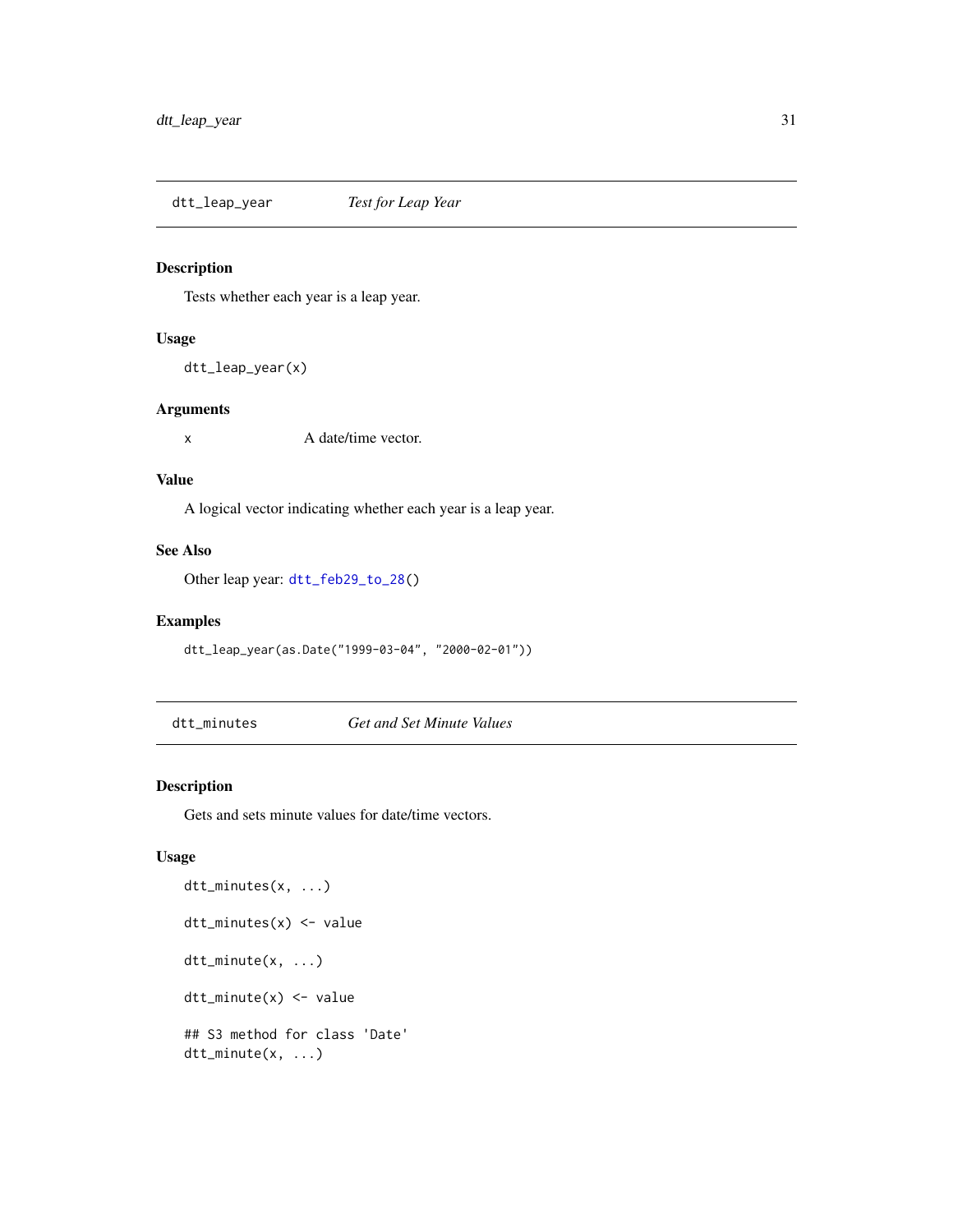```
## S3 method for class 'POSIXct'
dtt_minute(x, ...)
## S3 method for class 'hms'
dtt_minute(x, ...)
## S3 replacement method for class 'POSIXct'
dtt_minute(x) <- value
## S3 replacement method for class 'hms'
dtt_minute(x) <- value
dtt_set_minute(x, value)
```
#### Arguments

| $\times$ | A date/time vector.                      |
|----------|------------------------------------------|
| .        | Unused.                                  |
| value    | A integer vector of the minute value(s). |

#### Value

An integer vector (or the modified date/time vector).

#### Methods (by class)

- Date: Get integer vector of minute values for a Date vector
- POSIXct: Get integer vector of minute values for a POSIXct vector
- hms: Get integer vector of minute values for a hms vector
- POSIXct: Set minute values for a POSIXct vector
- hms: Set minute values for a hms vector

# See Also

```
dtt_minute_decimal()
```
Other set time: [dtt\\_hours\(](#page-26-2)), [dtt\\_seconds\(](#page-36-1))

#### Examples

```
x <- as.POSIXct("1990-01-02 23:40:51")
dtt_minute(x)
dtt_minute(x) <- 27L
x
x <- hms::as_hms("23:40:51")
dtt_minute(x)
dtt_minute(x) <- 27L
x
```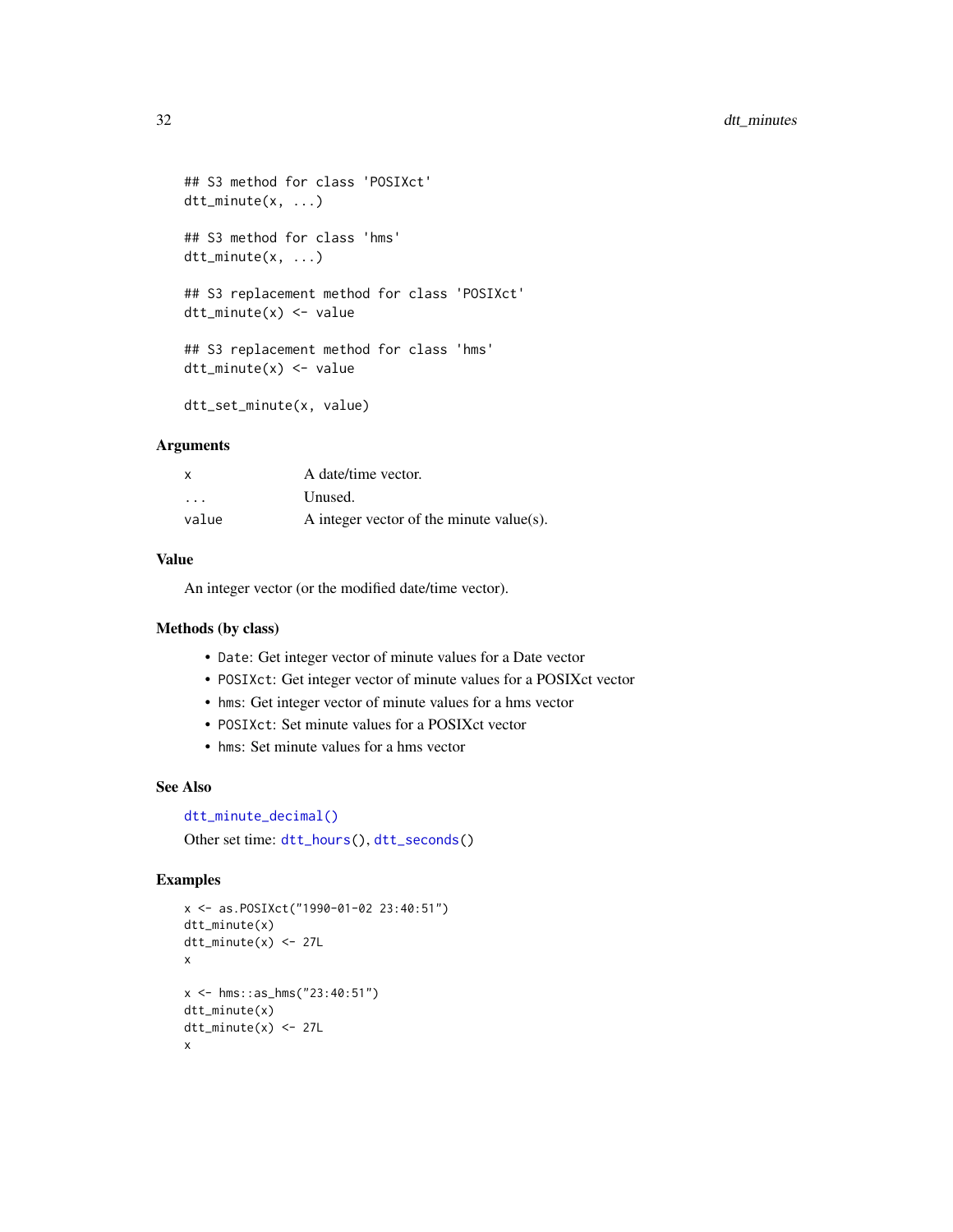<span id="page-32-1"></span><span id="page-32-0"></span>dtt\_minute\_decimal *Get Decimal Minute Values*

#### Description

Gets decimal minute values for date/time vectors.

#### Usage

```
dtt_minute_decimal(x, ...)
## S3 method for class 'Date'
dtt_minute_decimal(x, ...)
## S3 method for class 'POSIXct'
dtt_minute_decimal(x, ...)
## S3 method for class 'hms'
dtt_minute_decimal(x, ...)
```
#### Arguments

| x | A date/time vector. |
|---|---------------------|
| . | Unused.             |

# Value

A numeric vector.

#### Methods (by class)

- Date: Get numeric vector of decimal minute values for a Date vector
- POSIXct: Get numeric vector of decimal minute values for a POSIXct vector
- hms: Get numeric vector of decimal minute values for a hms vector

# See Also

```
dtt_minute()
```

```
Other decimal: dtt_day_decimal(), dtt_doy_decimal(), dtt_hour_decimal(), dtt_month_decimal(),
dtt_year_decimal()
```
#### Examples

```
x <- as.POSIXct("1990-01-02 23:40:51")
dtt_minute_decimal(x)
x <- hms::as_hms("23:40:51")
dtt_minute_decimal(x)
```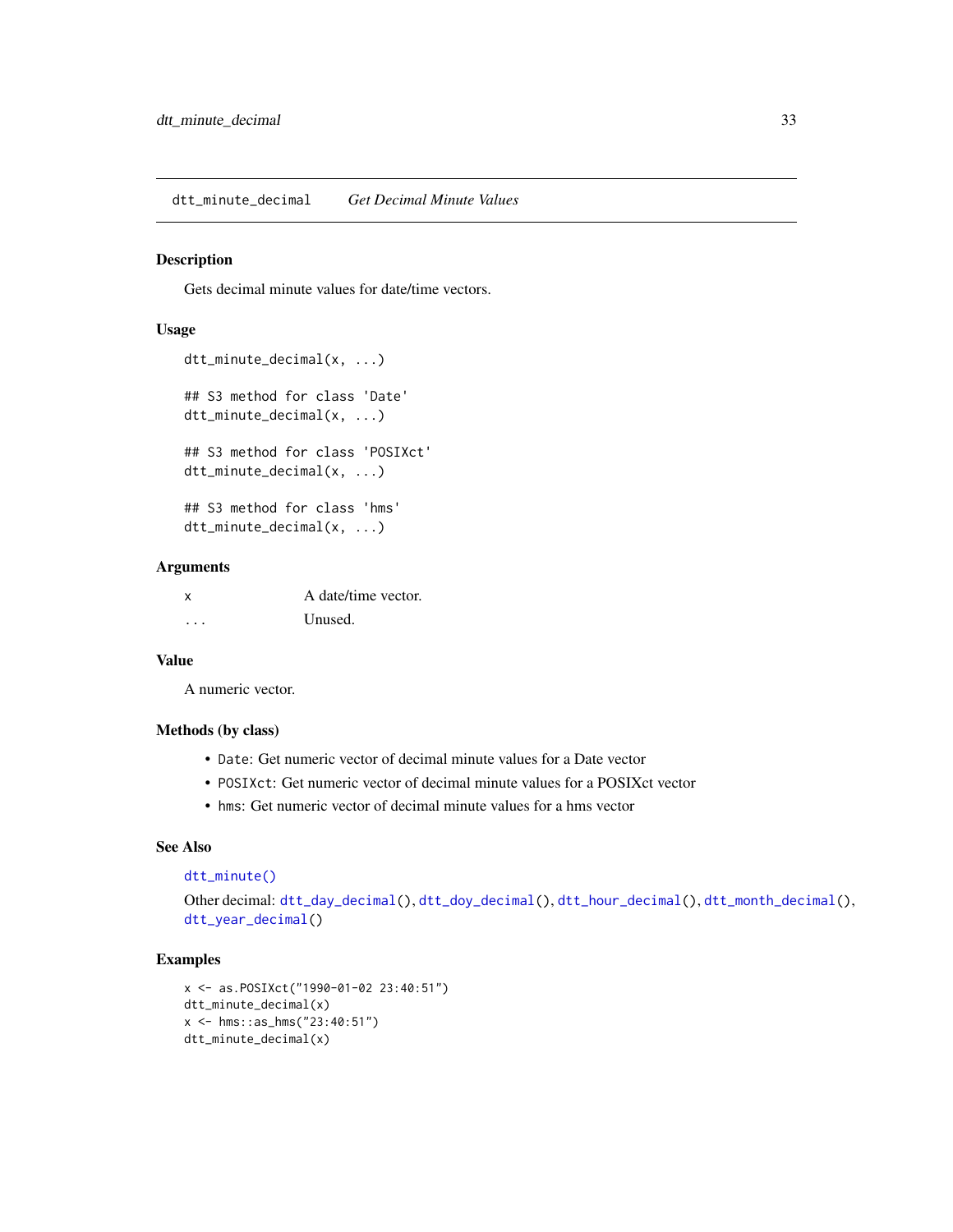<span id="page-33-1"></span><span id="page-33-0"></span>

#### <span id="page-33-2"></span>Description

Gets and sets month values for date/time vectors.

# Usage

```
dtt_months(x, ...)
dt_{\text{months}}(x) \leq \text{value}dttt_month(x, \ldots)dtt_month(x) <- value
## S3 method for class 'Date'
dttt_month(x, \ldots)## S3 method for class 'POSIXct'
dtt_month(x, ...)
## S3 replacement method for class 'Date'
dt_{\text{month}}(x) \leq -\text{value}## S3 replacement method for class 'POSIXct'
dtt_month(x) <- value
```
dtt\_set\_month(x, value)

# Arguments

| X                       | A date/time vector.                     |
|-------------------------|-----------------------------------------|
| $\cdot$ $\cdot$ $\cdot$ | Unused.                                 |
| value                   | A integer vector of the month value(s). |

#### Value

An integer vector (or the modified date/time vector).

#### Methods (by class)

- Date: Get integer vector of month values for a Date vector
- POSIXct: Get integer vector of month values for a POSIXct vector
- Date: Set month values for a Date vector
- POSIXct: Set month values for a POSIXct vector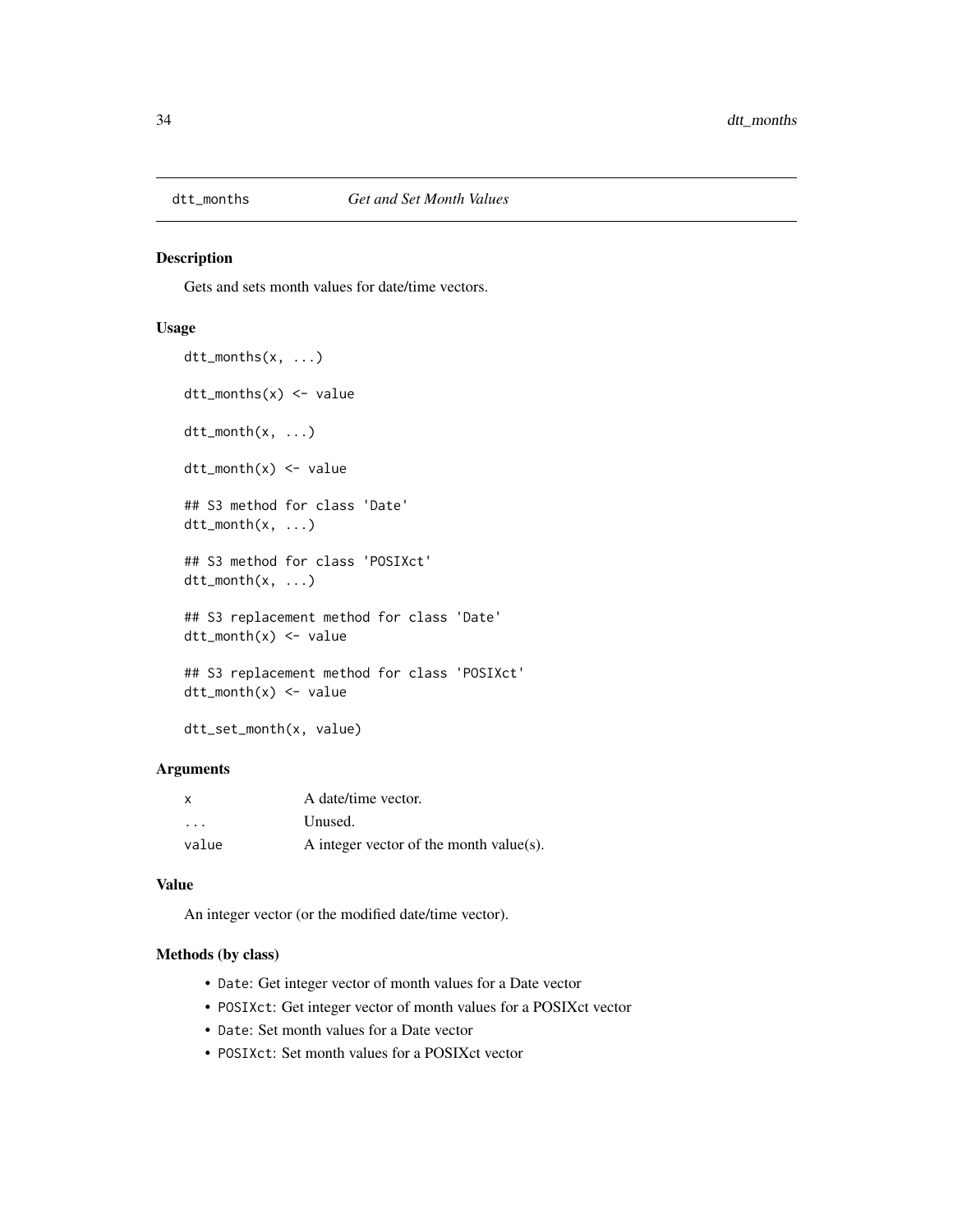# <span id="page-34-0"></span>dtt\_month\_decimal 35

# See Also

[dtt\\_month\\_decimal\(\)](#page-34-1) Other set date: [dtt\\_day\(](#page-14-1)), [dtt\\_years\(](#page-49-1))

#### Examples

```
x <- as.Date("1990-01-02")
dtt_month(x)
dt<sub>month</sub>(x) <- 11L
x
x <- as.POSIXct("1990-01-02 23:40:51")
dtt_month(x)
dt<sub>month</sub>(x) <- 11L
x
```
<span id="page-34-1"></span>dtt\_month\_decimal *Get Decimal Month Values*

#### Description

Gets decimal month values for date/time vectors.

#### Usage

```
dtt_month_decimal(x, ...)
## S3 method for class 'Date'
dtt_month_decimal(x, ...)
## S3 method for class 'POSIXct'
dtt_month_decimal(x, ...)
```
#### Arguments

| <b>X</b> | A date/time vector. |
|----------|---------------------|
| .        | Unused.             |

#### Value

A numeric vector.

#### Methods (by class)

- Date: Get numeric vector of decimal year values for a Date vector
- POSIXct: Get numeric vector of decimal year values for a POSIXct vector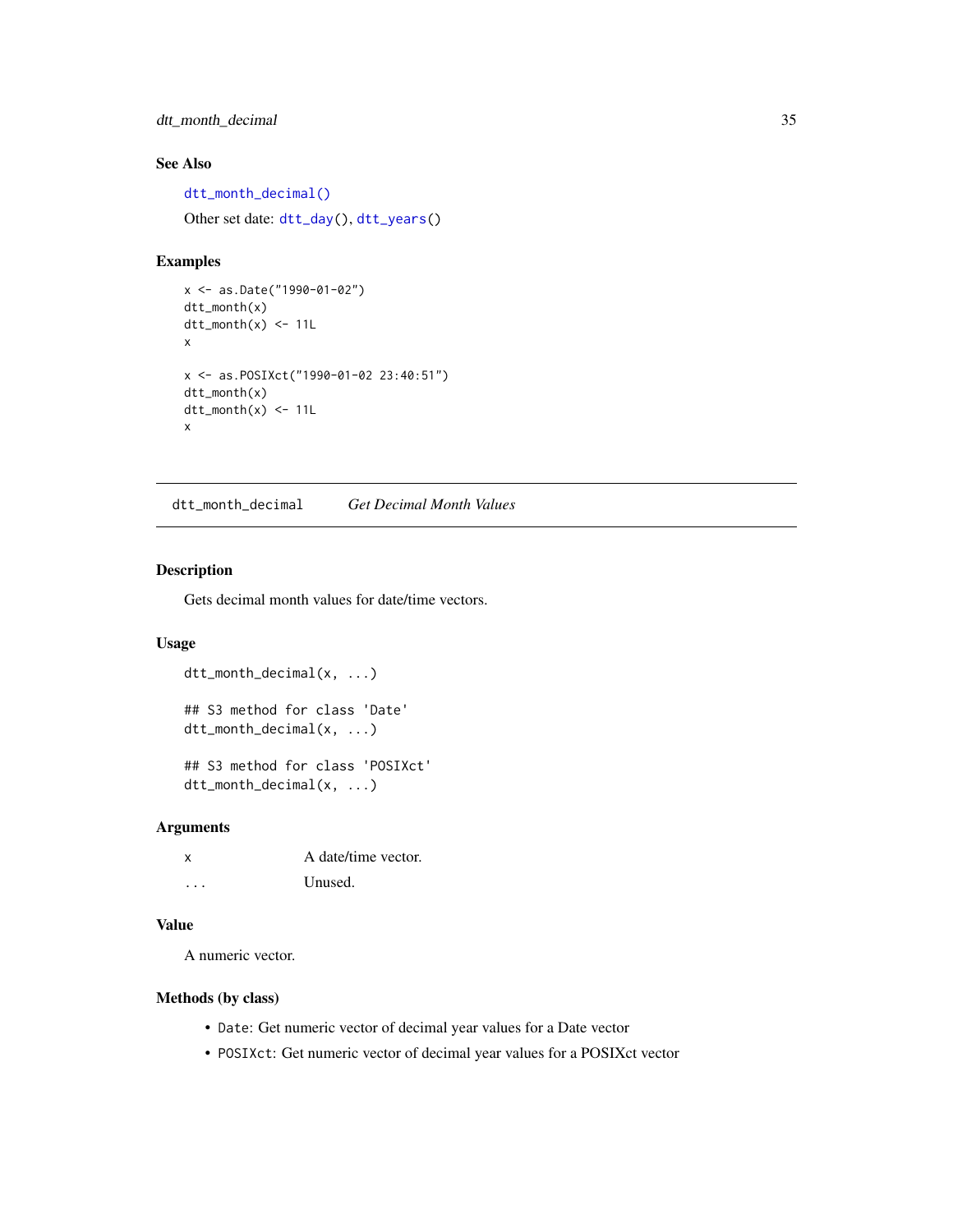<span id="page-35-0"></span>36 dtt\_season

# See Also

#### [dtt\\_month\(\)](#page-33-2)

```
Other decimal: dtt_day_decimal(), dtt_doy_decimal(), dtt_hour_decimal(), dtt_minute_decimal(),
dtt_year_decimal()
```
# Examples

x <- as.POSIXct("1990-01-03 10:00:01") dtt\_month\_decimal(x)

dtt\_season *Season*

# Description

Returns a factor of the user specified seasons.

#### Usage

```
dtt_season(
  x,
  start = c(Spring = 3L, Summer = 6L, Autumm = 9L, Winter = 12L),first = NULL\mathcal{L}
```
#### Arguments

| x.    | A Date or POSIX et vector                                                                                                              |
|-------|----------------------------------------------------------------------------------------------------------------------------------------|
| start | A uniquely named integer vector of the first month of each season or a uniquely<br>named Date vector of the first date of each season. |
| first | A string of the name of first season or NULL in which case the first season is<br>that which includes Jan 1st.                         |

# Details

If the first month of the first season isn't January (1L), then the last season is considered to wrap into the following year.

#### Value

A factor of the seasons.

#### Examples

```
dates <- as.Date(c("2001-01-01", "2001-02-28", "2012-09-01", "2012-12-01"))
dtt_season(dates)
dt<sub>L</sub> season(dates, start = c(Monsoon = 2L, `Dry Period` = 6L))
dtt_season(dates, start = c(First = dtt_date("2000-01-01"), Second = dtt_date("2000-06-01")))
```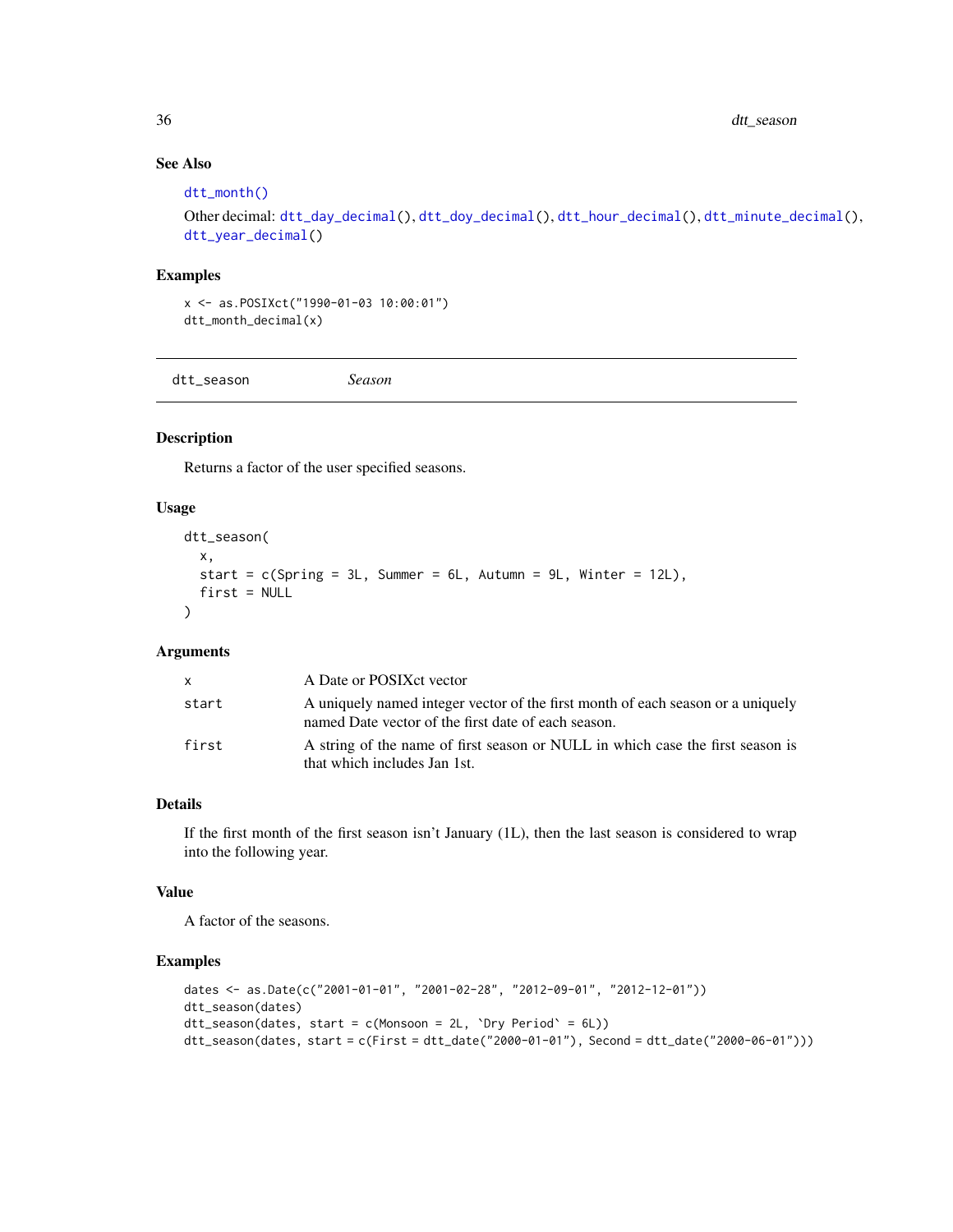<span id="page-36-1"></span><span id="page-36-0"></span>

#### Description

Gets and sets second values for date/time vectors.

#### Usage

```
dtt_seconds(x, ...)
dtt_seconds(x) <- value
dtt_second(x, ...)
dtt_second(x) <- value
## S3 method for class 'Date'
dtt_second(x, ...)
## S3 method for class 'POSIXct'
dtt_second(x, ...)
## S3 method for class 'hms'
dtt_second(x, ...)
## S3 replacement method for class 'POSIXct'
dtt_second(x) <- value
## S3 replacement method for class 'hms'
dtt_second(x) <- value
```
# dtt\_set\_second(x, value)

# Arguments

| x                       | A date/time vector.                      |
|-------------------------|------------------------------------------|
| $\cdot$ $\cdot$ $\cdot$ | Unused.                                  |
| value                   | A integer vector of the second value(s). |

# Value

An integer vector (or the modified date/time vector).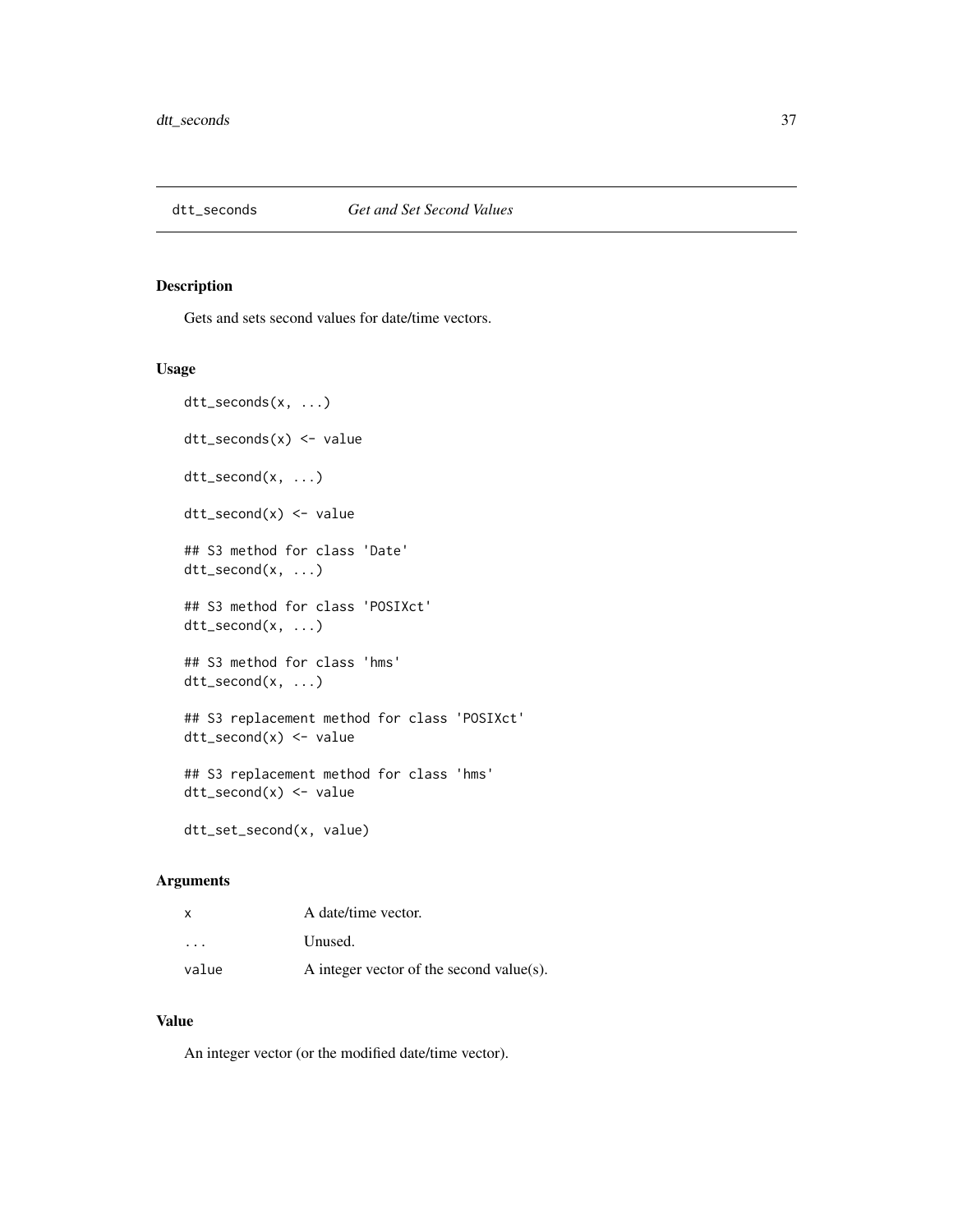#### <span id="page-37-0"></span>Methods (by class)

- Date: Get integer vector of second values for a Date vector
- POSIXct: Get integer vector of second values for a POSIXct vector
- hms: Get integer vector of second values for a time vector
- POSIXct: Set second values for a POSIXct vector
- hms: Set second values for a hms vector

#### See Also

Other set time: [dtt\\_hours\(](#page-26-2)), [dtt\\_minutes\(](#page-30-2))

#### Examples

```
x <- as.POSIXct("1990-01-02 23:40:51")
dtt_second(x)
dt<sub>_second</sub>(x) <- 27L
x
x <- hms::as_hms("23:40:51")
dtt_second(x)
dt<sub>L</sub>second(x) <- 27L
x
```
dtt\_seq *Sequence*

#### Description

Creates a date/time sequence vector. from and to are first floored and then a sequence is created by units. If length\_out is defined then that number of units are added to from.

#### Usage

```
dtt_seq(from, to, units, length_out = NULL, ...)
## S3 method for class 'Date'
dtt_seq(from, to = from, units = "days", length_out = NULL, ...)
## S3 method for class 'POSIXct'
dtt_seq(from, to = from, units = "seconds", length_out = NULL, ...)
## S3 method for class 'hms'
dtt_seq(
 from,
  to = from,units = "seconds",
```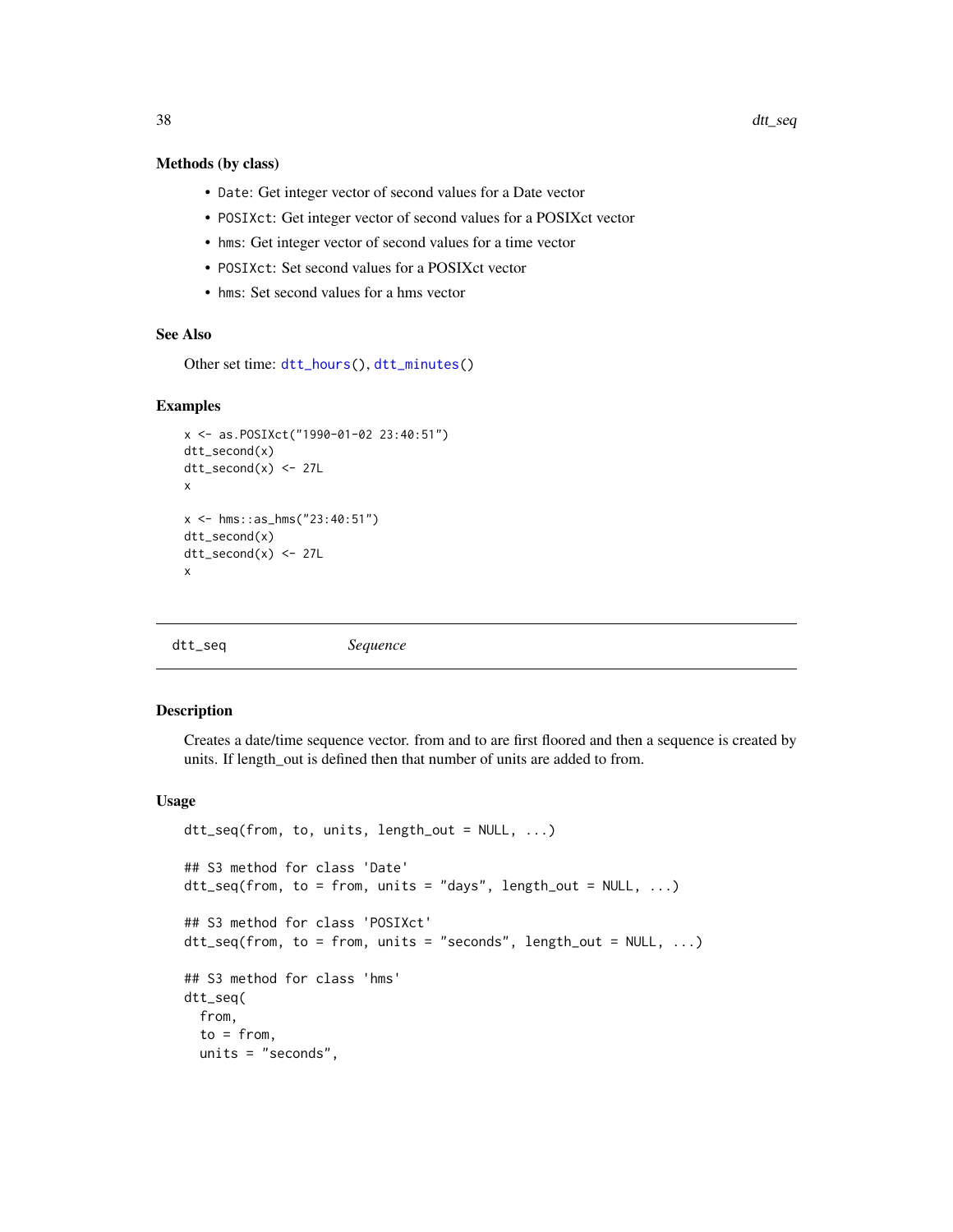# <span id="page-38-0"></span>dtt\_set\_time 39

```
length_out = NULL,
  wrap = TRUE,...
\mathcal{L}
```
# Arguments

| from                    | A date/time scalar of the start.                                                                      |
|-------------------------|-------------------------------------------------------------------------------------------------------|
| to                      | A date/time scalar of the end.                                                                        |
| units                   | A string of the time units. The possible values are "secs", "minutes", "hours",<br>"days" or "weeks". |
| length_out              | An integer of the number of units from from.                                                          |
| $\cdot$ $\cdot$ $\cdot$ | Unused.                                                                                               |
| wrap                    | A flag specifying whether to wrap hms vectors from 23:59:59 to 00:00:00                               |

# Value

The date/time vector.

# Methods (by class)

- Date: Create a Date sequence vector
- POSIXct: Create a POSIXct sequence vector
- hms: Create a hms sequence vector

# Examples

```
dtt_seq(as.Date("2001-01-01"), as.Date("2001-01-05"))
```
<span id="page-38-1"></span>dtt\_set\_time *Floor Time*

# Description

Coerces vectors to floored (and wrapped) hms vectors.

# Usage

```
dtt_set_time(x, value)
dttt_time(x, \ldots)dtt_time(x) <- value
## S3 method for class 'integer'
dt<sub>L</sub>time(x, \ldots)
```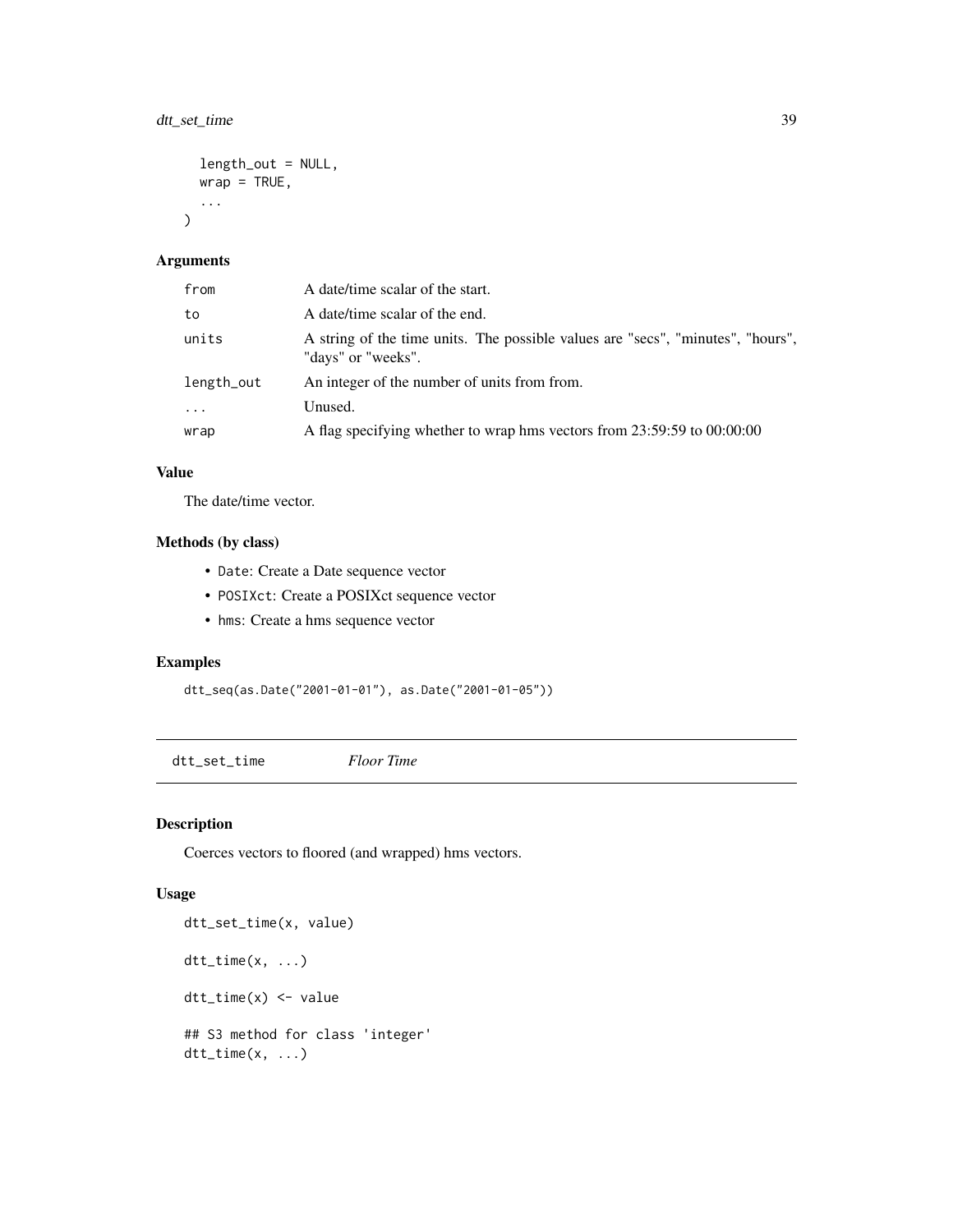```
## S3 method for class 'double'
dt<sub>L</sub>time(x, \ldots)## S3 method for class 'character'
dtt_time(x, ...)
## S3 method for class 'Date'
dt_time(x, \ldots)## S3 method for class 'hms'
dt<sub>L</sub>time(x, ...)
## S3 method for class 'POSIXct'
dtt_time(x, ...)
## S3 method for class 'POSIXlt'
dt<sub>L</sub>time(x, \ldots)## S3 replacement method for class 'Date'
dtt_time(x) <- value
```

```
## S3 replacement method for class 'POSIXct'
dtt_time(x) <- value
```
# Arguments

| x     | A vector.      |
|-------|----------------|
| value | A time vector. |
|       | Unused.        |

#### Value

A floored hms vector.

#### Methods (by class)

- integer: Coerce integer vector to a floored hms vector
- double: Coerce double vector to a floored hms vector
- character: Coerce character vector to a floored hms vector
- Date: Coerce Date vector to a floored hms vector
- hms: Coerce hms vector to a floored hms vector
- POSIXct: Coerce POSIXct vector to a floored hms vector
- POSIXlt: Coerce POSIXlt vector to a floored hms vector
- Date: Set time values for a Date vector
- POSIXct: Set time values for a POSIXct vector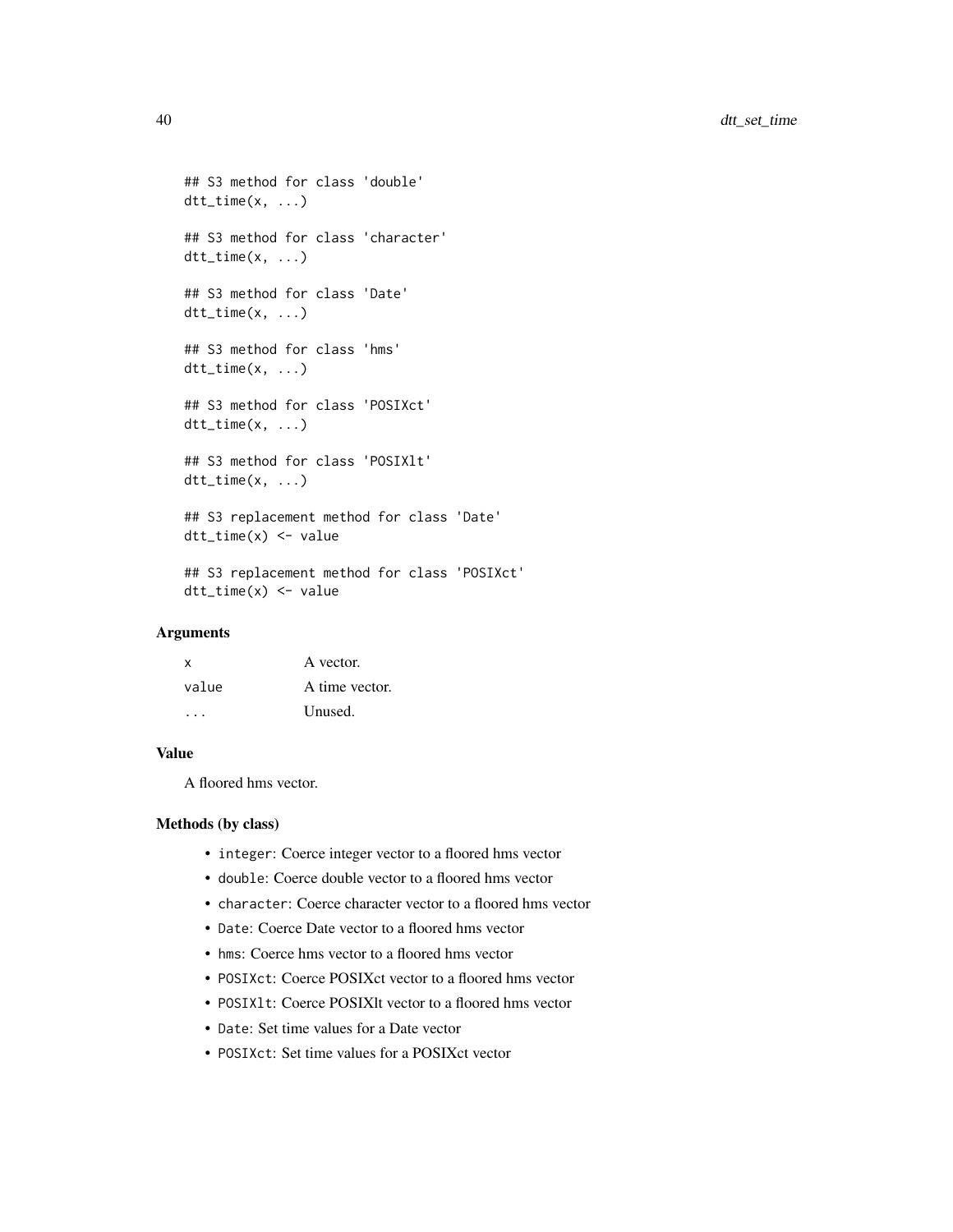<span id="page-40-0"></span>dtt\_set\_tz 41

#### See Also

Other floor: [dtt\\_date\\_time\(](#page-12-2)), [dtt\\_date\(](#page-10-1)), [dtt\\_floored\(](#page-25-1)), [dtt\\_floor\(](#page-24-1))

#### Examples

```
dtt_time(1L)
dtt_time(1.999)
dtt_time(-0.001)
dtt_time(Sys.Date())
dtt_time(as.POSIXct("2001-01-01 02:30:40"))
dtt_time(as.POSIXct("2001-01-01 02:30:40", tz = "Etc/GMT-8"))
```
<span id="page-40-1"></span>dtt\_set\_tz *Set Time Zone*

#### Description

Sets the time zone for a date time vector without adjusting the clock time. Equivalent to lubridate::force\_tz().

#### Usage

```
dt<sub>_set_tz</sub>(x, tz = dtt_default_tz(), ...)
## S3 method for class 'POSIXct'
dt<sub>L</sub>set_tz(x, tz = dtt_default_tz(), ...)
```
#### Arguments

| $\mathsf{x}$ | A date/time vector.            |
|--------------|--------------------------------|
| $t_{7}$      | A string of the new time zone. |
| $\cdot$      | Unused.                        |

# Value

The date time vector with the new time zone.

#### Methods (by class)

• POSIXct: Set the time zone for a POSIXct vector

# See Also

```
dtt_adjust_tz()
Other tz: dtt_adjust_tz(), dtt_sys_tz(), dtt_tz()
```
# Examples

```
dtt_set_tz(as.POSIXct("1970-01-01", tz = "Etc/GMT+8"), tz = "UTC")
```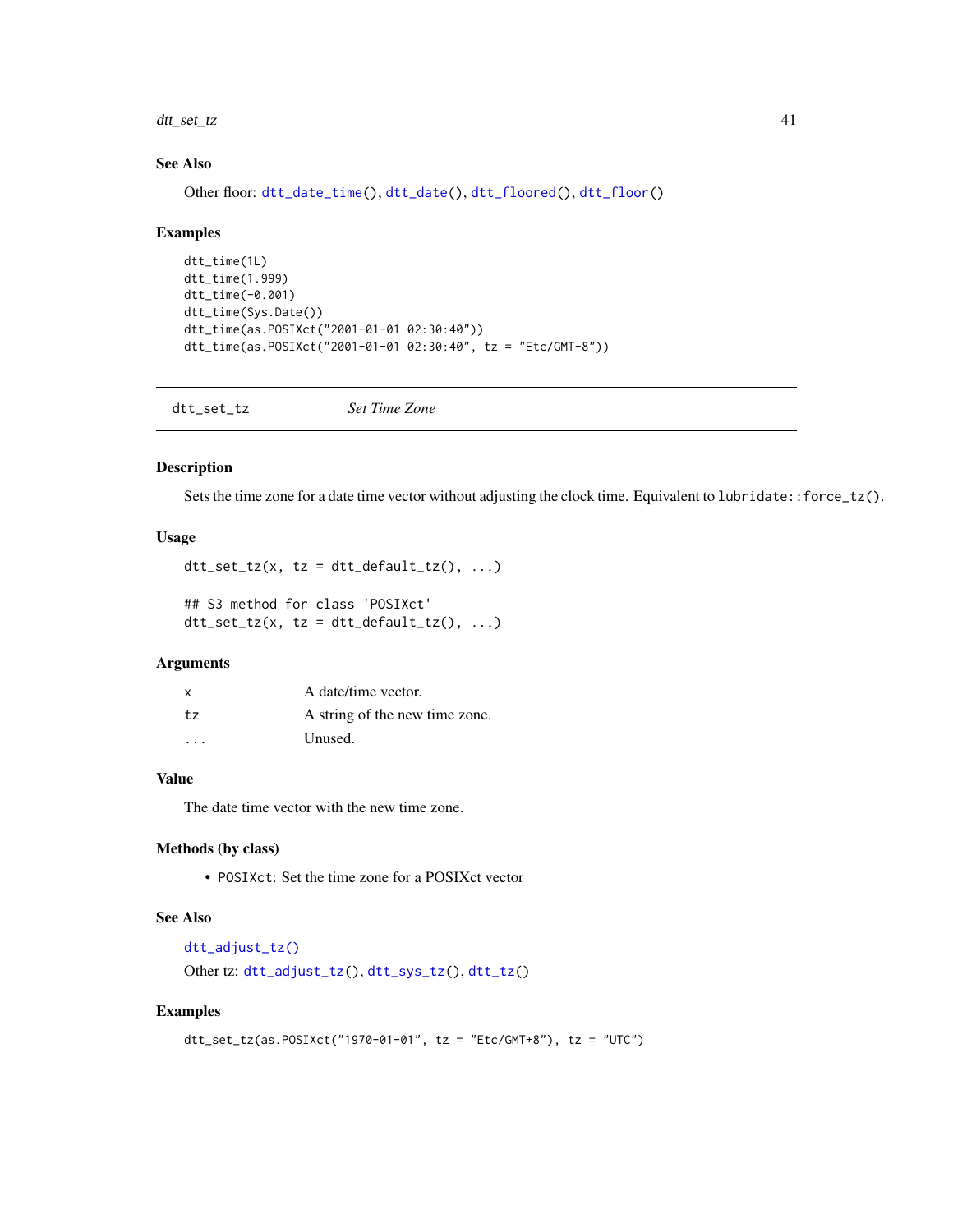<span id="page-41-0"></span>dtt\_study\_year *Study Year*

#### Description

Study Year

#### Usage

 $dt$ <sub>L</sub>study\_year(x, start = 1L, full = TRUE)

#### Arguments

| X.    | A Date or POSIX et vector.                                                                                            |
|-------|-----------------------------------------------------------------------------------------------------------------------|
| start | An integer vector of the starting month or a Date vector of the starting date.                                        |
| full  | A flag specifying whether to return a character vector of the study years (or an<br>integer vector of the first year) |

#### Value

A character vector of the study year or an integer vector of the first year.

# Examples

```
dtt_study_year(as.Date(c("2000-03-31", "2000-04-01", "2001-04-01")), start = 4L)
dtt_study_year(as.Date(c("2000-03-31", "2000-04-01", "2001-04-01")), start = 4L, full = FALSE)
```
<span id="page-41-1"></span>dtt\_subtract\_units *Subtract Time Units*

#### Description

Subtract time units from a date time vector.

#### Usage

```
dt_subtract_units(x, n = 1L, units = dt_units(x))
dtt_subtract_years(x, n = 1L)
dtt_subtract_months(x, n = 1L)
dtt_subtract_days(x, n = 1L)
dtt_subtract_hours(x, n = 1L)
```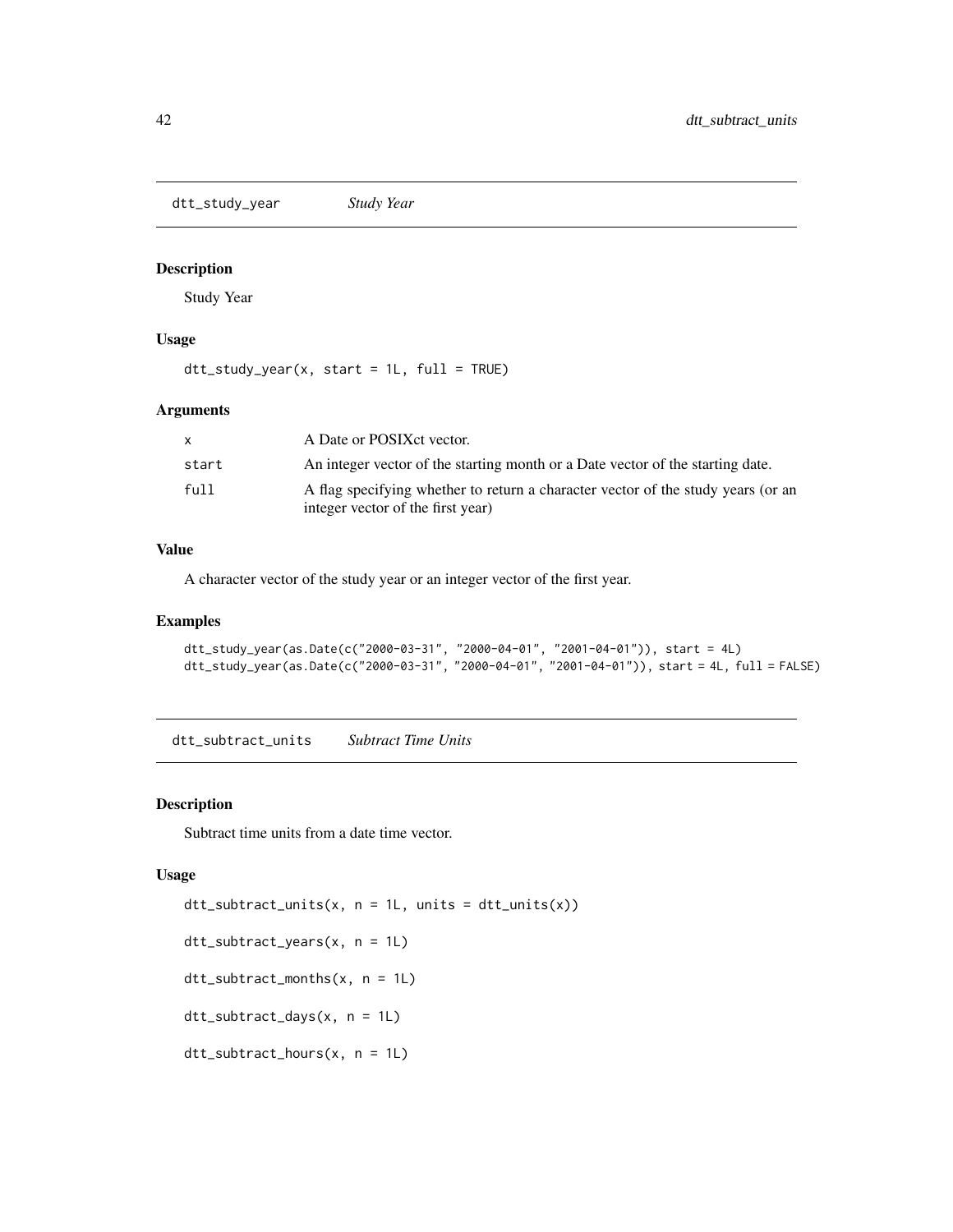<span id="page-42-0"></span>dtt\_subtract\_minutes(x, n = 1L)

dtt\_subtract\_seconds(x, n = 1L)

# Arguments

|       | A date/time vector.                                                                                   |
|-------|-------------------------------------------------------------------------------------------------------|
| n     | An integer of the number of units.                                                                    |
| units | A string of the time units. The possible values are "secs", "minutes", "hours",<br>"days" or "weeks". |

# Value

The modified date time vector.

# See Also

[dtt\\_add\\_units\(\)](#page-4-1)

# Examples

```
dtt_subtract_units(as.Date("1999-12-31"), 2L, "days")
```
<span id="page-42-1"></span>dtt\_sys\_date *Get System Date*

# Description

Get System Date

# Usage

dtt\_sys\_date(tz = dtt\_default\_tz())

#### Arguments

tz A string of the time zone.

# Value

A floored Date scalar.

# See Also

```
Other sys: dtt_sys_date_time(), dtt_sys_time()
```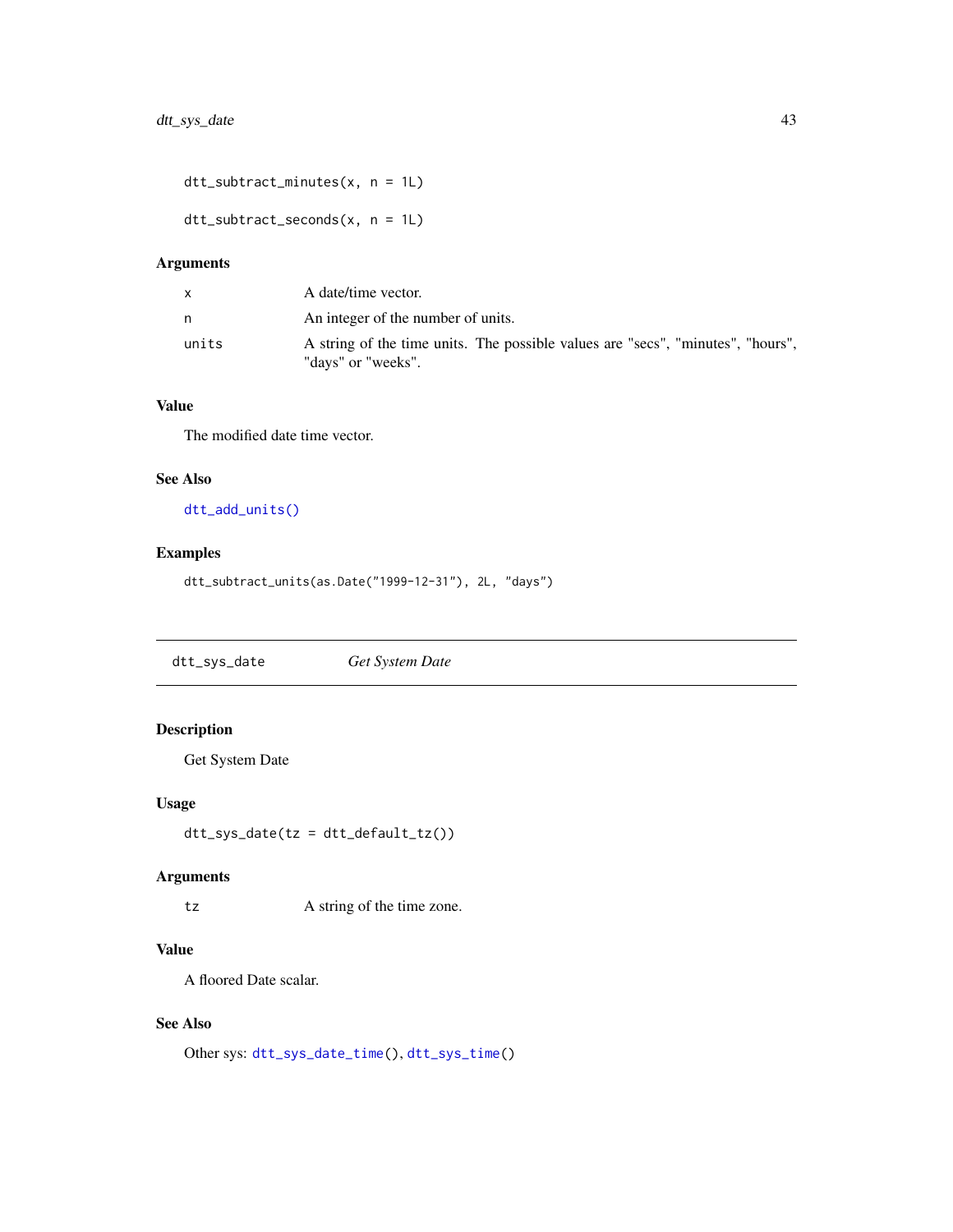# Examples

```
## Not run:
dtt_set_default_tz("Etc/GMT+12")
dtt_sys_date()
dtt_set_default_tz("Etc/GMT-12")
dtt_sys_date()
dtt_sys_date(tz = "Etc/GMT+12")
```
## End(Not run)

<span id="page-43-1"></span>dtt\_sys\_date\_time *Get System Date Time*

# Description

Get System Date Time

# Usage

dtt\_sys\_date\_time(tz = dtt\_default\_tz())

#### Arguments

tz A string of the time zone.

# Value

A floored POSIXct scalar.

# See Also

Other sys: [dtt\\_sys\\_date\(](#page-42-1)), [dtt\\_sys\\_time\(](#page-44-2))

#### Examples

```
## Not run:
dtt_set_default_tz("UTC")
dtt_sys_date_time()
dtt_set_default_tz("Etc/GMT+8")
dtt_sys_date_time()
dtt_sys_date_time(tz = "UTC")
```
## End(Not run)

<span id="page-43-0"></span>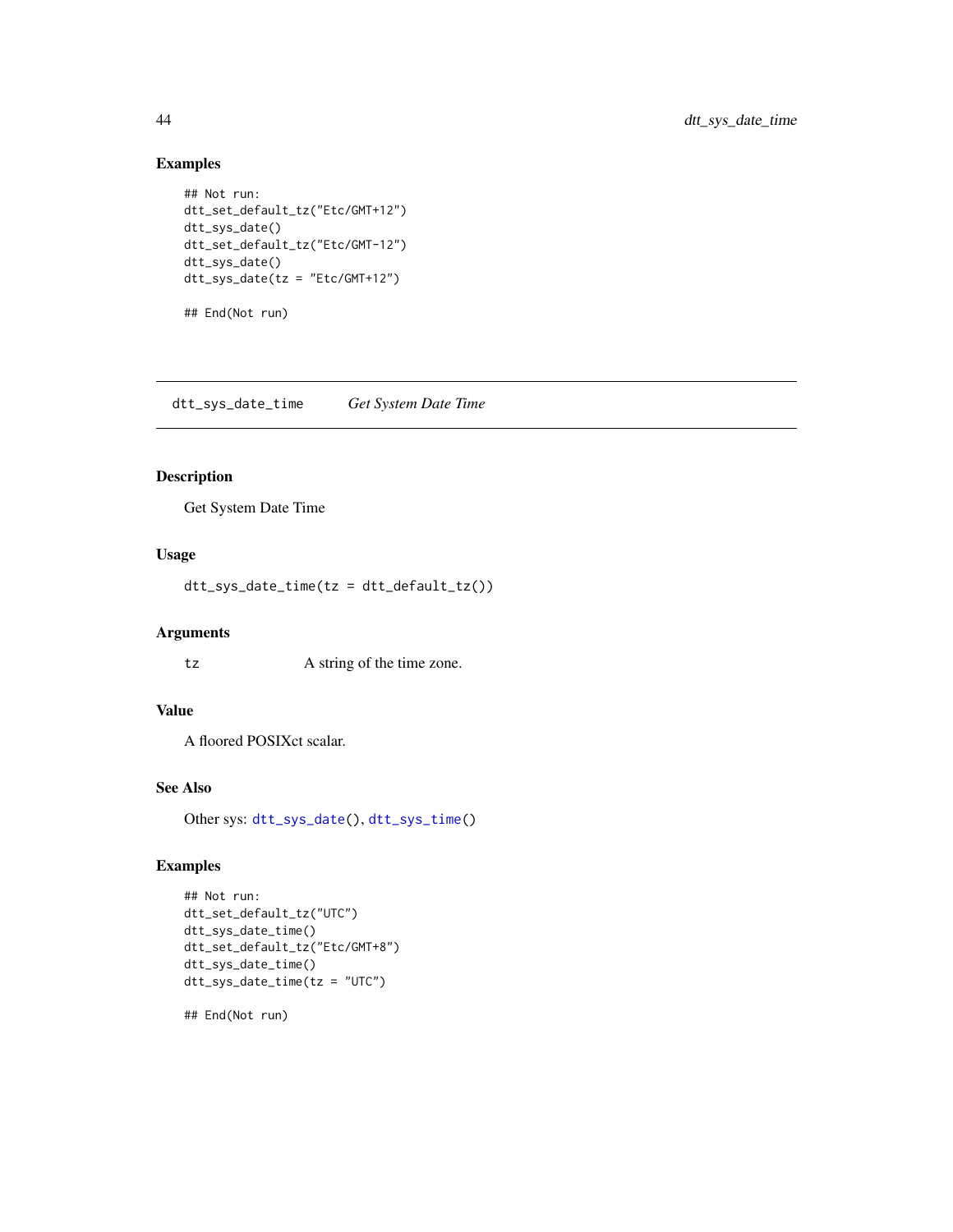<span id="page-44-2"></span><span id="page-44-0"></span>dtt\_sys\_time *Get System Time*

# Description

Get System Time

# Usage

dtt\_sys\_time(tz = dtt\_default\_tz())

#### Arguments

tz A string of the time zone.

#### Value

A floored hms scalar.

#### See Also

Other sys: [dtt\\_sys\\_date\\_time\(](#page-43-1)), [dtt\\_sys\\_date\(](#page-42-1))

# Examples

## Not run: dtt\_sys\_time()

## End(Not run)

<span id="page-44-1"></span>dtt\_sys\_tz *Get, Set or Reset Default Time Zone*

#### Description

Get, Set or Reset Default Time Zone

#### Usage

```
dtt_sys_tz()
dtt_set_sys_tz(tz = NULL)
dtt_reset_sys_tz()
dtt_default_tz()
```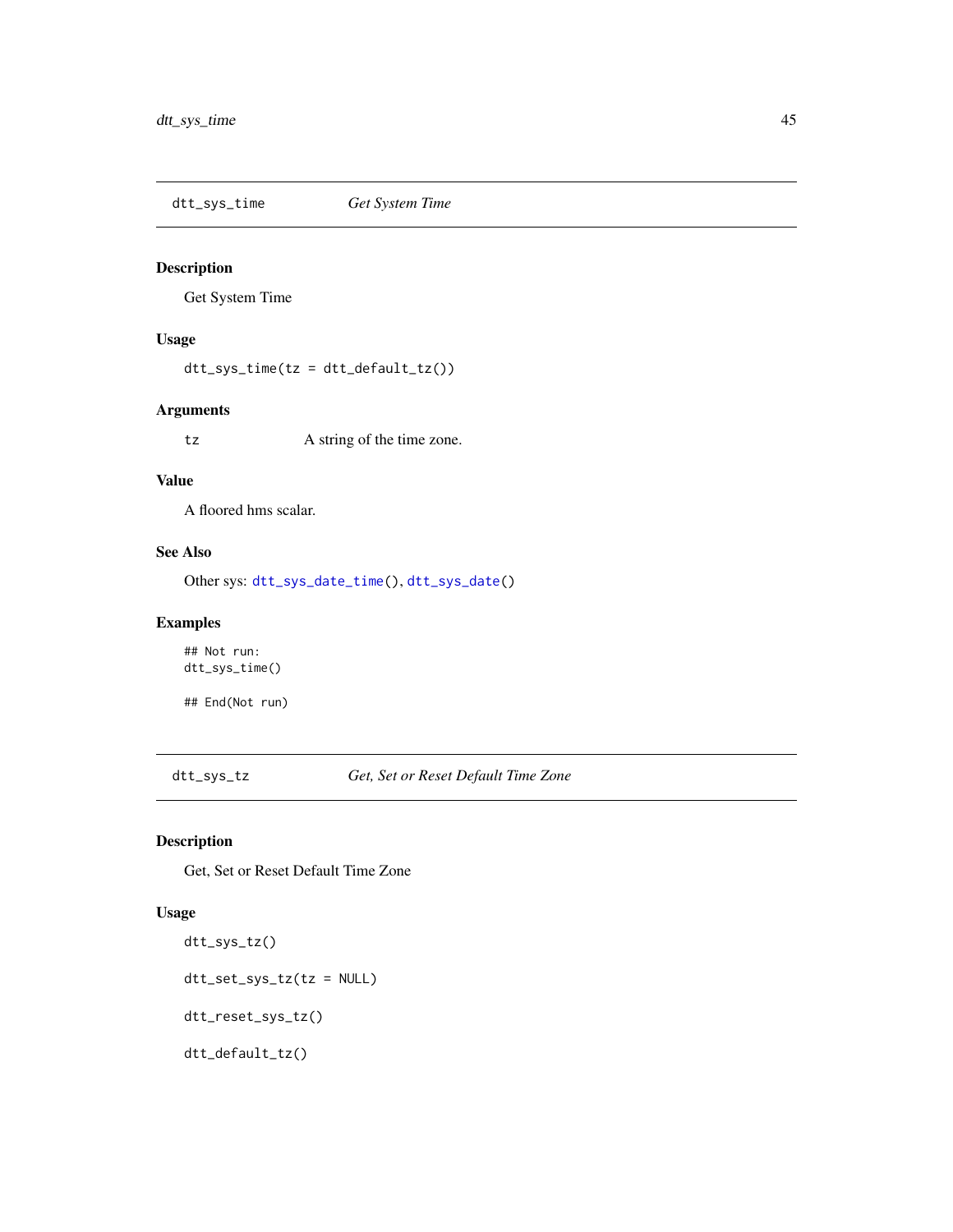```
dtt_set_default_tz(tz = NULL)
```
dtt\_reset\_default\_tz()

#### Arguments

tz A string of the time zone.

#### Value

A string of the current or old time zone.

# Functions

- dtt\_set\_default\_tz: Set Default Time Zone
- dtt\_reset\_default\_tz: Reset Default Time Zone

#### See Also

Other tz: [dtt\\_adjust\\_tz\(](#page-5-1)), [dtt\\_set\\_tz\(](#page-40-1)), [dtt\\_tz\(](#page-45-1))

# Examples

```
## Not run:
dtt_default_tz()
old <- dtt_set_default_tz("Etc/GMT+8")
dtt_default_tz()
dtt_reset_default_tz()
dtt_default_tz()
dtt_set_default_tz(old)
dtt_default_tz()
```
## End(Not run)

# <span id="page-45-1"></span>dtt\_tz *Get, Set or Adjust Time Zone*

#### Description

Gets, sets or the time zone for a date time vector.

#### Usage

```
dt_{t}tz(x, \ldots)## S3 method for class 'POSIXct'
dt_t_tz(x, \ldots)
```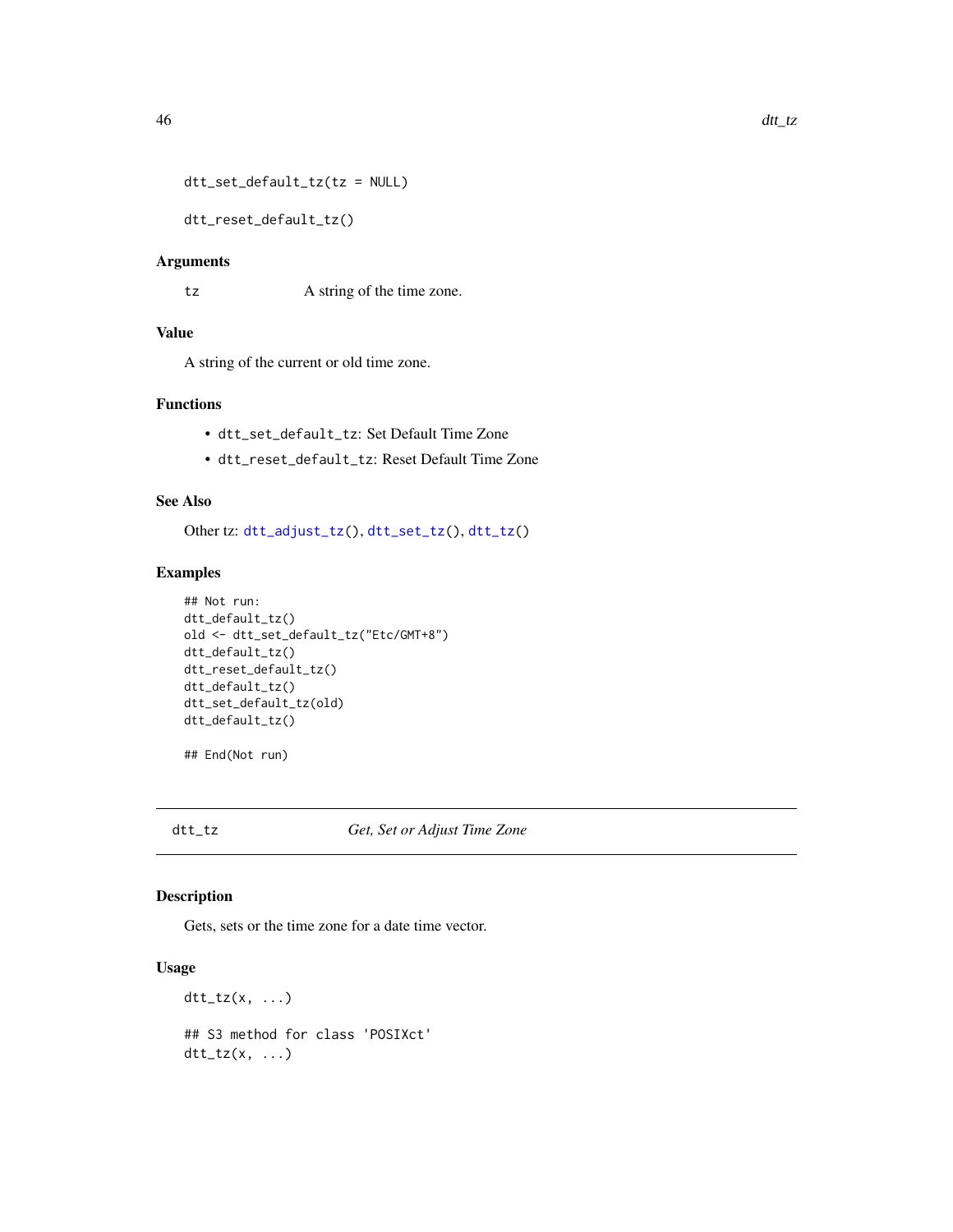#### <span id="page-46-0"></span>dtt\_units 47

#### Arguments

| x | A date/time vector. |
|---|---------------------|
| . | Unused.             |

#### Value

A string of the time zone.

# Methods (by class)

• POSIXct: Get the time zone for a POSIXct vector.

#### See Also

```
Other tz: dtt_adjust_tz(), dtt_set_tz(), dtt_sys_tz()
```
# Examples

```
dtt_tz(as.POSIXct("1970-01-01", tz = "Etc/GMT+8"))
```
<span id="page-46-1"></span>dtt\_units *Get Units*

#### Description

Gets the smallest units for a date time vector. The possible values are 'seconds', 'minutes', 'hours', 'days', 'months' or 'years'.

#### Usage

```
dtt_units(x, ...)
## S3 method for class 'Date'
dtt_units(x, ...)
## S3 method for class 'POSIXct'
dtt_units(x, ...)
## S3 method for class 'hms'
dtt_units(x, ...)
```
# Arguments

|          | A Date, POSIX ct or hms vector. |
|----------|---------------------------------|
| $\cdots$ | Unused.                         |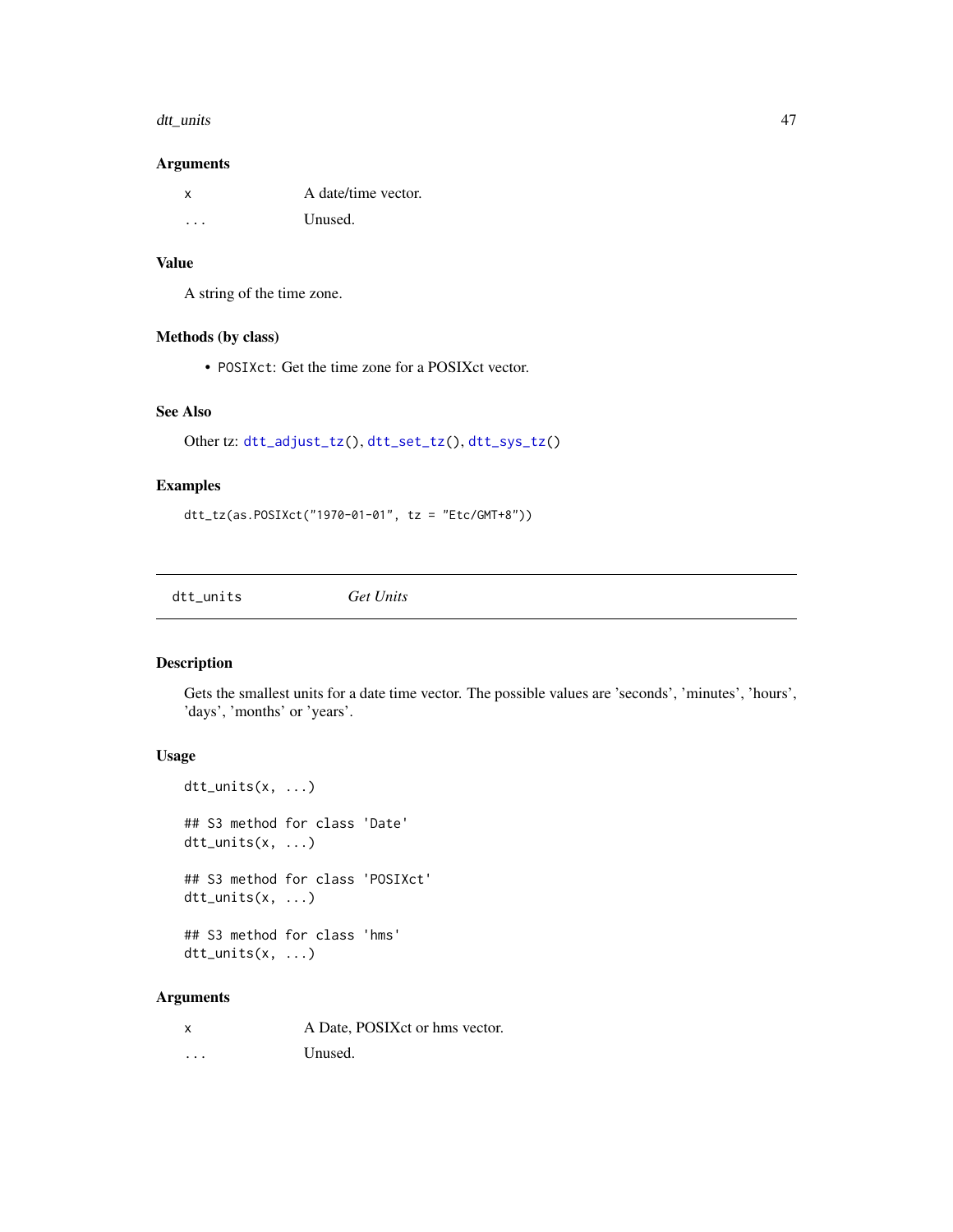<span id="page-47-0"></span>A string indicating the date time units.

#### Methods (by class)

- Date: Get time units for a Date vector
- POSIXct: Get time units for a POSIXct vector
- hms: Get time units for a hms vector

# See Also

```
Other units: dtt_adjust_units(), dtt_units_per_unit()
```
#### Examples

```
dtt_units(as.Date("2000-01-01"))
dtt_units(as.Date("2000-02-01"))
dtt_units(as.Date("2000-01-02"))
```
<span id="page-47-1"></span>dtt\_units\_per\_unit *Units per Unit*

#### Description

Units per Unit

# Usage

```
dtt_units_per_unit(units = "seconds", unit = "days")
```
# Arguments

| units | A string of the time units. The possible values are "secs", "minutes", "hours", |
|-------|---------------------------------------------------------------------------------|
|       | "davs" or "weeks".                                                              |
| unit  | A string of the time unit.                                                      |

#### Value

A number of the units per unit

#### See Also

Other units: [dtt\\_adjust\\_units\(](#page-6-1)), [dtt\\_units\(](#page-46-1))

# Examples

dtt\_units\_per\_unit("hours")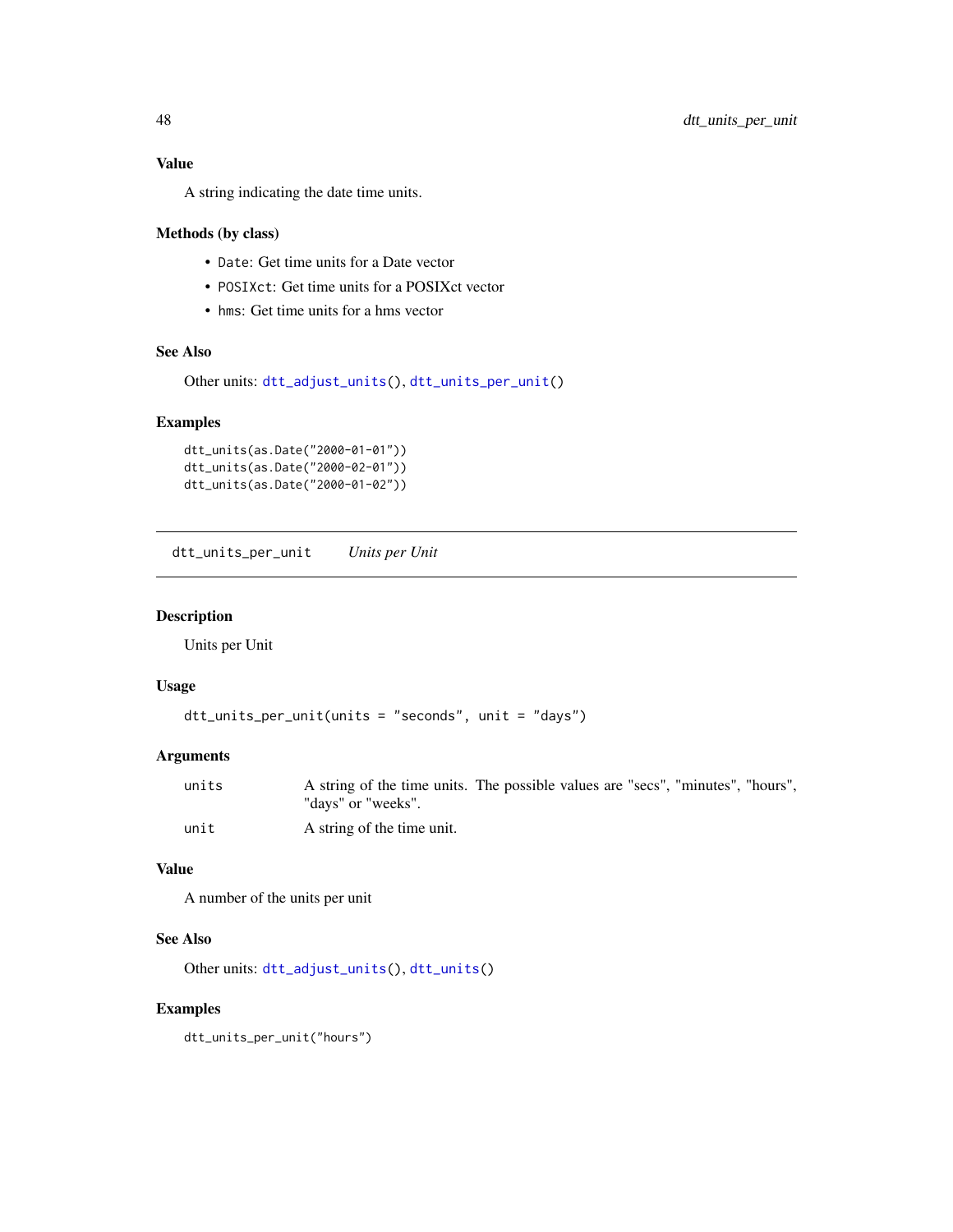<span id="page-48-0"></span>

# Description

Gets the week days for the locale.

# Usage

```
dt<sub>_</sub>wday(x, abbr = FALSE, ...)
## Default S3 method:
dt<sub>-</sub>wday(x, abbr = FALSE, ...)
```
#### Arguments

|                         | A date/time vector.                                    |
|-------------------------|--------------------------------------------------------|
| abbr                    | A flag specifying whether to abbreviate the week days. |
| $\cdot$ $\cdot$ $\cdot$ | Unused.                                                |

# Value

An character vector of the week days.

# Methods (by class)

• default: Get character vector of week days for a Date vector

# Examples

```
x <- as.Date("1990-01-02")
dtt_wday(x)
x <- as.POSIXct("1990-01-02 23:40:51")
dtt_wday(x, abbr = TRUE)
```
dtt\_wrap *Wrap*

# Description

Wrap

# Usage

 $dt$ <sub>L</sub>wrap $(x, \ldots)$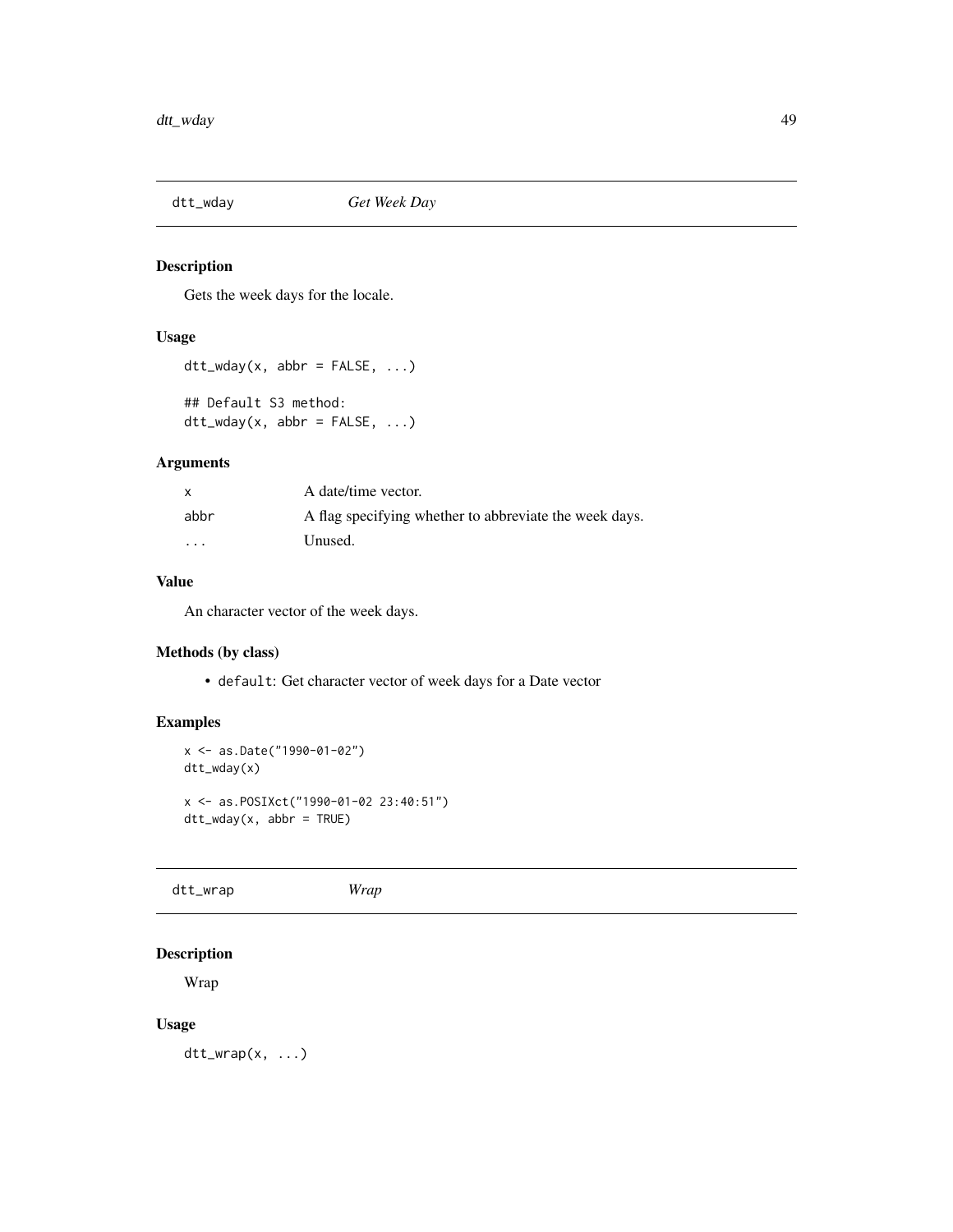# Arguments

| X. | A date/time vector. |
|----|---------------------|
| .  | Unused.             |

# Examples

dtt\_wrap(hms::as\_hms("24:00:00"))

<span id="page-49-1"></span>dtt\_years *Get and Set Year Values*

# <span id="page-49-2"></span>Description

Gets and sets year values for date/time vectors.

# Usage

dtt\_years(x, ...) dtt\_years(x) <- value dtt\_set\_year(x, value) dtt\_year(x, ...) dtt\_year(x) <- value ## S3 method for class 'Date' dtt\_year(x, ...) ## S3 method for class 'POSIXct' dtt\_year(x, ...) ## S3 replacement method for class 'Date' dtt\_year(x) <- value ## S3 replacement method for class 'POSIXct' dtt\_year(x) <- value

# Arguments

| x                       | A date/time vector.                    |
|-------------------------|----------------------------------------|
| $\cdot$ $\cdot$ $\cdot$ | Unused.                                |
| value                   | A integer vector of the year value(s). |

<span id="page-49-0"></span>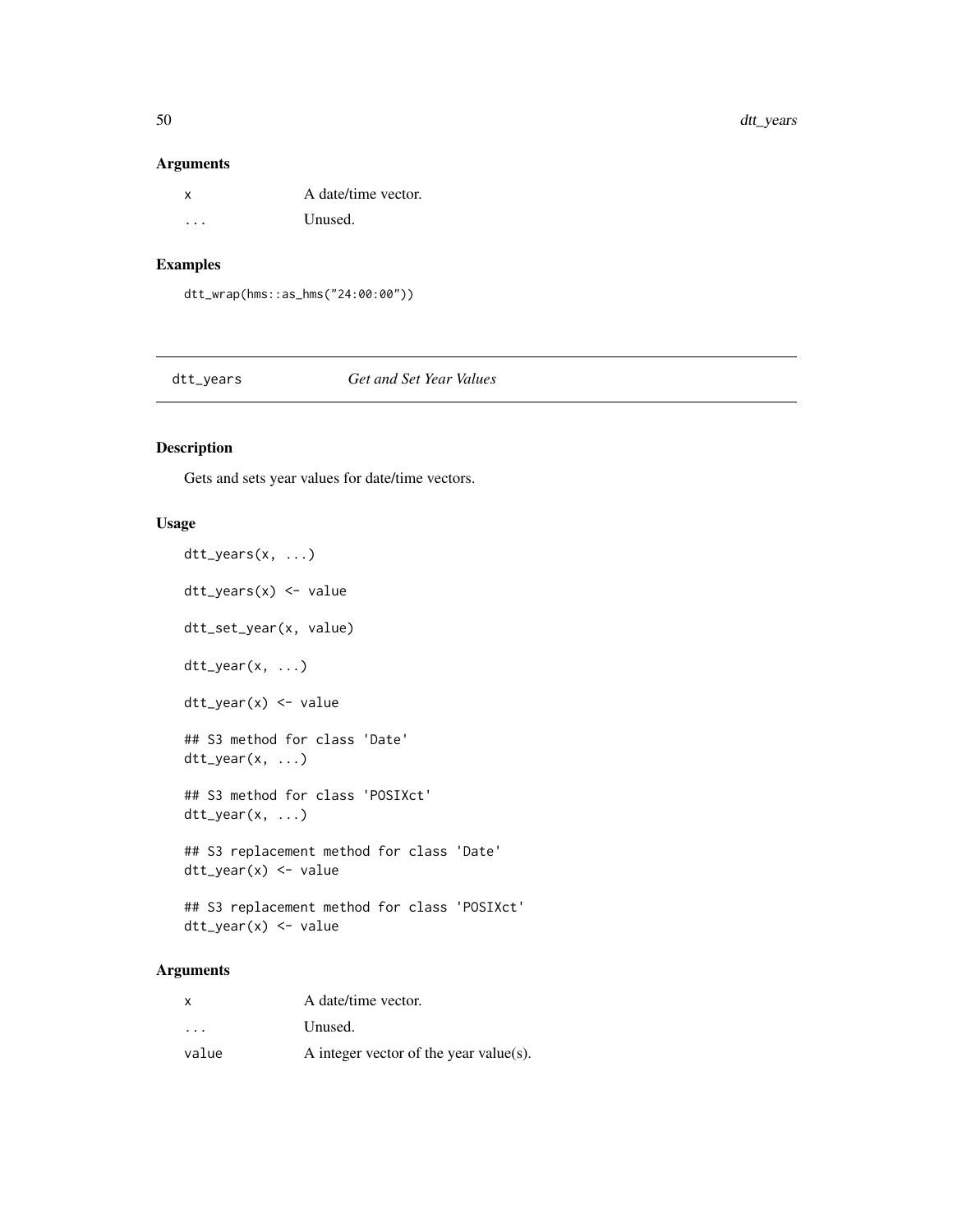# <span id="page-50-0"></span>Value

An integer vector (or the modified date/time vector).

#### Methods (by class)

- Date: Get integer vector of year values for a Date vector
- POSIXct: Get integer vector of year values for a POSIXct vector
- Date: Set year values for a Date vector
- POSIXct: Set year values for a POSIXct vector

#### See Also

```
dtt_year_decimal()
```
Other set date: [dtt\\_day\(](#page-14-1)), [dtt\\_months\(](#page-33-1))

#### Examples

```
x <- as.Date("1990-01-02")
dtt_year(x)
dtt_year(x) <- 11L
x
x <- as.POSIXct("1990-01-02 23:40:51")
dtt_year(x)
dtt_year(x) <- 2022L
x
```
<span id="page-50-1"></span>dtt\_year\_decimal *Get Decimal Year Values*

#### Description

Gets decimal year values for date/time vectors.

#### Usage

```
dtt_year_decimal(x, ...)
```

```
## S3 method for class 'Date'
dtt_year_decimal(x, ...)
```
## S3 method for class 'POSIXct' dtt\_year\_decimal(x, ...)

#### Arguments

| x | A date/time vector. |
|---|---------------------|
| . | Unused.             |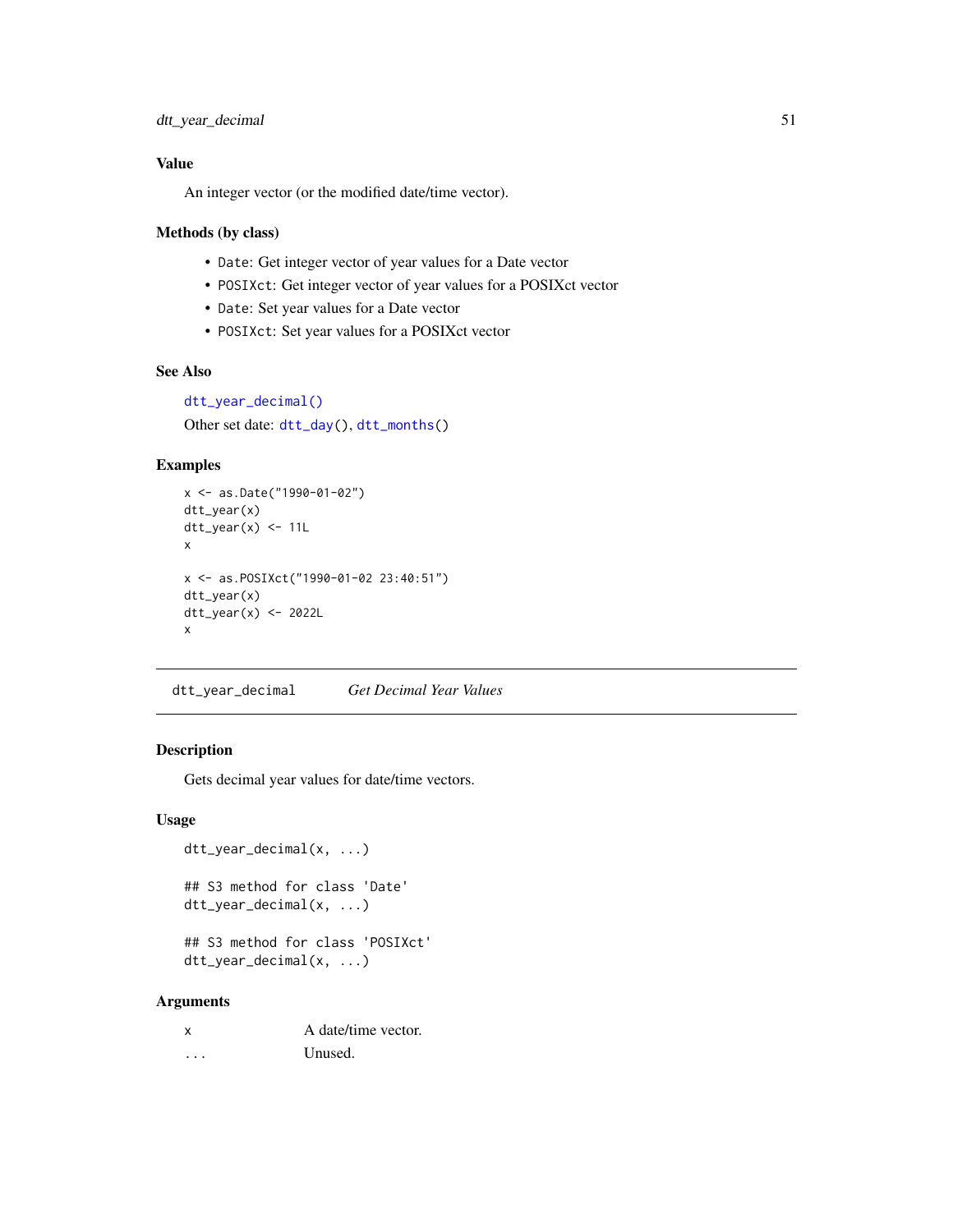# <span id="page-51-0"></span>Value

A numeric vector.

# Methods (by class)

- Date: Get numeric vector of decimal year values for a Date vector
- POSIXct: Get numeric vector of decimal year values for a POSIXct vector

# See Also

# [dtt\\_year\(\)](#page-49-2)

Other decimal: [dtt\\_day\\_decimal\(](#page-19-1)), [dtt\\_doy\\_decimal\(](#page-22-2)), [dtt\\_hour\\_decimal\(](#page-27-1)), [dtt\\_minute\\_decimal\(](#page-32-1)), [dtt\\_month\\_decimal\(](#page-34-1))

# Examples

```
x <- as.Date("1990-01-02")
dtt_year_decimal(x)
```
<span id="page-51-1"></span>is\_date\_time *Is Date/Time*

#### Description

Tests whether an object is a Date, POSIXct, or hms vector.

#### Usage

```
is.POSIXct(x)
```
is\_date\_time(x)

is.Date(x)

is\_date(x)

is.hms(x)

is\_time(x)

# Arguments

x An object

#### Value

A flag indicating whether x inherits from Date, POSIXct or hms.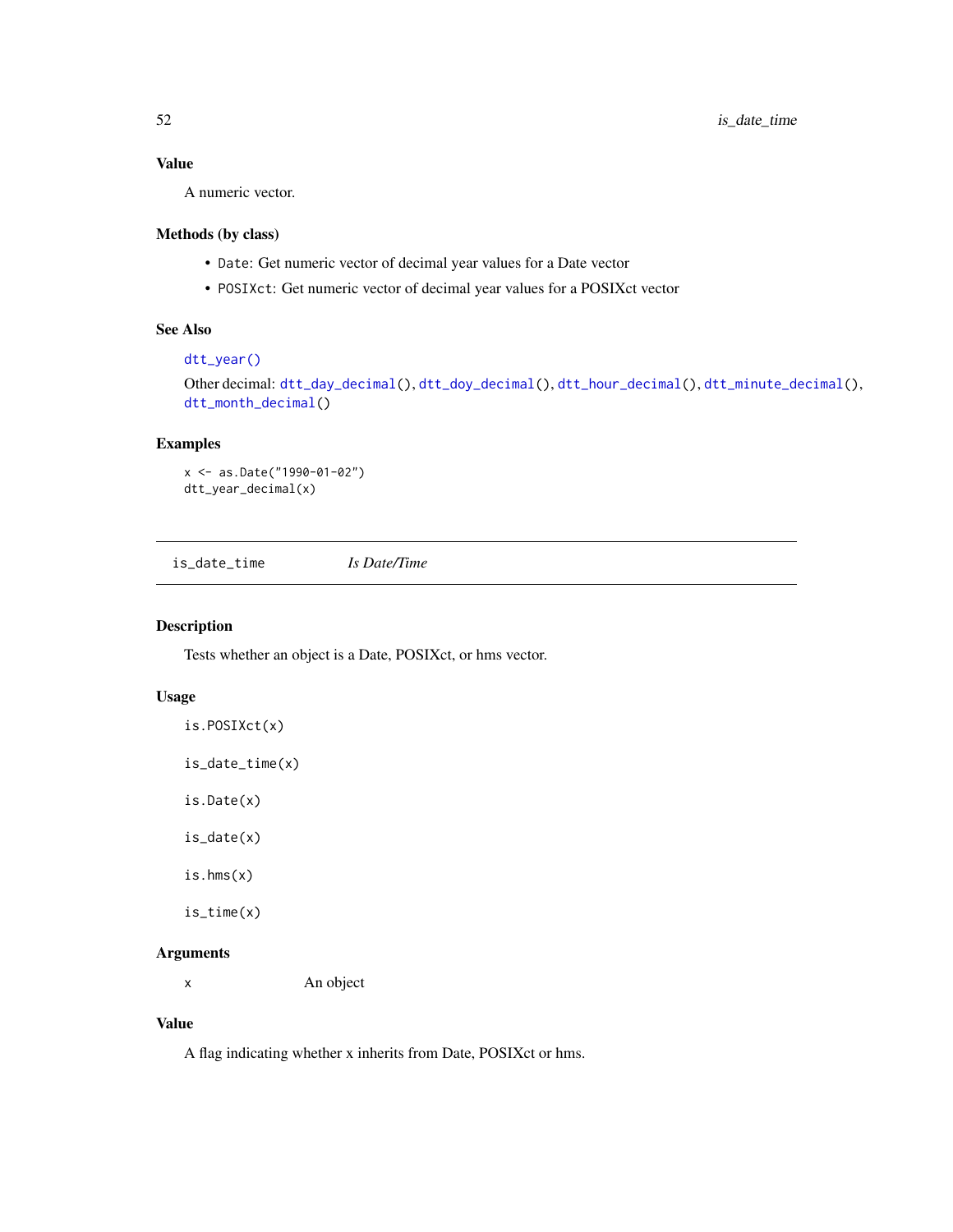# <span id="page-52-0"></span>NA\_Date\_ 53

# See Also

Other is: [dtt\\_is\\_date\\_time\(](#page-29-1)), [dtt\\_is\\_date\(](#page-28-1))

NA\_Date\_ *Missing Date* Description A missing Date object Usage NA\_Date\_ Format An object of class Date of length 1. NA\_hms\_ *Missing hms* Description A missing hms object

# Usage

NA\_hms\_

# Format

An object of class hms (inherits from difftime) of length 1.

NA\_POSIXct\_ *Missing POSIXct*

# Description

A missing POSIXct object

#### Usage

NA\_POSIXct\_

#### Format

An object of class POSIXct (inherits from POSIXt) of length 1.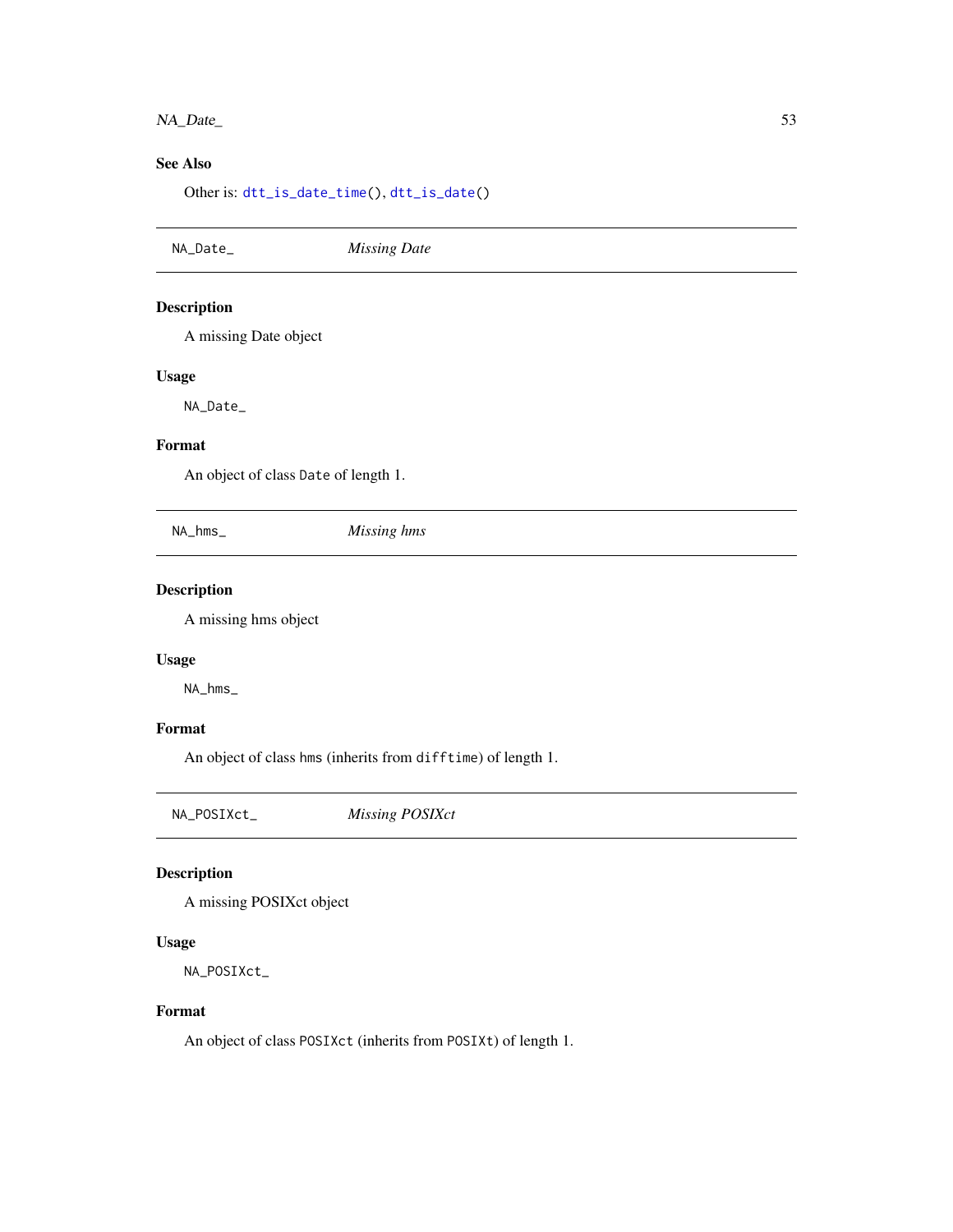<span id="page-53-1"></span><span id="page-53-0"></span>

# Description

Validates that an object is scalar [hms::hms](#page-0-0) object using inherits(x, class) && length(x) == 1L && !anyNA(x).

# Usage

vld\_time(x)

# Arguments

x The object to check.

# Value

A flag indicating whether the condition was met.

# See Also

[chk\\_time\(\)](#page-3-1)

# Examples

vld\_time(1) vld\_time(hms::as\_hms("10:12:59"))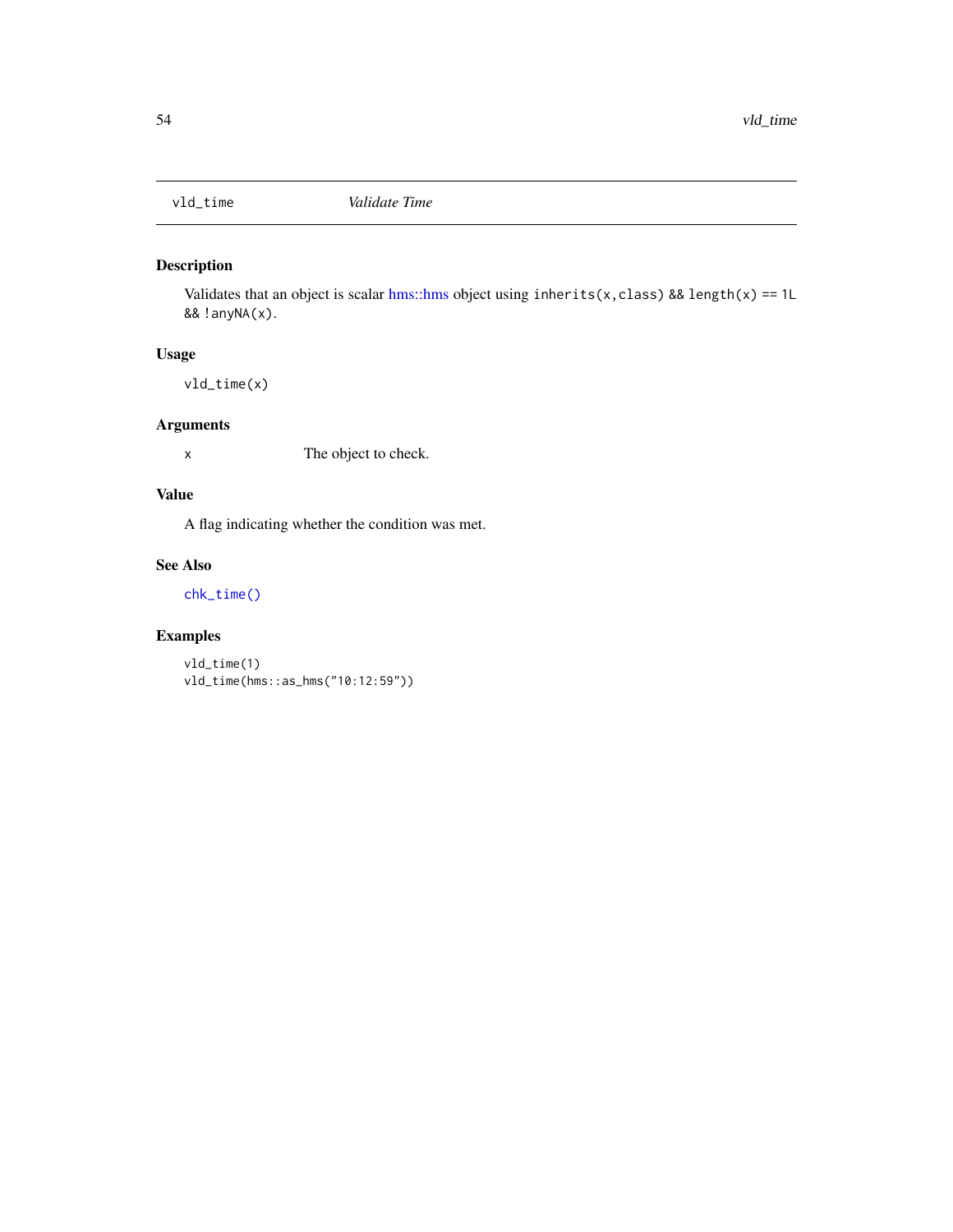# <span id="page-54-0"></span>Index

∗ NA NA\_POSIXct\_, [53](#page-52-0) ∗ add dtt\_add\_units , [5](#page-4-0) dtt\_date\_add\_time , [13](#page-12-0) ∗ check check\_tz , [3](#page-2-0) chk\_time , [4](#page-3-0) ∗ complete dtt\_complete , [8](#page-7-0) dtt\_completed , [10](#page-9-0) ∗ datasets NA\_Date<sub>,[53](#page-52-0)</sub> NA\_hms\_ , [53](#page-52-0) NA\_POSIXct\_, [53](#page-52-0) ∗ days dtt\_days\_in\_month , [16](#page-15-0) dtt\_days\_in\_year , [17](#page-16-0) dtt\_doy , [22](#page-21-0) dtt\_doy\_to\_date , [23](#page-22-0) ∗ dayte dtt\_dayte , [17](#page-16-0) dtt\_dayte\_time , [18](#page-17-0) dtt\_daytt , [19](#page-18-0) ∗ decimal dtt\_day\_decimal , [20](#page-19-0) dtt\_doy\_decimal , [23](#page-22-0) dtt\_hour\_decimal , [28](#page-27-0) dtt\_minute\_decimal , [33](#page-32-0) dtt\_month\_decimal , [35](#page-34-0) dtt\_year\_decimal , [51](#page-50-0) ∗ floor dtt\_date , [11](#page-10-0) dtt\_date\_time , [13](#page-12-0) dtt\_floor , [25](#page-24-0) dtt\_floored , [26](#page-25-0) dtt\_set\_time , [39](#page-38-0) ∗ is dtt\_is\_date , [29](#page-28-0)

dtt\_is\_date\_time , [30](#page-29-0) is\_date\_time , [52](#page-51-0) ∗ leap year dtt\_feb29\_to\_28 , [24](#page-23-0) dtt\_leap\_year , [31](#page-30-0) ∗ set date dtt\_day , [15](#page-14-0) dtt\_months , [34](#page-33-0) dtt\_years , [50](#page-49-0) ∗ set time dtt\_hours , [27](#page-26-0) dtt\_minutes , [31](#page-30-0) dtt\_seconds , [37](#page-36-0) ∗ subtract dtt\_subtract\_units , [42](#page-41-0) ∗ sys dtt\_sys\_date , [43](#page-42-0) dtt\_sys\_date\_time , [44](#page-43-0) dtt\_sys\_time , [45](#page-44-0) ∗ tz dtt\_adjust\_tz , [6](#page-5-0) dtt\_set\_tz , [41](#page-40-0) dtt\_sys\_tz , [45](#page-44-0) dtt\_tz , [46](#page-45-0) ∗ units dtt\_adjust\_units , [7](#page-6-0) dtt\_units , [47](#page-46-0) dtt\_units\_per\_unit , [48](#page-47-0) check\_tz , [3](#page-2-0) , *[4](#page-3-0)* chk\_time , *[3](#page-2-0)* , [4](#page-3-0) chk\_time() , *[54](#page-53-0)* dtt , [4](#page-3-0) dtt\_add\_days *(*dtt\_add\_units *)* , [5](#page-4-0) dtt\_add\_hours *(*dtt\_add\_units *)* , [5](#page-4-0) dtt\_add\_minutes *(*dtt\_add\_units *)* , [5](#page-4-0) dtt\_add\_months *(*dtt\_add\_units *)* , [5](#page-4-0) dtt\_add\_seconds *(*dtt\_add\_units *)* , [5](#page-4-0)

dtt\_add\_units , [5](#page-4-0) , *[13](#page-12-0)*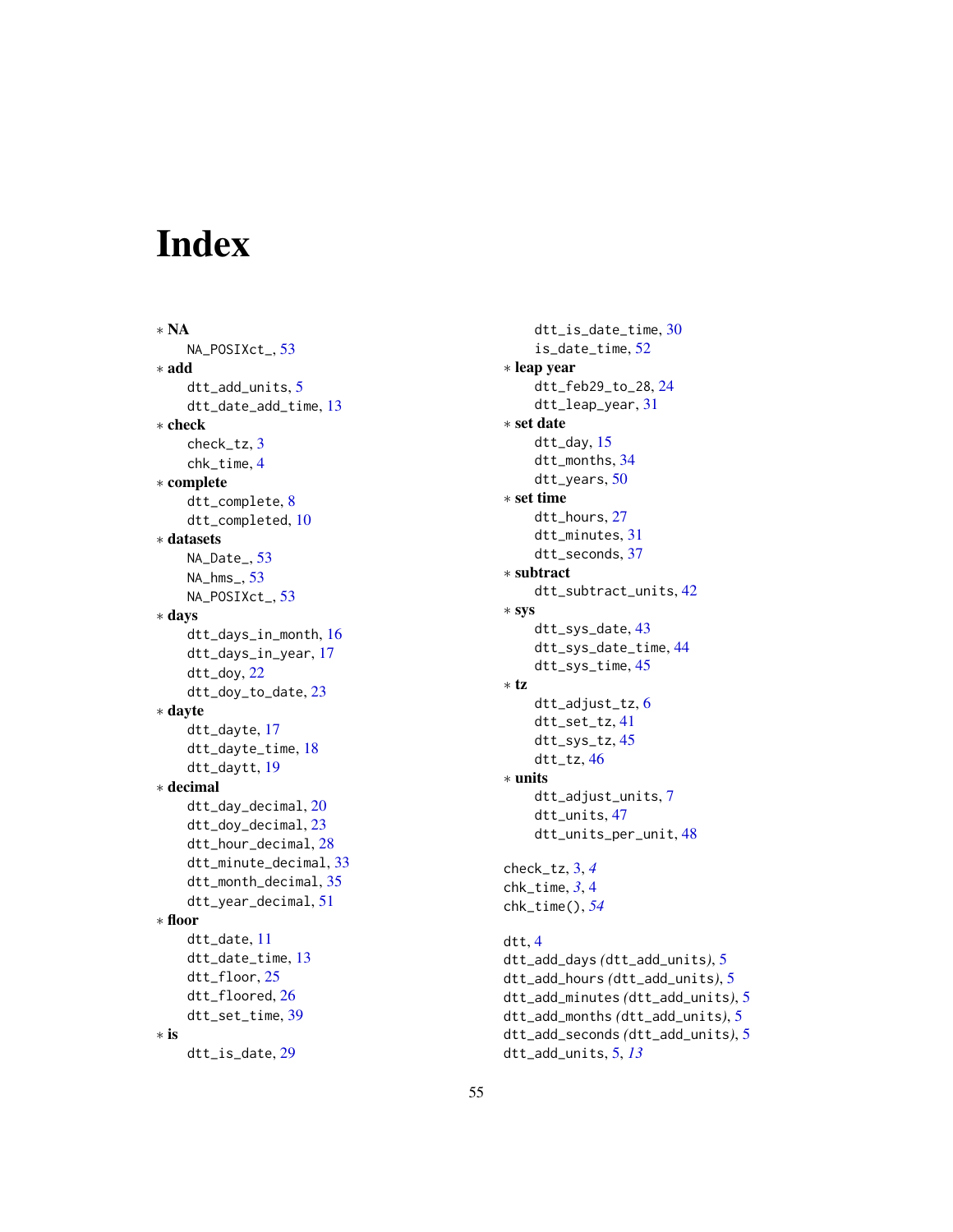dtt\_add\_units(), *[7](#page-6-0)*, *[43](#page-42-0)* dtt\_add\_years *(*dtt\_add\_units*)*, [5](#page-4-0) dtt\_adjust\_tz, [6,](#page-5-0) *[41](#page-40-0)*, *[46,](#page-45-0) [47](#page-46-0)* dtt\_adjust\_tz(), *[41](#page-40-0)* dtt\_adjust\_units, [7,](#page-6-0) *[48](#page-47-0)* dtt\_aggregate, [7](#page-6-0) dtt\_complete, [8,](#page-7-0) *[11](#page-10-0)* dtt\_completed, *[10](#page-9-0)*, [10](#page-9-0) dtt\_date, [11,](#page-10-0) *[14](#page-13-0)*, *[25,](#page-24-0) [26](#page-25-0)*, *[41](#page-40-0)* dtt\_date<- *(*dtt\_date*)*, [11](#page-10-0) dtt\_date\_add\_time, *[5](#page-4-0)*, [13](#page-12-0) dtt\_date\_time, *[12](#page-11-0)*, [13,](#page-12-0) *[25,](#page-24-0) [26](#page-25-0)*, *[41](#page-40-0)* dtt\_day, [15,](#page-14-0) *[35](#page-34-0)*, *[51](#page-50-0)* dtt\_day(), *[20](#page-19-0)* dtt\_day<- *(*dtt\_day*)*, [15](#page-14-0) dtt\_day\_decimal, [20,](#page-19-0) *[23](#page-22-0)*, *[29](#page-28-0)*, *[33](#page-32-0)*, *[36](#page-35-0)*, *[52](#page-51-0)* dtt\_day\_decimal(), *[16](#page-15-0)* dtt\_days *(*dtt\_day*)*, [15](#page-14-0) dtt\_days<- *(*dtt\_day*)*, [15](#page-14-0) dtt\_days\_in\_month, [16,](#page-15-0) *[17](#page-16-0)*, *[22](#page-21-0)*, *[24](#page-23-0)* dtt\_days\_in\_year, *[16](#page-15-0)*, [17,](#page-16-0) *[22](#page-21-0)*, *[24](#page-23-0)* dtt\_dayte, [17,](#page-16-0) *[19](#page-18-0)* dtt\_dayte\_time, *[18](#page-17-0)*, [18,](#page-17-0) *[19](#page-18-0)* dtt\_daytt, *[18,](#page-17-0) [19](#page-18-0)*, [19](#page-18-0) dtt\_decade, [21](#page-20-0) dtt\_default\_tz *(*dtt\_sys\_tz*)*, [45](#page-44-0) dtt\_diff, [21](#page-20-0) dtt\_doy, *[16,](#page-15-0) [17](#page-16-0)*, [22,](#page-21-0) *[24](#page-23-0)* dtt\_doy(), *[23](#page-22-0)* dtt\_doy\_decimal, *[20](#page-19-0)*, [23,](#page-22-0) *[29](#page-28-0)*, *[33](#page-32-0)*, *[36](#page-35-0)*, *[52](#page-51-0)* dtt\_doy\_decimal(), *[22](#page-21-0)* dtt\_doy\_to\_date, *[16,](#page-15-0) [17](#page-16-0)*, *[22](#page-21-0)*, [23](#page-22-0) dtt\_feb29\_to\_28, [24,](#page-23-0) *[31](#page-30-0)* dtt\_floor, *[12](#page-11-0)*, *[14](#page-13-0)*, [25,](#page-24-0) *[26](#page-25-0)*, *[41](#page-40-0)* dtt\_floored, *[12](#page-11-0)*, *[14](#page-13-0)*, *[25](#page-24-0)*, [26,](#page-25-0) *[41](#page-40-0)* dtt\_hour *(*dtt\_hours*)*, [27](#page-26-0) dtt\_hour(), *[29](#page-28-0)* dtt\_hour<- *(*dtt\_hours*)*, [27](#page-26-0) dtt\_hour\_decimal, *[20](#page-19-0)*, *[23](#page-22-0)*, [28,](#page-27-0) *[33](#page-32-0)*, *[36](#page-35-0)*, *[52](#page-51-0)* dtt\_hour\_decimal(), *[28](#page-27-0)* dtt\_hours, [27,](#page-26-0) *[32](#page-31-0)*, *[38](#page-37-0)* dtt\_hours<- *(*dtt\_hours*)*, [27](#page-26-0) dtt\_is\_date, [29,](#page-28-0) *[30](#page-29-0)*, *[53](#page-52-0)* dtt\_is\_date\_time, *[29](#page-28-0)*, [30,](#page-29-0) *[53](#page-52-0)* dtt\_is\_dtt, [30](#page-29-0) dtt\_leap\_year, *[24](#page-23-0)*, [31](#page-30-0) dtt\_minute *(*dtt\_minutes*)*, [31](#page-30-0) dtt\_minute(), *[33](#page-32-0)*

dtt\_minute<- *(*dtt\_minutes*)*, [31](#page-30-0) dtt\_minute\_decimal, *[20](#page-19-0)*, *[23](#page-22-0)*, *[29](#page-28-0)*, [33,](#page-32-0) *[36](#page-35-0)*, *[52](#page-51-0)* dtt\_minute\_decimal(), *[32](#page-31-0)* dtt\_minutes, *[28](#page-27-0)*, [31,](#page-30-0) *[38](#page-37-0)* dtt\_minutes<- *(*dtt\_minutes*)*, [31](#page-30-0) dtt\_month *(*dtt\_months*)*, [34](#page-33-0) dtt\_month(), *[36](#page-35-0)* dtt\_month<- *(*dtt\_months*)*, [34](#page-33-0) dtt\_month\_decimal, *[20](#page-19-0)*, *[23](#page-22-0)*, *[29](#page-28-0)*, *[33](#page-32-0)*, [35,](#page-34-0) *[52](#page-51-0)* dtt\_month\_decimal(), *[35](#page-34-0)* dtt\_months, *[16](#page-15-0)*, [34,](#page-33-0) *[51](#page-50-0)* dtt\_months<- *(*dtt\_months*)*, [34](#page-33-0) dtt\_reset\_default\_tz *(*dtt\_sys\_tz*)*, [45](#page-44-0) dtt\_reset\_sys\_tz *(*dtt\_sys\_tz*)*, [45](#page-44-0) dtt\_season, [36](#page-35-0) dtt\_second *(*dtt\_seconds*)*, [37](#page-36-0) dtt\_second<- *(*dtt\_seconds*)*, [37](#page-36-0) dtt\_seconds, *[28](#page-27-0)*, *[32](#page-31-0)*, [37](#page-36-0) dtt\_seconds<- *(*dtt\_seconds*)*, [37](#page-36-0) dtt\_seq, [38](#page-37-0) dtt\_set\_date *(*dtt\_date*)*, [11](#page-10-0) dtt\_set\_day *(*dtt\_day*)*, [15](#page-14-0) dtt\_set\_default\_tz *(*dtt\_sys\_tz*)*, [45](#page-44-0) dtt\_set\_hour *(*dtt\_hours*)*, [27](#page-26-0) dtt\_set\_minute *(*dtt\_minutes*)*, [31](#page-30-0) dtt\_set\_month *(*dtt\_months*)*, [34](#page-33-0) dtt\_set\_second *(*dtt\_seconds*)*, [37](#page-36-0) dtt\_set\_sys\_tz *(*dtt\_sys\_tz*)*, [45](#page-44-0) dtt\_set\_time, *[12](#page-11-0)*, *[14](#page-13-0)*, *[25,](#page-24-0) [26](#page-25-0)*, [39](#page-38-0) dtt\_set\_tz, *[6](#page-5-0)*, [41,](#page-40-0) *[46,](#page-45-0) [47](#page-46-0)* dtt\_set\_tz(), *[6](#page-5-0)* dtt\_set\_year *(*dtt\_years*)*, [50](#page-49-0) dtt\_study\_year, [42](#page-41-0) dtt\_subtract\_days *(*dtt\_subtract\_units*)*, [42](#page-41-0) dtt\_subtract\_hours *(*dtt\_subtract\_units*)*, [42](#page-41-0) dtt\_subtract\_minutes *(*dtt\_subtract\_units*)*, [42](#page-41-0) dtt\_subtract\_months *(*dtt\_subtract\_units*)*, [42](#page-41-0) dtt\_subtract\_seconds *(*dtt\_subtract\_units*)*, [42](#page-41-0) dtt\_subtract\_units, [42](#page-41-0) dtt\_subtract\_units(), *[5](#page-4-0)*, *[7](#page-6-0)* dtt\_subtract\_years *(*dtt\_subtract\_units*)*, [42](#page-41-0) dtt\_sys\_date, [43,](#page-42-0) *[44,](#page-43-0) [45](#page-44-0)*